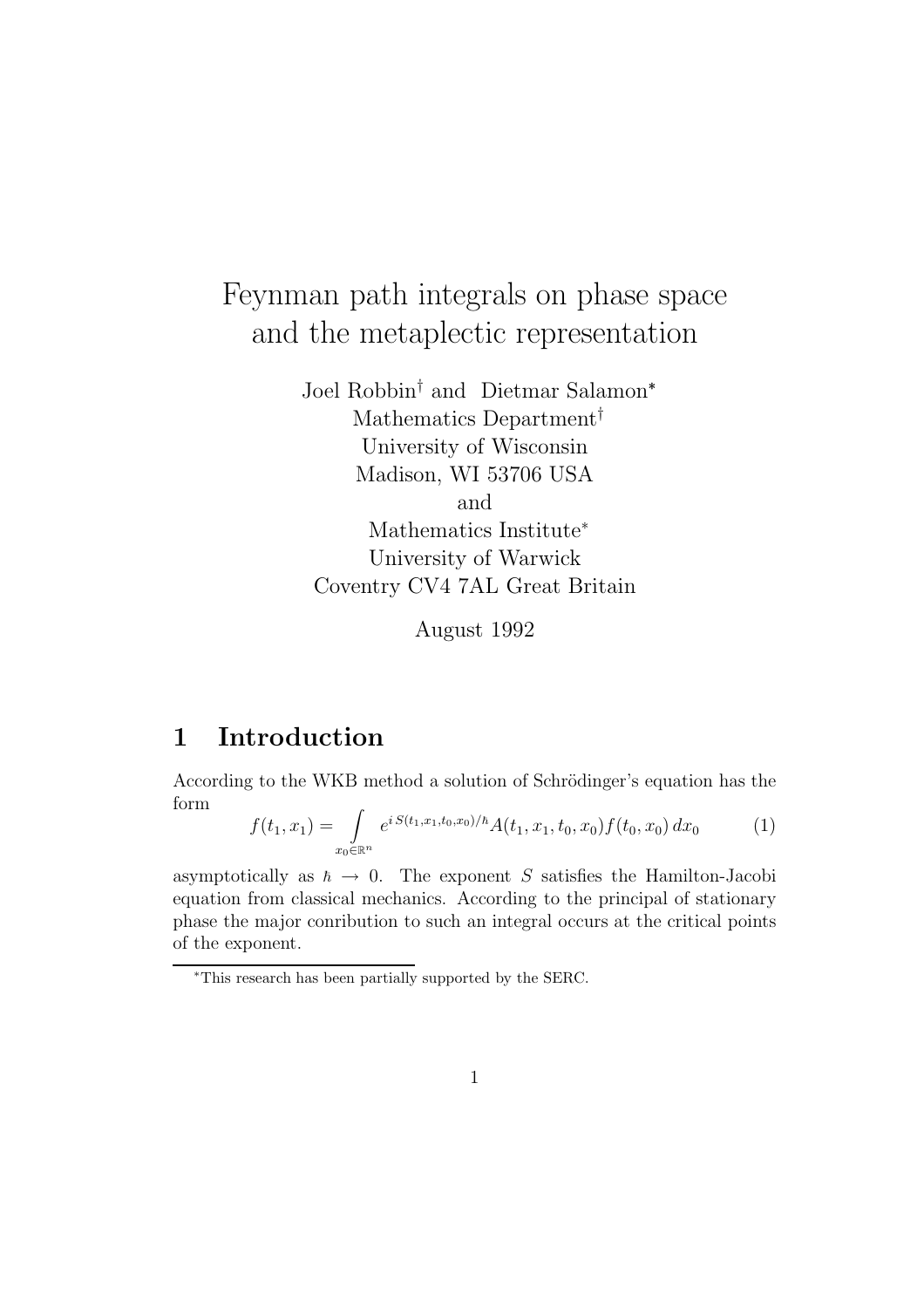Feynman in [9] (see also [10]) argued similarly. He argued that integrals

$$
f(t_1, x_1) = \int_{x(t_1) = x} e^{i I(x)/\hbar} f(x(t_0)) \mathcal{D} x
$$
 (2)

over the space of all curves  $x : [t_0, t_1] \to \mathbb{R}^n$  are fundamental. He was led to integrals of this type by physical considerations. He assigned a phase  $e^{iI(x)/\hbar}$ to each classical path x and summed over all paths x. The exponent  $I(x)$  is the action integral from classical mechanics:

$$
I(x) = \int_{t_0}^{t_1} K(\dot{x}) - V(x) dt
$$

where  $K$  is the kinetic energy and  $V$  is the potential energy. The Euler-Lagrange equations of  $I$  are Newton's equations of motion. Hence by the principal of stationary phase the major contribution to (2) should occur at the classical trajectories.

The generating function  $S$  of equation (1) is obtained from the action integral  $I(x)$  of equation (2) by evaluating  $I(x)$  at 'the' classical trajectory x such that  $x(t_0) = x_0$  and  $x(t_1) = x_1$ . If Feynman's integral were finite dimensional one might integrate out all the variables except  $x_0$  and arrive at  $(1)$ . Something analogous occurs in Hörmander's theory [13] of Fourier integral operators where the phase function which appears in the expression for a Fourier integral operator can be replaced by another phase function which defines the same symplectic relation. In fact, this is almost exactly what Feynman did. He replaced the integral  $I(x)$  by a finite dimensional approximation and evaluated the resulting finite dimensional integral to get something of form (1).

In this paper we do something similar to what Feynman did. Unlike Feynman, we use paths in phase space rather than configuration space and use the symplectic action integral rather than the (classical) Lagrangian integral. We eventually restrict to (inhomogeneous) quadratic Hamiltonians so that the finite dimensional approximation to the path integral is a Gaussian integral. In evaluating this Gaussian integral the signature of a quadratic form appears. This quadratic form is a discrete approximation to the second variation of the action integral. We obtain the formula of Leray [16] for the Metaplectic representation.

For Lagrangians of the form kinetic energy minus potential energy, evaluated on curves in configuaration space, the index of the second variation is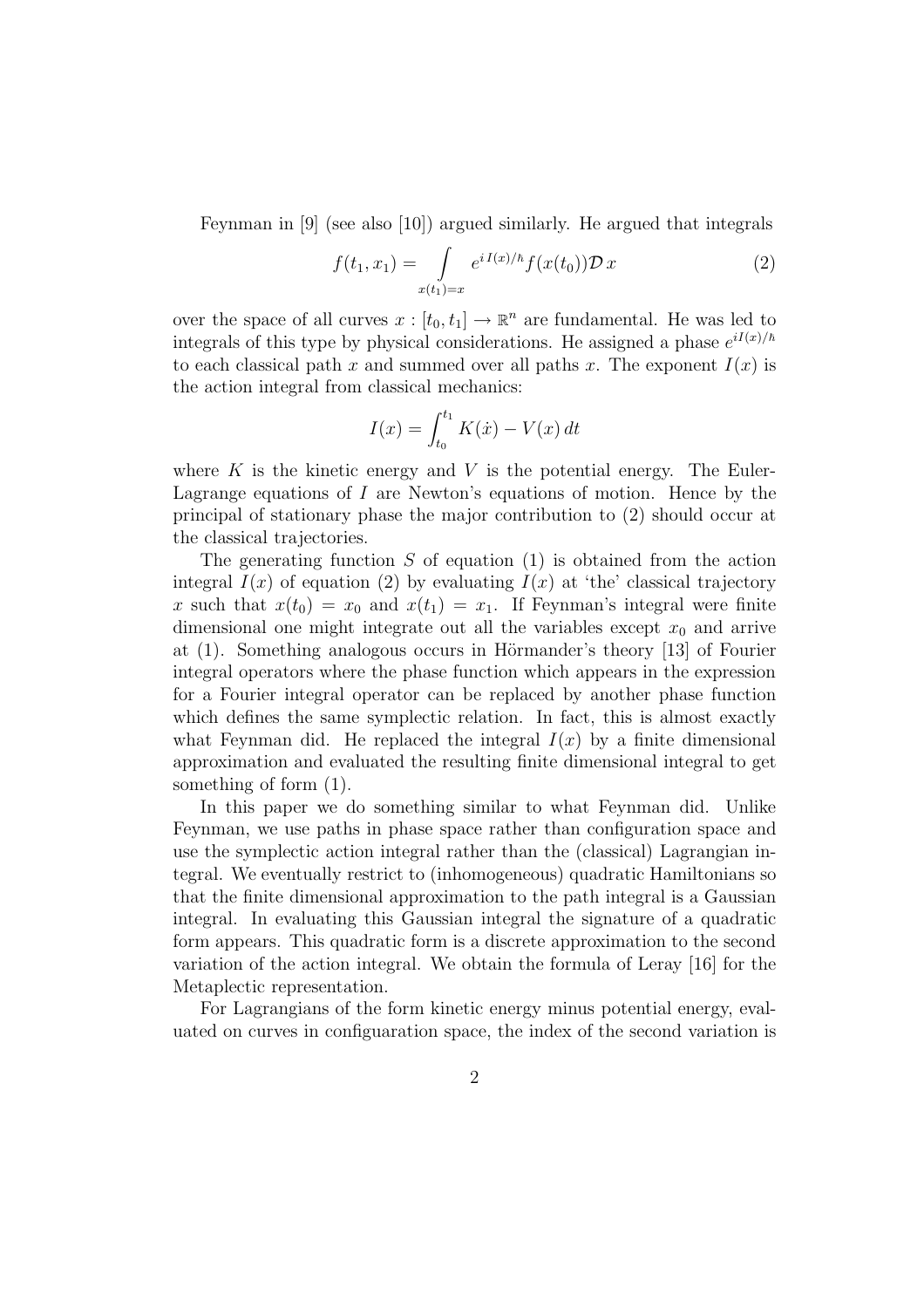well-defined and, via the Morse Index Theorem, related to the Maslov Index of the corresponding linear Hamiltonian system. The second variation of the symplectic action has both infinite index and infinite coindex. However, this second variation does have a well-defined signature via the aforementioned discrete approximation. This signature can be expressed in terms of the Maslov index of the corresponding linear Hamiltonian system. This is a symplectic analog of the Morse Index Theorem.

Our topic has a vast literature. Our formula for the metaplectic representation appears in [16] where it is obtained by other arguments. Souriau [27] found an explicit solution for the quantum harmonic oscillator involving the Maslov index (thus correcting Feynman's original formula which is valid only for short times). Keller [14] first noticed the phase shift due to the Maslov index in Theorem 8.5 below and for this reason the Maslov index is sometimes called the Keller-Maslov index. Duistermaat's article [8] explains how to interpret the Morse index in terms of the Maslov index but in the situation studied here the Morse index is undefined. The article [1] explains how Feynman and Dirac [5] were motivated by using the method of stationary phase to obtain classical mechanics as the limit (as  $\hbar \to 0$ ) of quantum mechanics. Daubechies and Klauder [6] (see also [7]) have formulated a theory of path integrals on phase space where the Hamiltonian function can be any polynomial. They remark that the 'time slicing' construction used by Feynman does not generalize. However, our Hamiltonians are at worst quadratic and Feynman's original method is adequate.

#### 2 Affine Hamiltonian Mechanics

An affine symplectomorphism has the form

$$
\psi(z) = \Psi(z) + w
$$

where  $w \in \mathbb{R}^{2n}$  and  $\Psi \in \text{Sp}(2n)$ . Here the linear part  $\Psi \in \text{Sp}(2n)$  has block matrix form

$$
\Psi = \left( \begin{array}{cc} A & B \\ C & D \end{array} \right). \tag{3}
$$

Then the equation  $z' = \psi(z)$  takes the form

$$
x' = Ax + By + u
$$
  
\n
$$
y' = Cy + Dx + v
$$
\n(4)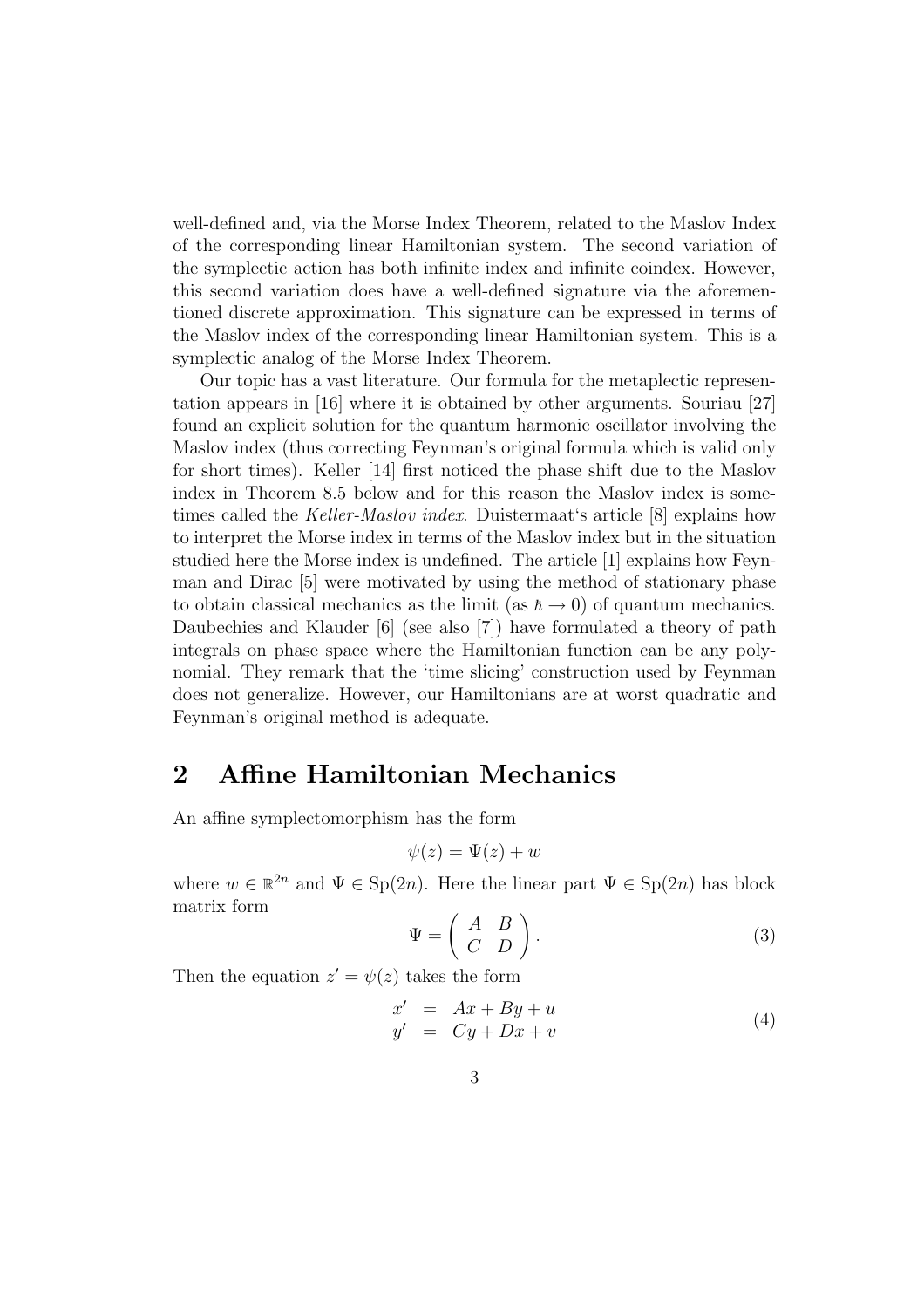where  $z = (x, y), z' = (x', y'),$  and  $w = (u, v)$ . A quadratic generating function on  $\mathbb{R}^{2n}$  has the form

$$
S(x, x') = \frac{1}{2} \langle \alpha x, x \rangle + \langle \beta x, x' \rangle + \frac{1}{2} \langle \gamma x', x' \rangle + \langle a, x \rangle + \langle b, x' \rangle + c \tag{5}
$$

where  $\alpha, \beta, \gamma \in \mathbb{R}^{n \times n}$  are square matrices with  $\alpha = \alpha^T$  and  $\gamma = \gamma^T$  symmetric,  $a, b \in \mathbb{R}^n$ , and  $c \in \mathbb{R}$ . The affine symplectic relation Rel(S) generated by S is

$$
\text{Rel}(S) = \left\{ (x, y, x', y') : -y = \frac{\partial S}{\partial x}, \quad y' = \frac{\partial S}{\partial x'} \right\}.
$$

In matrix notation the equations defining  $Rel(S)$  are

$$
\begin{array}{rcl}\n-y & = & \alpha x + \beta x' + a \\
y' & = & \beta^T x + \gamma x' + b.\n\end{array}
$$

**Remark 2.1** Let  $R \subset \mathbb{R}^{2n} \times \mathbb{R}^{2n}$  be a linear symplectic relation. Then

- (1)  $R = \text{Gr}(\Psi)$  for some  $\Psi$  iff R is transverse to  $0_{2n} \times \mathbb{R}^{2n}$ .
- (2)  $R = \text{Rel}(S)$  for some S iff R is transverse to  $0_n \times \mathbb{R}^n \times 0_n \times \mathbb{R}^n$ .

An affine symplectic relation is a graph (resp. admits a generating function) iff its translate through the origin is (resp. does).

**Remark 2.2** An affine symplectomorphism  $\psi$  as in equation (4) admits a generating function S iff  $\det(B) \neq 0$ . In this case  $\mathrm{Gr}(\psi) = \mathrm{Rel}(S)$  where S is defined by equation (5) with

$$
\alpha = B^{-1}A
$$
,  $\beta = -B^{-1}$ ,  $\gamma = DB^{-1}$ ,  
\n $a = B^{-1}u$ ,  $b = v - DB^{-1}u$ 

and the additive constant  $c \in \mathbb{R}$  is arbitrary.

**Remark 2.3** A quadratic generating function S as in  $(5)$  defines an affine symplectomorphism  $\psi$  iff  $\det(\beta) \neq 0$ . In this case  $\text{Rel}(S) = \text{Gr}(\psi)$  where  $\psi$ is defined by equation (4) with

$$
A = -\beta^{-1}\alpha,
$$
  
\n
$$
C = \beta^{T} - \gamma\beta^{-1}\alpha,
$$
  
\n
$$
B = -\beta^{-1},
$$
  
\n
$$
D = -\gamma\beta^{-1},
$$
  
\n
$$
v = b - \gamma\beta^{-1}a.
$$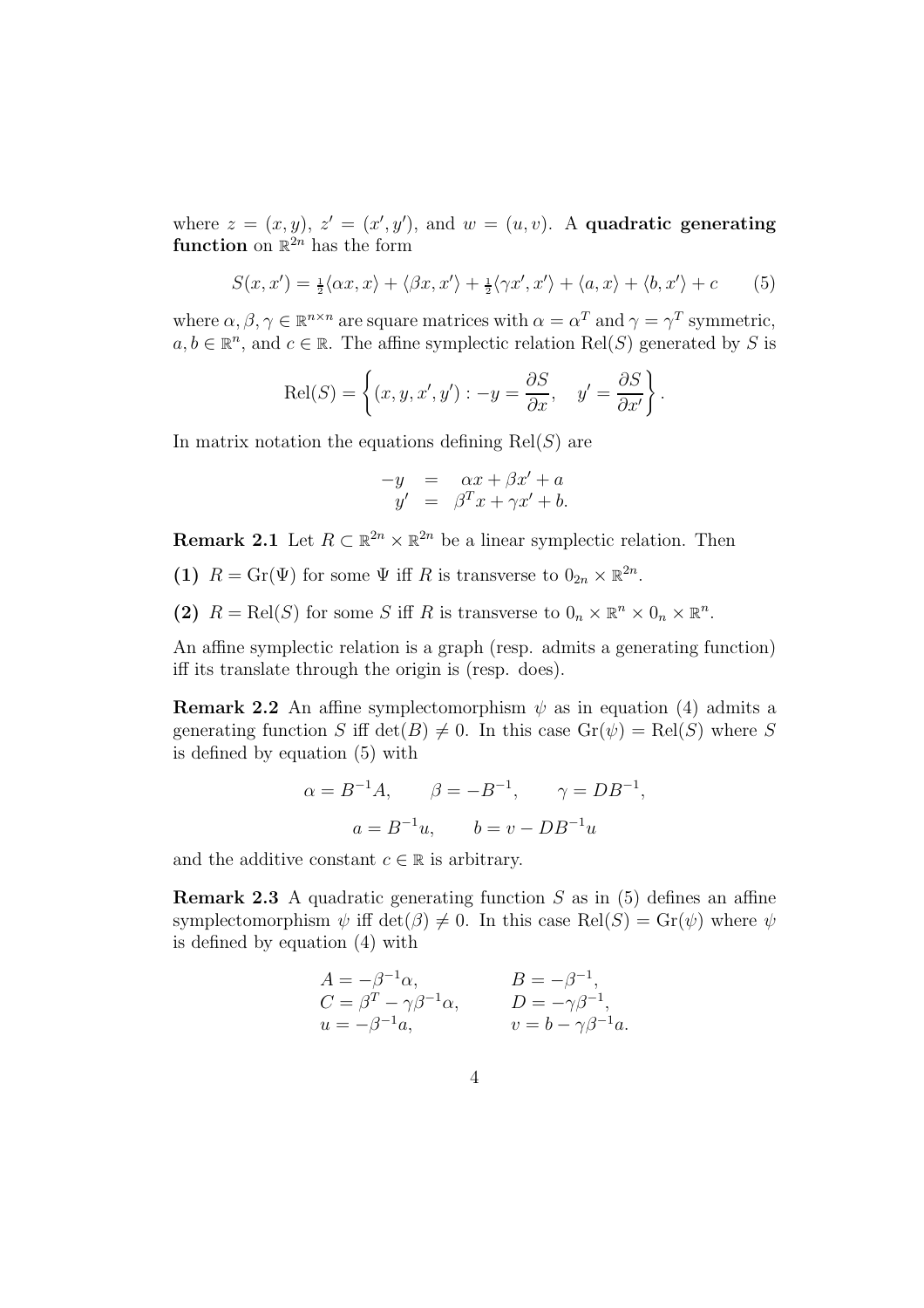Example 2.4 A shear

$$
\Psi(x, y) = (x + By, y)
$$

is symplectic iff  $B$  is symmetric. The generating function is given by

$$
S(x, x') = \frac{1}{2} \langle B^{-1}(x - x'), (x - x') \rangle.
$$

The symplectic shears form a subgroup: to compose two shears, add the corresponding off-diagonal blocks.

**Remark 2.5** Suppose that  $\psi_{10}$  and  $\psi_{21}$  are affine symplectomorphisms admitting generating functions  $S_{01}$  and  $S_{12}$  respectively. Then the composition  $\psi_{20} = \psi_{21} \circ \psi_{10}$  admits a generating function  $S_{02}$  iff the inhomogeneous linear system

$$
\frac{\partial S_{01}}{\partial x_1} + \frac{\partial S_{12}}{\partial x_1} = 0 \tag{6}
$$

has a unique solution  $x_1 = g(x_0, x_2)$  for each choice of  $(x_0, x_2)$ . The equation

$$
S_{02}(x_0, x_2) = S_{01}(x_0, g(x_0, x_2)) + S_{12}(g(x_0, x_2), x_2)
$$
\n<sup>(7)</sup>

defines a generating function for  $\psi_{20}$  when one exists. This generating function satisfies

$$
S_{01}(x_0, x_1) + S_{12}(x_1, x_2) = S_{02}(x_0, x_2) + \frac{1}{2} \langle Q\xi_1, \xi_1 \rangle
$$
 (8)

where  $\xi_1 = x_1 - g(x_0, x_2)$ . The form Q is called the **composition form** of  $\psi_{10}$  and  $\psi_{21}$ .

**Remark 2.6** In the notation of equation (5)  $\psi_{20}$  admits a generating function iff  $\alpha_{12} + \gamma_{01}$  is invertible. This is because equation (6) has the form  $(\alpha_{12} + \gamma_{01})x_1 = f(x_0, x_2)$ . An explicit formula for Q is

$$
Q=\gamma_{01}+\alpha_{12}.
$$

This was found by equating the homogeneous quadratic terms in  $x_1$  in (8). With  $B_{kj}$  as in equation (3) we have  $\alpha_{12} = B_{21}^{-1} A_{21}$ ,  $\gamma_{01} = D_{10} B_{10}^{-1}$ , and hence

$$
Q = B_{21}^{-1} B_{20} B_{10}^{-1}.
$$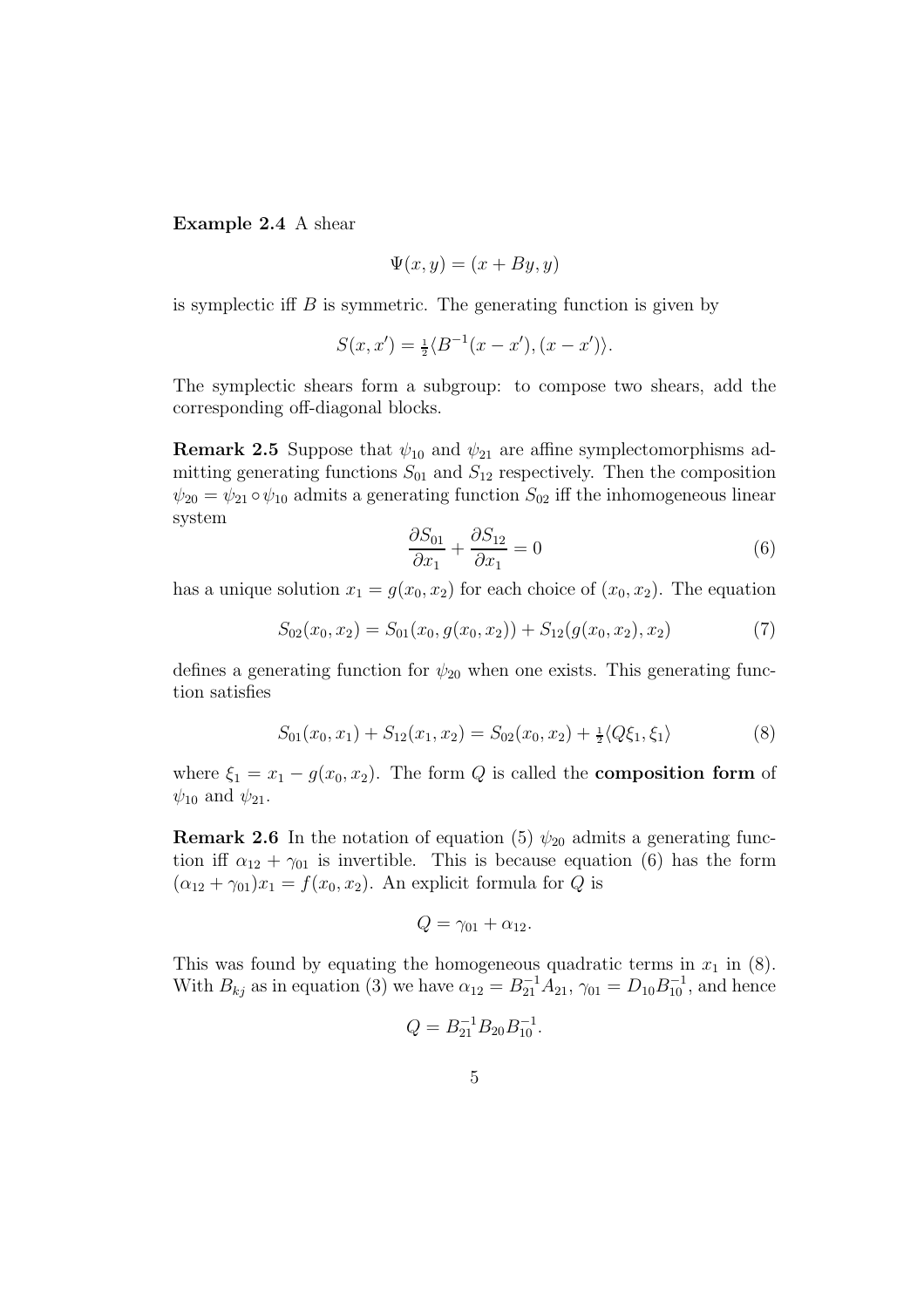#### 3 Symplectic action

A quadratic Hamiltonian is a function  $H : \mathbb{R}^n \times \mathbb{R}^n \to \mathbb{R}$  of form

$$
H(x,y) = \frac{1}{2} \langle H_{xx}x, x \rangle + \langle H_{yx}x, y \rangle + \frac{1}{2} \langle H_{yy}y, y \rangle + \langle H_x, x \rangle + \langle H_y, y \rangle + H_0.
$$
 (9)

where  $H_{xx}$ ,  $H_{yx}$ ,  $H_{yy}$  are  $n \times n$  matrices with  $H_{xx}$  and  $H_{yy}$  symmetric,  $H_x, H_y \in \mathbb{R}^n$  and  $H_0 \in \mathbb{R}$ . We define  $H_{xy} = H_{yx}^T$ . Do not confuse  $H_x$ and  $\partial_x H = H_x + H_{xx}x + H_{xy}y$ .

Fix a smooth time dependent quadratic Hamiltonian

$$
\mathbb{R} \times \mathbb{R}^n \times \mathbb{R}^n \to \mathbb{R} : (t, x, y) \mapsto H(t, x, y).
$$

Denote the solution of Hamilton's equations

$$
\dot{x} = \partial_y H(t, x, y), \qquad \dot{y} = -\partial_x H(t, x, y) \tag{10}
$$

satisfying the initial condition  $x(t_0) = x_0, y(t_0) = y_0$  by

$$
(x(t), y(t)) = \psi_{t_0}^t(x_0, y_0).
$$
 (11)

Thus each  $\psi_{t_0}^t : \mathbb{R}^n \times \mathbb{R}^n \to \mathbb{R}^n \times \mathbb{R}^n$  is an affine symplectomorphism. These form an evolution system meaning that

$$
\psi_{t_1}^{t_2} \circ \psi_{t_0}^{t_1} = \psi_{t_0}^{t_2}, \qquad \psi_{t_0}^{t_0} = 1.
$$

We shall denote the linear part of  $\psi_{t_0}^{t_1}$  by  $\Psi_{t_0}^{t_1}$ . These form the evolution system for the *homogeneous* quadratic Hamiltonian which results from H by discarding the lower order terms.

When a symplectomorphism  $\psi$  admits a generating function S, this function S is determined only up to an additive constant. However, for a curve of symplectomorphisms generated by a time dependent Hamiltonian we have a natural choice for the additive constant. We now explain this. The time dependent Hamiltonian determines a one-form  $\sigma_H$  on  $\mathbb{R}^{2n+1}$  via

$$
\sigma_H = \langle y, dx \rangle - H \, dt \tag{12}
$$

The form  $\sigma_H$  is called the **action form**. For each smooth curve  $c : [t_0, t_1] \rightarrow$  $\mathbb{R}^n \times \mathbb{R}^n$  the integral

$$
I(c) = \int\limits_c \sigma_H
$$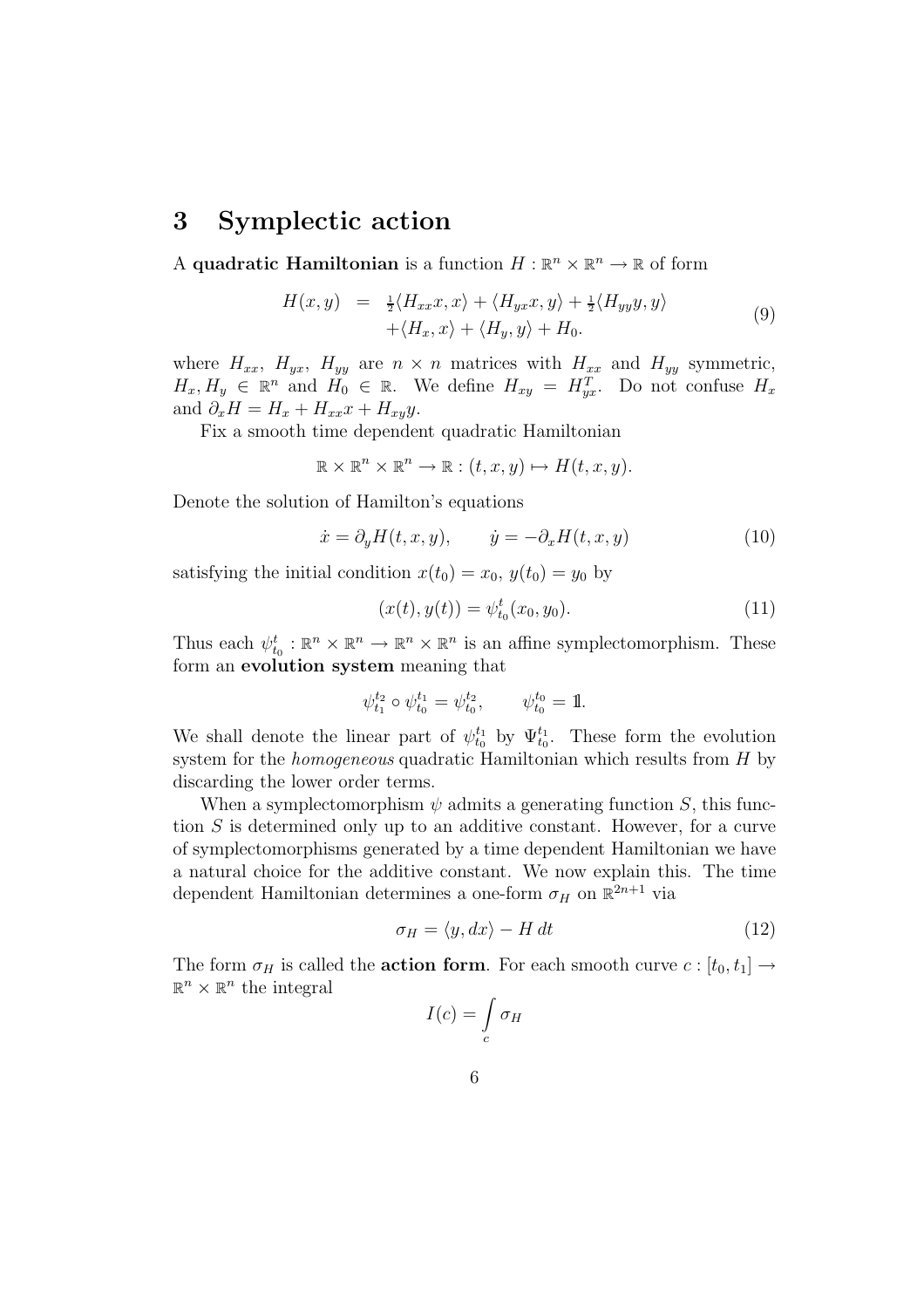of the action form along  $c$  is called the **action integral**. A more explicit formula is

$$
I(c) = \int_{t_0}^{t_1} \left( \langle y(t), \dot{x}(t) \rangle - H(t, x(t), y(t)) \right) dt.
$$

where  $c(t) = (x(t), y(t)).$ 

Proposition 3.1 The Euler-Lagrange equations for the action integral are Hamilton's equations (10).

Proof: Let

$$
c_{\lambda} = (x_{\lambda}, y_{\lambda}) : [t_0, t_1] \to \mathbb{R}^m \times \mathbb{R}^n
$$

be a curve of curves and denote the derivatives by

$$
\xi(t) = \frac{\partial}{\partial \lambda} x_{\lambda} \bigg|_{\lambda=0}, \qquad \eta(t) = \frac{\partial}{\partial \lambda} y_{\lambda} \bigg|_{\lambda=0}, \qquad \hat{I} = \frac{\partial}{\partial \lambda} I(c_{\lambda}) \bigg|_{\lambda=0}.
$$

By differentiation under the integral sign and integration by parts we obtain

$$
\hat{I} = \int_{t_0}^{t_1} \langle \eta, \dot{x} - \partial_y H \rangle dt - \int_{t_0}^{t_1} \langle \dot{y} + \partial_x H, \xi \rangle dt \n+ \langle y(t_1), \xi(t_1) \rangle - \langle y(t_0), \xi(t_0) \rangle.
$$
\n(13)

The Euler-Lagrange equations assert that the two integrals vanish for all  $(\xi, \eta)$ .

Assume  $\psi_{t_0}^{t_1}$  admits a generating function. By Remark 2.1 this means that for each pair  $(x_0, x_1) \in \mathbb{R}^n \times \mathbb{R}^n$  there are unique  $y_0$  and  $y_1$  such that  $\psi_{t_0}^{t_1}(x_0, y_0) = (x_1, y_1)$ . Then  $c = (x, y)$  defined by

$$
c(t) = \psi_{t_0}^t(x_0, y_0)
$$

is the unique solution of the Euler-Lagrange-Hamilton equations such that  $x(t_0) = x_0$  and  $x(t_1) = x_1$ . This determines an affine map

$$
\mathbb{R}^n \times \mathbb{R}^n \to C^\infty([t_0, t_1], \mathbb{R}^n \times \mathbb{R}^n) : (x_0, x_1) \mapsto c
$$

which might be called the *affine Green's function*. Define

$$
S(x_0, x_1) = I(c).
$$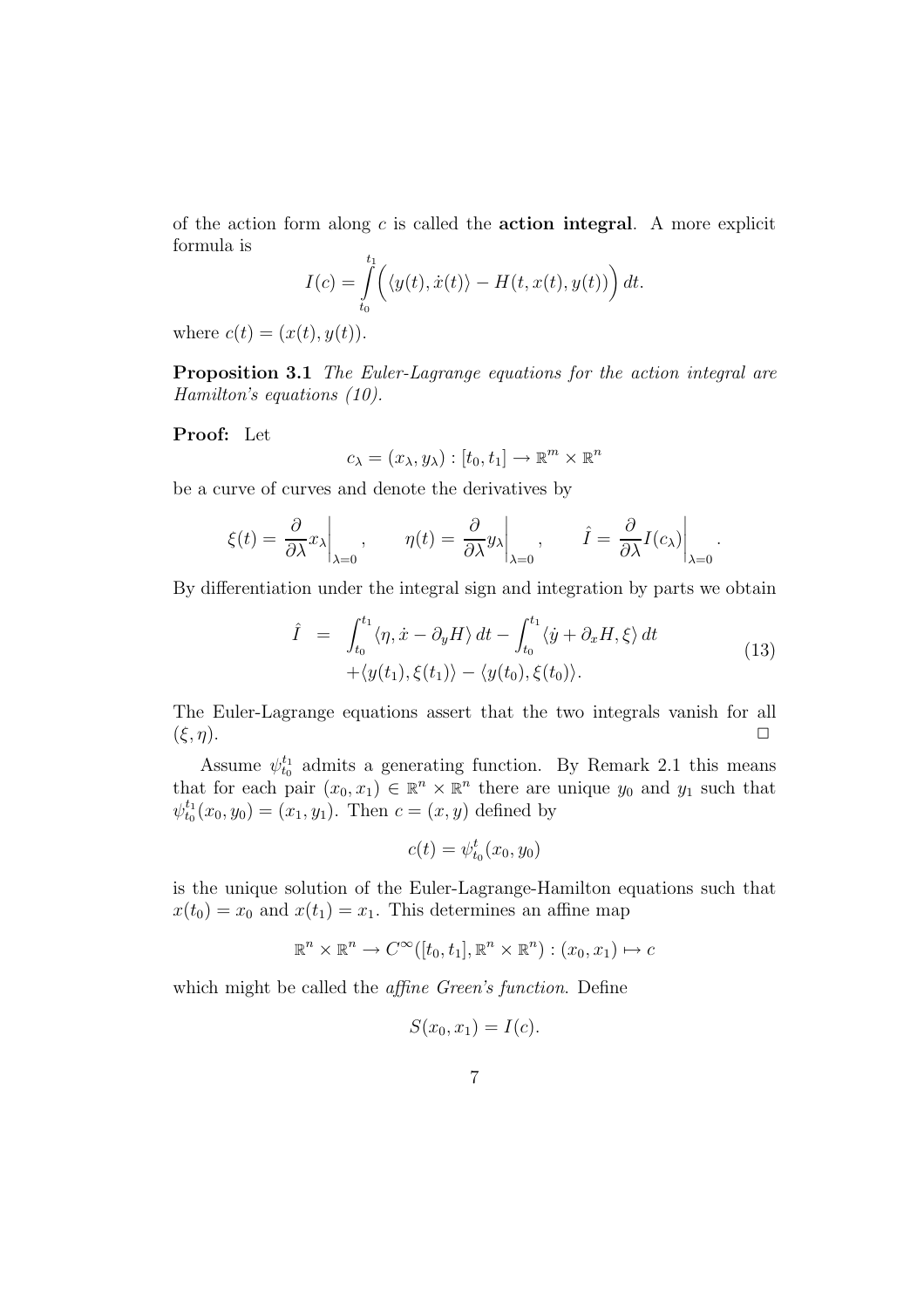**Proposition 3.2** The function S is a generating function for  $\psi_{t_0}^{t_1}$ .

**Proof:** Choose  $(x_0, x_1)$  and  $(\xi_0, \xi_1)$ . For  $\lambda \in \mathbb{R}$  let  $c_\lambda(t) = (x_\lambda(t), y_\lambda(t))$ denote the unique solution of Hamilton's equations (10) with boundary condition

$$
x_{\lambda}(t_0) = x_0 + \lambda \xi_0, \qquad x_{\lambda}(t_1) = x_1 + \lambda \xi_1.
$$

Differentiate the formula  $S(x_0 + \lambda \xi_0, x_1 + \lambda \xi_1) = I(c_{\lambda})$  with respect to  $\lambda$ . From equation (13) we get

$$
\frac{\partial S}{\partial x_0}\xi_0 + \frac{\partial S}{\partial x_1}\xi_1 = \langle y_1, \xi_1 \rangle - \langle y_0, \xi_0 \rangle
$$

where  $y_j = y_0(t_j)$ . Since  $\psi(x_0, y_0) = (x_1, y_1)$  this says that S is a generating function for  $\psi$ .

**Remark 3.3** A generating function for  $\psi_{t_0}^{t_1}$  is determined only up to an additive constant. To distinguish the generating function of Proposition 3.2 we may call it the **generating function determined by**  $H$  on the interval  $[t_0, t_1]$ . By the addition property for definite integrals this generating function satisfies (7) for  $t_0 < t_1 < t_2$ . Hence also the composition formula (8) of Remark 2.5 holds.

**Remark 3.4** Fix  $(t_0, x_0) \in \mathbb{R} \times \mathbb{R}^n$  and let  $S(t, x)$  denote the generating function determined by H on  $[t_0, t]$  evaluated at  $(x_0, x)$ . Then S satisfies the Hamilton-Jacobi equation

$$
\partial_t S + H(t, x, \partial_x S) = 0.
$$

To prove this let  $(x(\cdot), y(\cdot))$  be the solution of the Hamiltonian differential equation (10) with  $x(t_0) = x_0$  and  $x(t) = x$ . Differentiate the identity

$$
S(t, x(t)) = \int_{t_0}^t \left( \langle y(s), \dot{x}(s) \rangle - H(s, x(s), y(s)) \right) ds
$$

with respect to t and use  $y = \partial S/\partial x$ .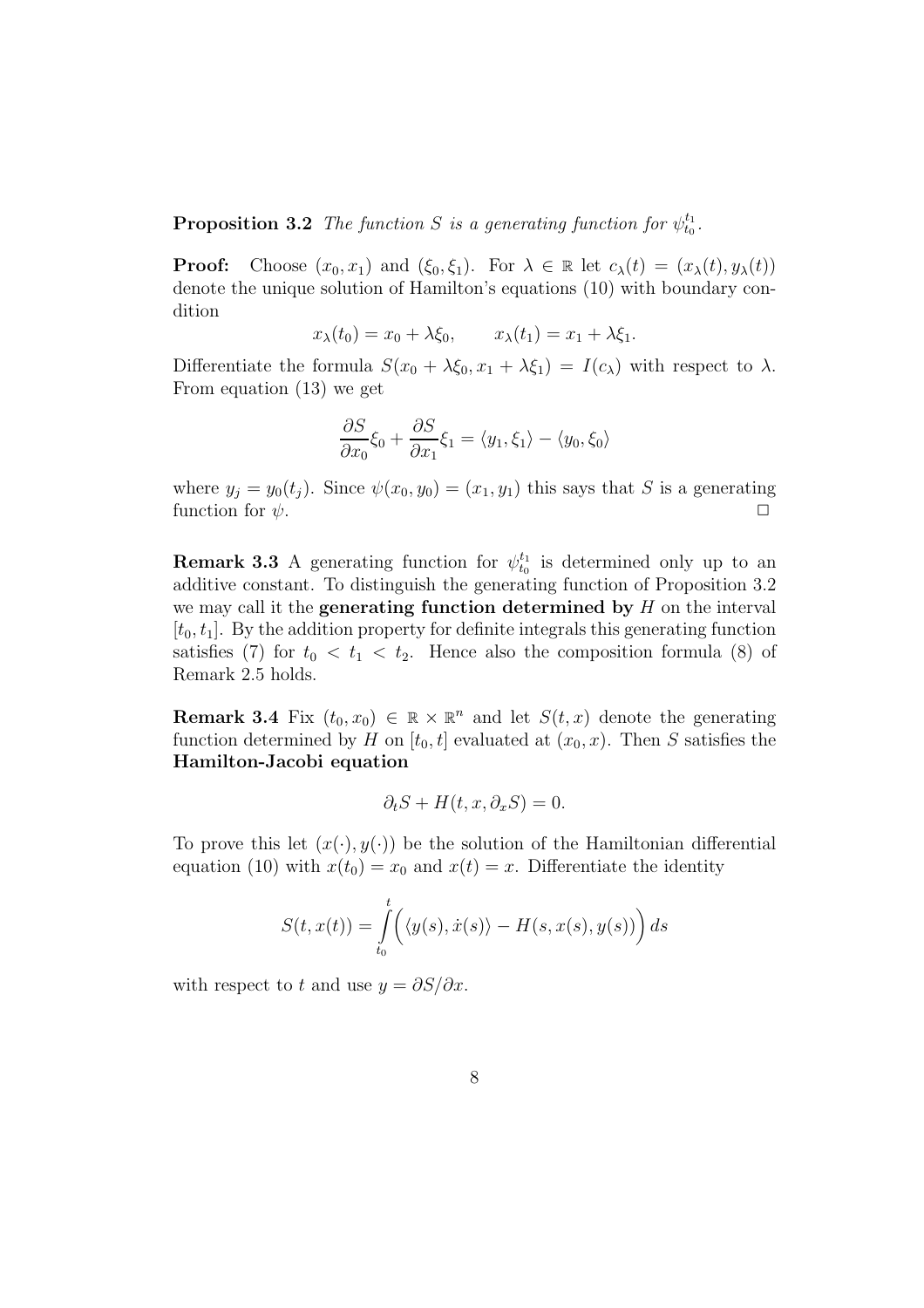Assume that  $\psi_{t_0}^{t_1}$  admits a generating function. Fix  $x_0, x_1$  and let  $c =$  $(x, y) : [t_0, t_1] \to \mathbb{R}^n \times \mathbb{R}^n$  be the unique critical point of the action integral I with boundary condition  $x(t_0) = x_0$  and  $x(t_1) = x_1$ . Expand  $I(c)$  by Taylor's formula about c. The result is

$$
I(c+\gamma) = S(x_0, x_1) + \frac{1}{2} \langle W\gamma, \gamma \rangle \tag{14}
$$

for  $\gamma = (\xi, \eta) : [t_0, t_1] \to \mathbb{R}^n \times \mathbb{R}^n$  with  $\xi(t_0) = \xi(t_1) = 0$ . The inner product on the right is the  $L^2$  inner product and  $W = W_{t_0 t_1}$  is the self-adjoint operator

$$
W(\xi, \eta) = (-\dot{\eta} - H_{xx}\xi - H_{xy}\eta, \dot{\xi} - H_{yx}\xi - H_{yy}\eta)
$$

on  $L^2([t_0, t_1], \mathbb{R}^n \times \mathbb{R}^n)$  with dense domain

$$
\mathcal{W}(t_0, t_1) = H_0^1([t_0, t_1], \mathbb{R}^n) \times H^1([t_0, t_1], \mathbb{R}^n).
$$

The coefficients  $H_{xx}$  etc. on the right are independent of c since H is quadratic in  $(x, y)$ . The operator W is called the **second variation** of the action from  $t_0$  to  $t_1$ . We denote by  $\Psi_{t_0}^{t_1} \in \text{Sp}(2n)$  the linear part of the affine symplectomorphism  $\psi_{t_0}^{t_1}$ . The matrices  $\Psi_{t_0}^{t_1}$  form the evolution system corresponding to the linear Hamiltonian system

$$
\dot{\xi} = H_{yx}\xi + H_{yy}\eta, \qquad -\dot{\eta} = H_{xx}\xi + H_{xy}\eta. \tag{15}
$$

We shall consider the boundary conditions

$$
\xi(t_0) = \xi_0, \qquad \xi(t_1) = \xi_1. \tag{16}
$$

The operator  $W_{t_0t_1}$ :  $W(t_0, t_1) \to L^2([t_0, t_1], \mathbb{R}^n \times \mathbb{R}^n)$  is invertible iff  $\Psi_{t_0}^{t_1}$ admits a generating function iff the boundary value problem (15-16) has a unique solution for every choice of  $(\xi_0, \xi_1)$ . The function

$$
G: \mathbb{R}^n \times \mathbb{R}^n \to H^1([t_0, t_1], \mathbb{R}^n \times \mathbb{R}^n)
$$

which assigns to each pair  $(\xi_0, \xi_1) \in \mathbb{R}^n \times \mathbb{R}^n$  the unique solution of  $(15\n-16)$ is called the **Green's function** on the interval  $[t_0, t_1]$ .

**Proposition 3.5** Fix  $t_0 < t_1 < t_2$  such that  $\psi_{t_j}^{t_k}$  admits a generating function. There is an isomorphism

$$
\mathcal{W}(t_0, t_2) \to \mathcal{W}(t_0, t_1) \oplus \mathbb{R}^n \oplus \mathcal{W}(t_1, t_2) : \gamma_{02} \mapsto \gamma_{01} \oplus \xi_1 \oplus \gamma_{12}
$$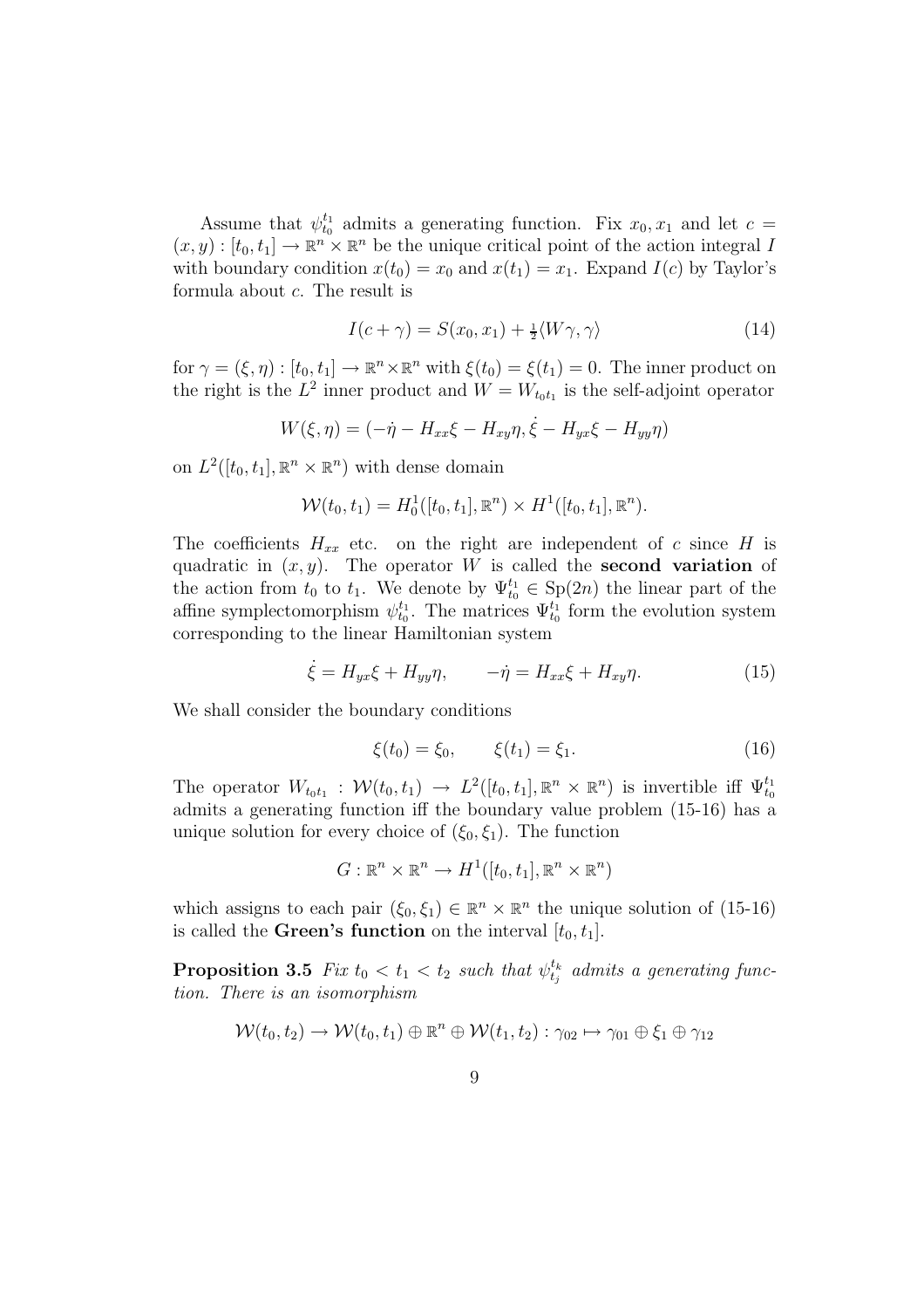such that

$$
\langle W_{t_0t_2}\gamma_{02}, \gamma_{02}\rangle = \langle W_{t_0t_1}\gamma_{01}, \gamma_{01}\rangle + \langle W_{t_1t_2}\gamma_{12}, \gamma_{12}\rangle + \langle Q\xi_1, \xi_1\rangle
$$

 $Q$  is the composition form as in  $(8)$ .

**Proof:** Let  $G_{jk}$  denote the Green's function on  $[t_j, t_k]$ . The isomorphism sends  $\gamma_{02} = (\xi, \eta)$  to

$$
\gamma_{01} = \gamma | [t_0, t_1] - G_{01}(0, \xi_1), \qquad \xi_1 = \xi(t_1), \qquad \gamma_{12} = \gamma | [t_1, t_2] - G_{12}(\xi_1, 0).
$$

### 4 Discrete Hamiltonian mechanics

By a **partition** of R we mean an infinite discrete subset  $\mathcal{T} \subset \mathbb{R}$  extending to infinity in both directions. Every  $t \in \mathcal{T}$  has a unique **successor**  $t^+ \in \mathcal{T}$  and **predecessor**  $t^- \in \mathcal{T}$  defined by

$$
t^- = \sup \mathcal{T} \cap (-\infty, t), \qquad t^+ = \inf \mathcal{T} \cap (t, \infty).
$$

A discrete evolution system is a two-parameter family  $\phi_s^t$  of affine symplectomorphisms defined for  $s, t \in \mathcal{T}$  such that

$$
\phi^{t_2}_{t_1} \circ \phi^{t_1}_{t_0} = \phi^{t_2}_{t_0}, \qquad \phi^{t_0}_{t_0} = 1.
$$

Such a system is uniquely determined by its generators  $\phi_t^{t^+}$  where  $t \in \mathcal{T}$ .

Fix a time dependent quadratic Hamiltonian  $H(t, x, y)$  as in section 3 and a partition  $\mathcal T$ . We shall assume that the partition satisfies the condition

$$
(t^+ - t)|H_{xy}(t)| < 1\tag{17}
$$

for  $t \in \mathcal{T}$ . The **discrete Hamiltonian equations** determined by H and T are

$$
x' - x = \partial_y H(t, x', y)(t^+ - t) \n y' - y = -\partial_x H(t, x', y)(t^+ - t).
$$
\n(18)

These equations define  $(x', y')$  implicitly in terms of  $(x, y)$ : condition (17) implies that  $1 - (t^+ - t)H_{xy}(t)$  is invertible. The next proposition shows why the right hand side is evaluated at  $(x', y)$  rather than  $(x, y)$ .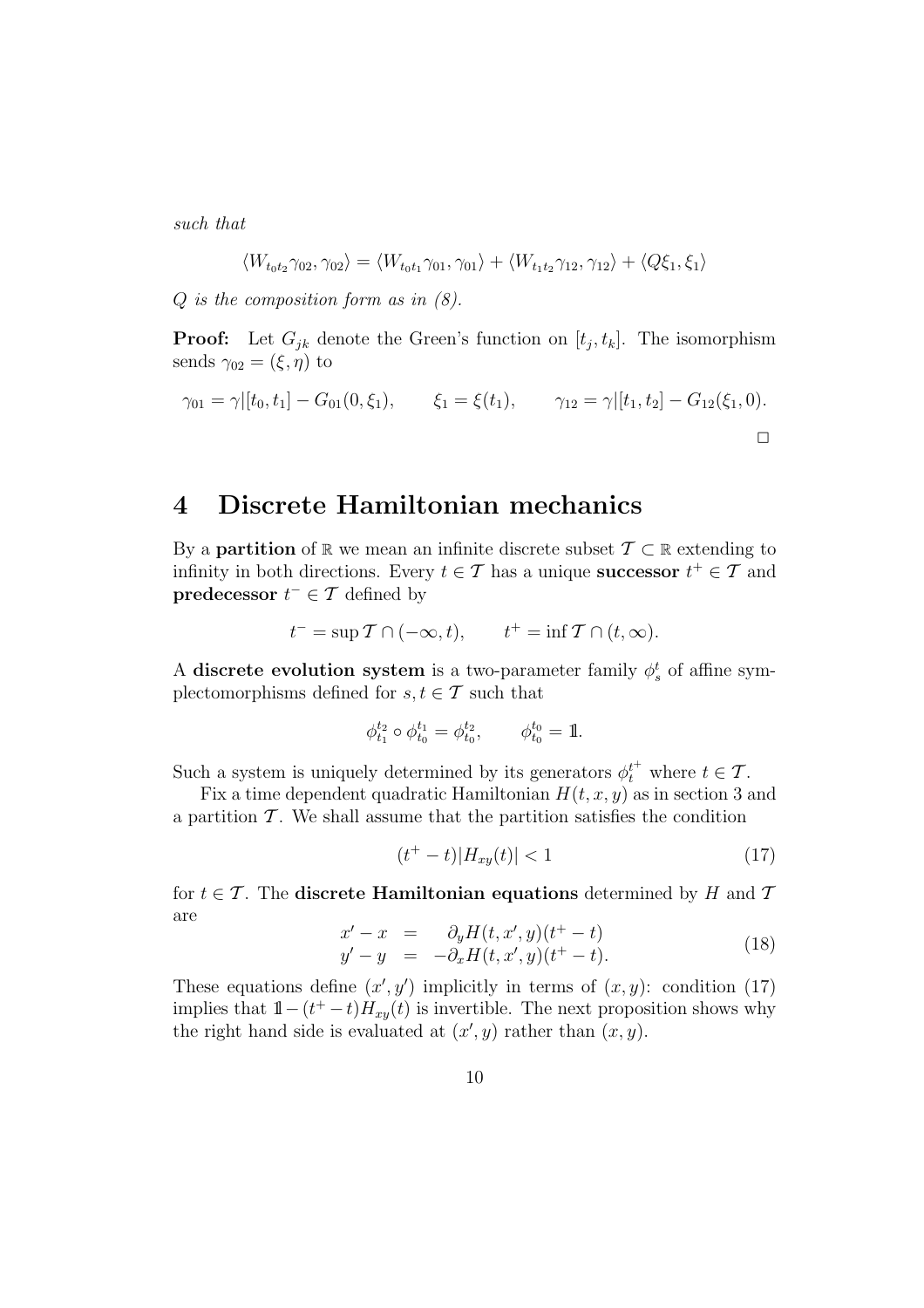Proposition 4.1 The equations (18) define an affine symplectomorphism  $(x', y') = \phi_t^{t^+}(x, y).$ 

Proof: The generating function is

$$
S(x',x) = I(x',x,g(x',x))
$$

where  $y = g(x', x)$  is the unique solution of  $\partial I/\partial y = 0$  and

$$
I(x',x,y) = \langle y, x'-x \rangle - H(x',y)(t^+ - t).
$$

This works when  $\partial_y^2 H$  is nondegenerate. The general case holds by an approximation argument.

Let  $t_0, t_1 \in \mathcal{T}$  with  $t_0 < t_1$ . Define the space

$$
\mathcal{P}^{T}(t_{0}, t_{1}) = \{c = (x, y) : x : T \cap [t_{0}, t_{1}] \to \mathbb{R}^{n}, y : T \cap [t_{0}, t_{1}] \to \mathbb{R}^{n}\}\
$$

of discrete paths in  $\mathbb{R}^{2n}$ . These discrete paths are finite sequences of length N and N − 1 where N is the cardinality of the finite set  $\mathcal{T} \cap [t_0, t_1]$ . The discrete action functional  $I^{\mathcal{T}}: \mathcal{P}^{\mathcal{T}}(t_0, t_1) \to \mathbb{R}$  is defined by

$$
I^{\mathcal{T}}(c) = \sum_{\substack{t \in \mathcal{T} \\ t_0 \le t < t_1}} \left( \langle y(t), x(t^+) - x(t) \rangle - H(t, x(t^+), y(t)) (t^+ - t) \right).
$$

Proposition 4.2 The Euler-Lagrange equations of the discrete action with fixed endpoints  $x(t_0) = x_0$ ,  $x(t_1) = x_1$  are the discrete Hamiltonian equations (18).

#### Proof:

$$
\frac{\partial I}{\partial y(t)} = x(t^+) - x(t) - \partial_y H(t, x(t^+), y(t))(t^+ - t)
$$

for  $t_0 \leq t < t_1$  and

$$
\frac{\partial I}{\partial x(t)} = y(t^-) - y(t) - \partial_x H(t^-, x(t), y(t^-))(t - t^-)
$$

for  $t_0 < t < t_1$ . (In equation (18)  $y(t_1)$  is determined by  $x(t_1)$  and  $y(t_1^-)$ .)  $\Box$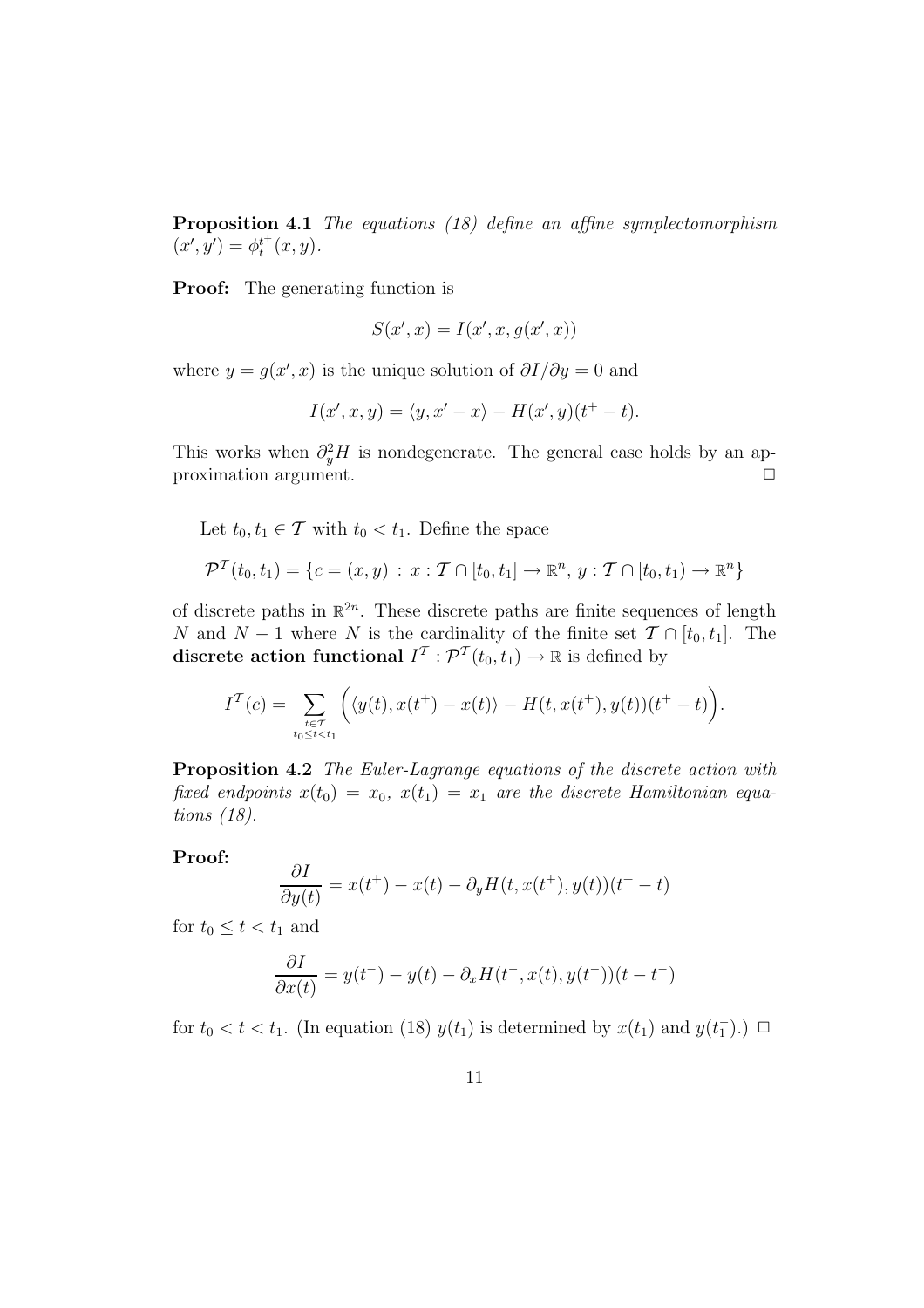The definitions and propositions for the rest of this section parallel the continuous time case. We shall omit the proofs.

As in the continuous time case, the affine symplectomorphism  $\phi_{t_0}^{t_1}$  admits a generating function iff for each pair  $(x_0, x_1) \in \mathbb{R}^n \times \mathbb{R}^n$  the Euler-Lagrange-Hamiltonian equations of the discrete action have a unique solution  $c =$  $(x, y) \in \mathcal{P}^{T}(t_0, t_1)$  such that  $x(t_0) = x_0$  and  $x(t_1) = x_1$ . This determines an affine map

$$
\mathbb{R}^n \times \mathbb{R}^n \to \mathcal{P}^{\mathcal{T}}(t_0, t_1) : (x_0, x_1) \mapsto c
$$

which might be called the *discrete affine Green's function*. Define

$$
S^{\mathcal{T}}(x_0, x_1) = I^{\mathcal{T}}(c).
$$

**Proposition 4.3** The function  $S^{\mathcal{T}}$  is a generating function for  $\phi_{t_0}^{t_1}$ . It is called the discrete generating function determined by  $\mathcal T$  and  $H$  on the interval  $[t_0, t_1]$ . (Compare Remark 3.3.)

**Remark 4.4** Suppose  $t_0 < t_1 < t_2$ , that  $\phi_{t_j}^{t_k}$  admits a generating function, and that  $S_{jk}^{\mathcal{T}}$  is the discrete generating function from  $t_j$  to  $t_k$  determined by  $\mathcal T$  and  $H$ . Then

$$
S_{01}^{\mathcal{T}}(x_0, x_1) + S_{12}^{\mathcal{T}}(x_1, x_2) = S_{02}^{\mathcal{T}}(x_0, x_2) + \frac{1}{2} \langle Q^{\mathcal{T}} \xi_1, \xi_1 \rangle
$$

where  $\xi_1 = x_1 - g^T(x_0, x_2)$  as in Remark 2.5. Here  $Q^T$  is the composition form of  $\phi_{t_0}^{t_1}$  and  $\phi_{t_1}^{t_2}$ .

For  $t_0, t_1 \in \mathcal{T}$  with  $t_0 < t_1$  define

$$
\mathcal{W}^{T}(t_{0}, t_{1}) = \left\{\gamma = (\xi, \eta) \in \mathcal{P}^{T}(t_{0}, t_{1}) : \xi(t_{0}) = \xi(t_{1}) = 0\right\}.
$$

This is a Hilbert space with the approximate  $L^2$ -norm

$$
\|\gamma\|_{\mathcal{T}}^2 = \sum_{t_0 \le t < t_1} (|\xi(t^+)|^2 + |\eta(t)|^2)(t^+ - t).
$$

Expand  $I^{\mathcal{T}}$  by Taylor's formula about  $c = (x, y)$ . The result is

$$
I^{T}(c+\gamma) = S^{T}(x_0, x_1) + \frac{1}{2} \langle W^{T}\gamma, \gamma \rangle \tag{19}
$$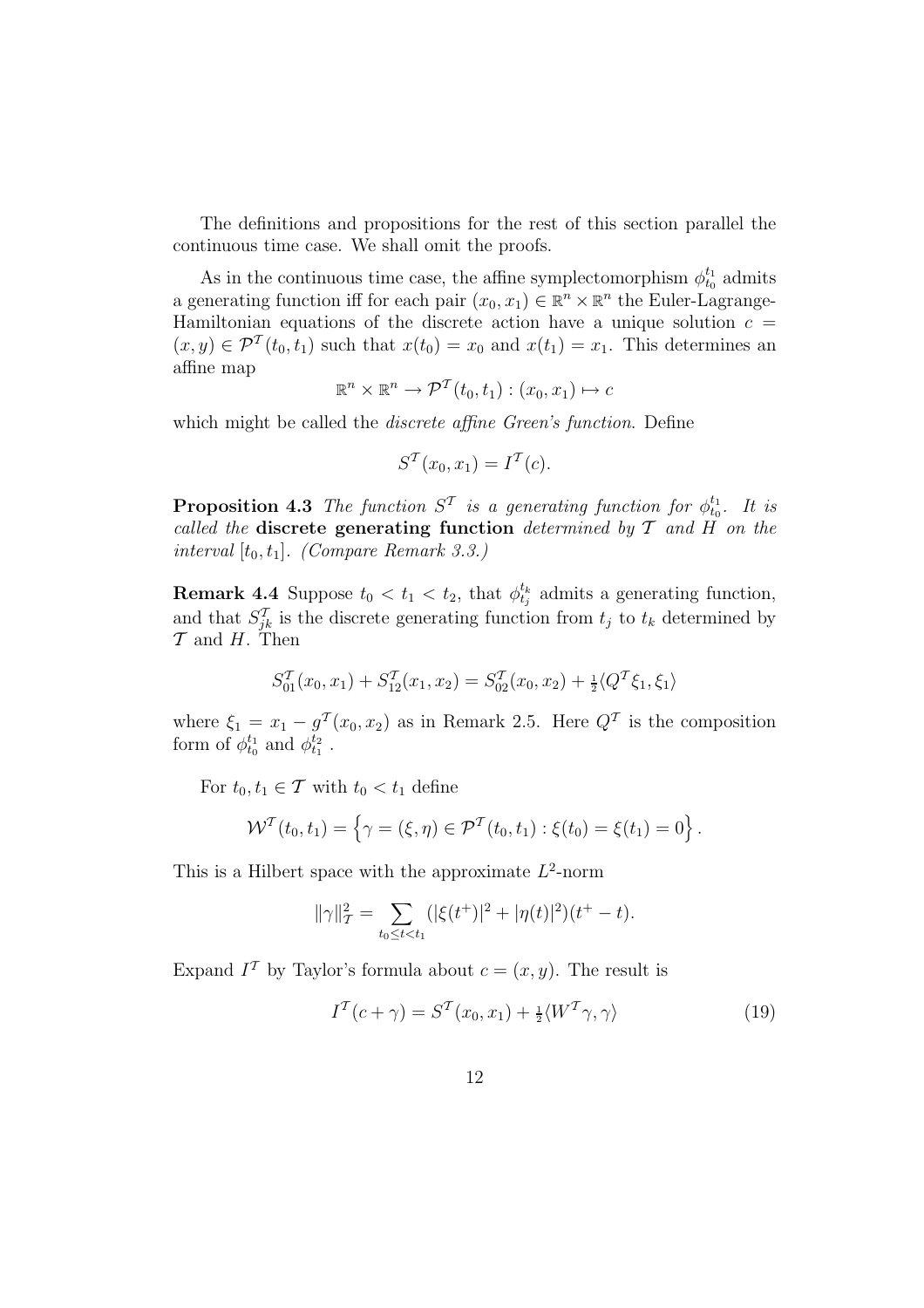for  $\gamma \in \mathcal{W}(t_0, t_1)$  where  $W^T = W_{t_0 t_1}^T : \mathcal{W}^T(t_0, t_1) \to \mathcal{W}^T(t_0, t_1)$  is a (finite dimensional) operator. It is given by  $W^{T}(\xi, \eta) = (u, v)$  where

$$
u(t) = -\frac{\eta(t) - \eta(t^{-})}{t - t^{-}} - H_{xx}(t^{-})\xi(t) - H_{xy}(t^{-})\eta(t^{-}),
$$
  

$$
v(t) = \frac{\xi(t^{+}) - \xi(t)}{t^{+} - t} - H_{yx}(t)\xi(t^{+}) - H_{yy}(t)\eta(t).
$$

The operator  $W^T$  is called the **second variation** of the discrete action from  $t_0$  to  $t_1$ . It is symmetric with respect to the above inner product. As in the continuous time case, the operator  $W_{t_0t_1}^{\mathcal{T}}$  is invertible iff the affine symplectomorphism  $\phi_{t_0}^{t_1}$  admits a generating function iff for every choice of  $(\xi_0, \xi_1)$  the discrete boundary value problem

$$
\frac{\xi(t^+) - \xi(t)}{t^+ - t} = H_{yx}(t)\xi(t^+) + H_{yy}(t)\eta(t),
$$
  

$$
\frac{\eta(t^+) - \eta(t)}{t^+ - t} = -H_{xx}(t)\xi(t^+) - H_{xy}(t)\eta(t),
$$
  

$$
\xi(t_0) = \xi_0, \qquad \xi(t_1) = \xi_1
$$

has a unique solution  $(\xi, \eta) = G(\xi_0, \xi_1)$ . We call G the **discrete Green's** function on  $[t_0, t_1]$ .

**Proposition 4.5** Fix  $t_0 < t_1 < t_2$  such that  $\phi_{t_j}^{t_k}$  admits a generating function. Then there exists an isomorphism

$$
\mathcal{W}^{T}(t_0,t_2) \to \mathcal{W}^{T}(t_0,t_1) \oplus \mathbb{R}^{n} \oplus \mathcal{W}^{T}(t_1,t_2) : \gamma_{02} \mapsto \gamma_{01} \oplus \xi_1 \oplus \gamma_{12}
$$

such that

$$
\langle W_{t_0t_2}^T \gamma_{02}, \gamma_{02} \rangle = \langle W_{t_0t_1}^T \gamma_{01}, \gamma_{01} \rangle + \langle W_{t_1t_2}^T \gamma_{12}, \gamma_{12} \rangle + \langle Q^T \xi_1, \xi_1 \rangle
$$

where  $Q^{\mathcal{T}}$  is the composition form for  $\phi_{t_0}^{t_1}$  and  $\phi_{t_1}^{t_2}$ .

**Corollary 4.6** In the notation of Proposition  $4.5$ 

$$
\operatorname{sign} W_{t_0 t_2}^T = \operatorname{sign} W_{t_0 t_1}^T + \operatorname{sign} W_{t_1 t_2}^T + \operatorname{sign} Q^T.
$$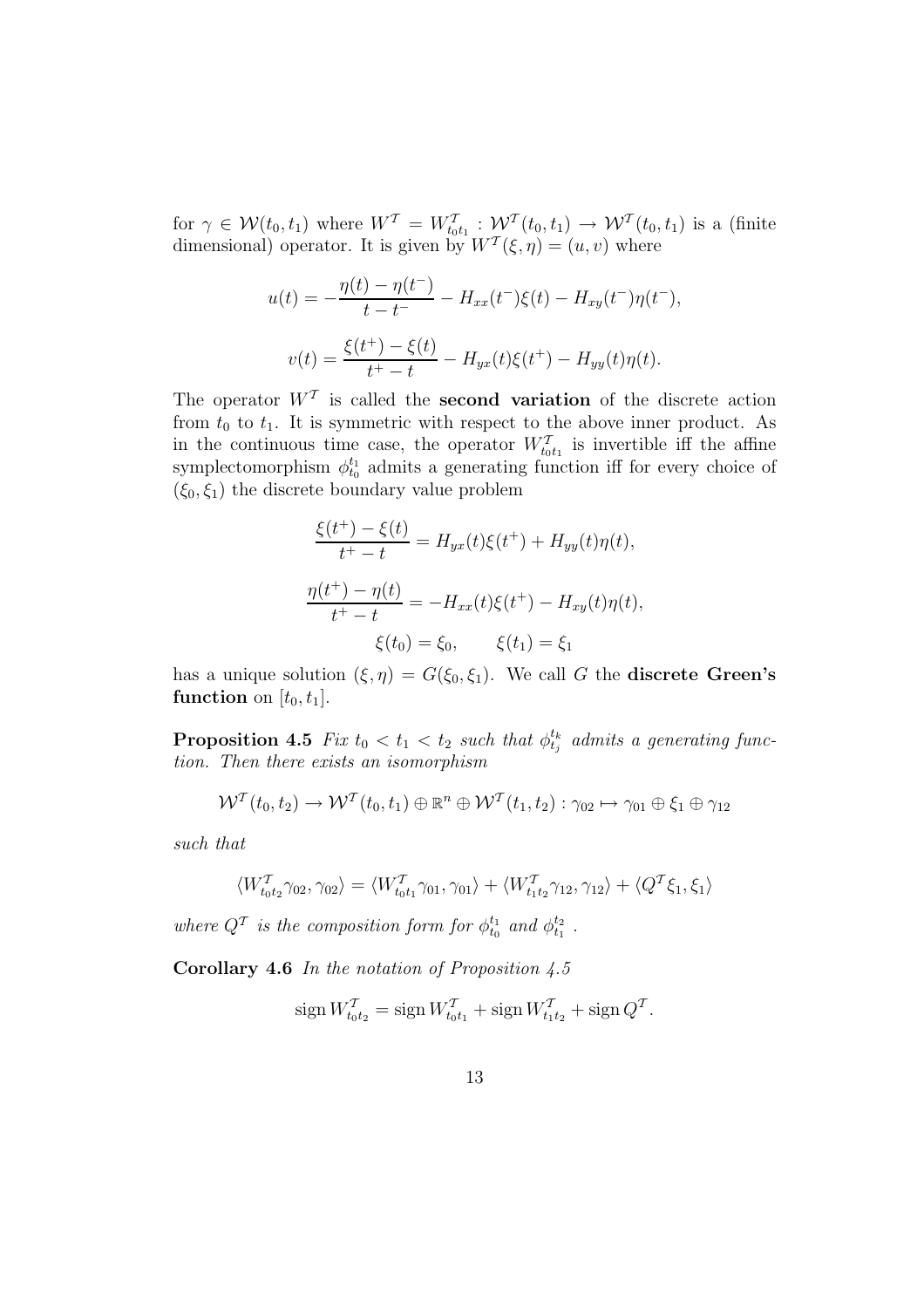#### 5 The Maslov index

In [17] we develop a theory of the Maslov index for paths of symplectic matrices. Our theory differs slightly from other treatments in the literature. Our Maslov index assigns a half integer  $\mu(\Psi)$  to every path  $\Psi : [a, b] \rightarrow$  $Sp(2n)$  of symplectic matrices. Here we summarize the results which are needed in the sequel.

Denote by  $Sp_0(2n)$  the open and dense set of all symplectic matrices which admit a generating function and by

$$
\Sigma = \mathrm{Sp}(2n) \setminus \mathrm{Sp}_0(2n)
$$

its complement. The space  $Sp_0(2n)$  has two components distinguished by the sign of the determinant of  $B$  in the block decomposition (3). The set  $\Sigma$  is called the **Maslov cycle**. It admits a natural co-orientation. The Maslov index of a path with endpoints in  $Sp_0(2n)$  is the intersection number of that path with  $\Sigma$ . For a path which begins and/or ends on  $\Sigma$  we add half the intersection number at the endpoints. The definition of this intersection number is not completely obvious because we allow paths which begin and end in the strata of the Maslov cycle of codimension bigger than 1. For example we allow paths which start at the identity. As in [3] this is motivated by Hamiltonian evolution systems.

For a time dependent quadratic Hamiltonian H denote by  $\Psi(H)_{t_0}^t \in$  $Sp(2n)$  the evolution system generated by the linearized Hamiltonian differential equation. Define

$$
\mu(t_0, t_1, H) = \mu(\Psi_{H, [t_0, t_1]})
$$

where  $\Psi_{H,[t_0,t_1]}$  denotes the path  $[t_0,t_1] \rightarrow Sp(2n) : t \mapsto \Psi(H)_{t_0}^t$ . We use the Maslov index  $\mu(t_0, t_1, H)$  only when  $\Psi(H)_{t_0}^{t_1} \in \text{Sp}_0(2n)$ . Any time this notation is used this is implicitly assumed. In particular the homotopy  $H_{\lambda}$ mentioned below satisfies  $\Psi(H_\lambda)_{t_0}^{t_1} \in \text{Sp}(2n)$  for every  $\lambda$ . The Maslov index satisfies the following conditions.

(Homotopy) Two time dependent quadratic Hamiltonians are homotopic as above if and only if they have the same Maslov index.

(Composition) If  $t_0 < t_1 < t_2$  then

$$
\mu(t_0, t_2, H) = \mu(t_0, t_1, H) + \mu(t_1, t_2, H) + \frac{1}{2}\text{sign }Q
$$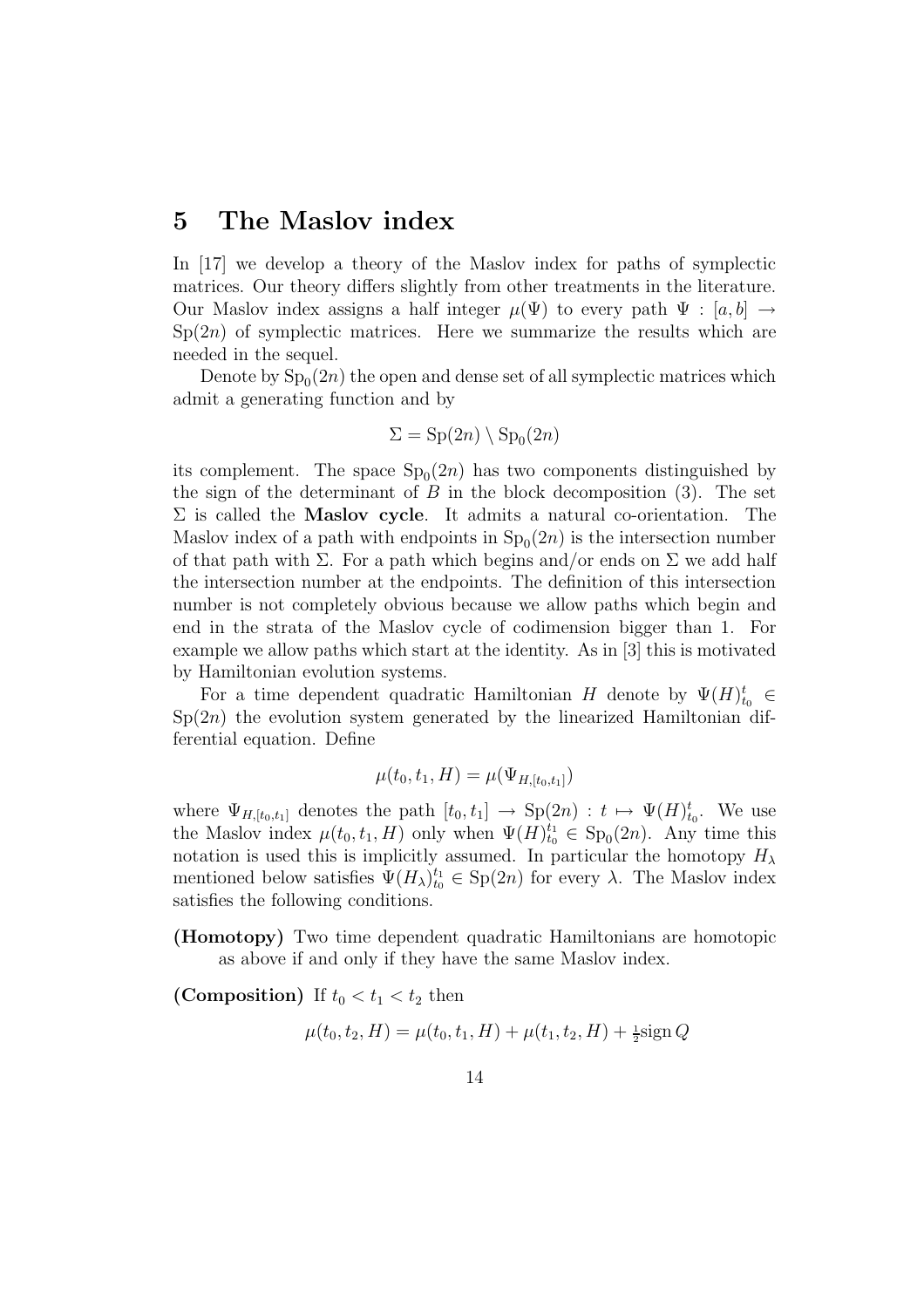where Q is the composition form of  $\Psi(H)_{t_0}^{t_1}$  and  $\Psi(H)_{t_1}^{t_2}$  as in Remark 2.6.

(**Product**) If  $H(t, x', x'', y', y'') = H'(t, x', y') + H''(t, x'', y'')$  then

$$
\mu(t_0, t_1, H) = \mu(t_0, t_1, H') + \mu(t_0, t_1, H'').
$$

(Normalization) If  $H(t, x, y) = \frac{1}{2} \langle H_{yy}(t)y, y \rangle$  so that

$$
\Psi(H)_{t_0}^t = \left(\begin{array}{cc} 1 & B(t) \\ 0 & 1 \end{array}\right)
$$

is a symplectic shear then

$$
\mu(t_0, t_1, H) = -\frac{1}{2}\text{sign }B(t_1).
$$

(Determinant) The number  $\mu(t_0, t_1, H) + n/2$  is an integer and

$$
sign \det B = (-1)^{\mu + n/2}
$$

where  $\mu = \mu(t_0, t_1, H)$  and B is the right upper block in the decompsition (3) of  $\Psi(H)_{t_0}^{t_1}$ .

# 6 Approximation

Fix a time dependent quadratic Hamiltonian as in section 3 and a partition  $\mathcal T$ as in section 4 and denote by  $\{\phi_s^t : t, s \in \mathcal{T}\}\)$  the associated discrete evolution system. Let  $\{\psi_s^t : t, s \in \mathbb{R}\}$  be the evolution system of Section 3 and  $\Psi_s^t$  be its linear part.

To make the statements of our convergence theorems less awkward we shall interpolate this discrete evolution system by a 2-parameter family of affine symplectomorphisms. For  $t \in \mathcal{T}$  and  $t \leq s, s' \leq t^+$  the symplectomorphism

$$
(x',y') = \phi_s^{s'}(x,y)
$$

is defined implicitly by

$$
x' - x = \partial_y H(t, x', y)(s' - s),
$$
  $y' - y = -\partial_x H(t, x', y)(s' - s).$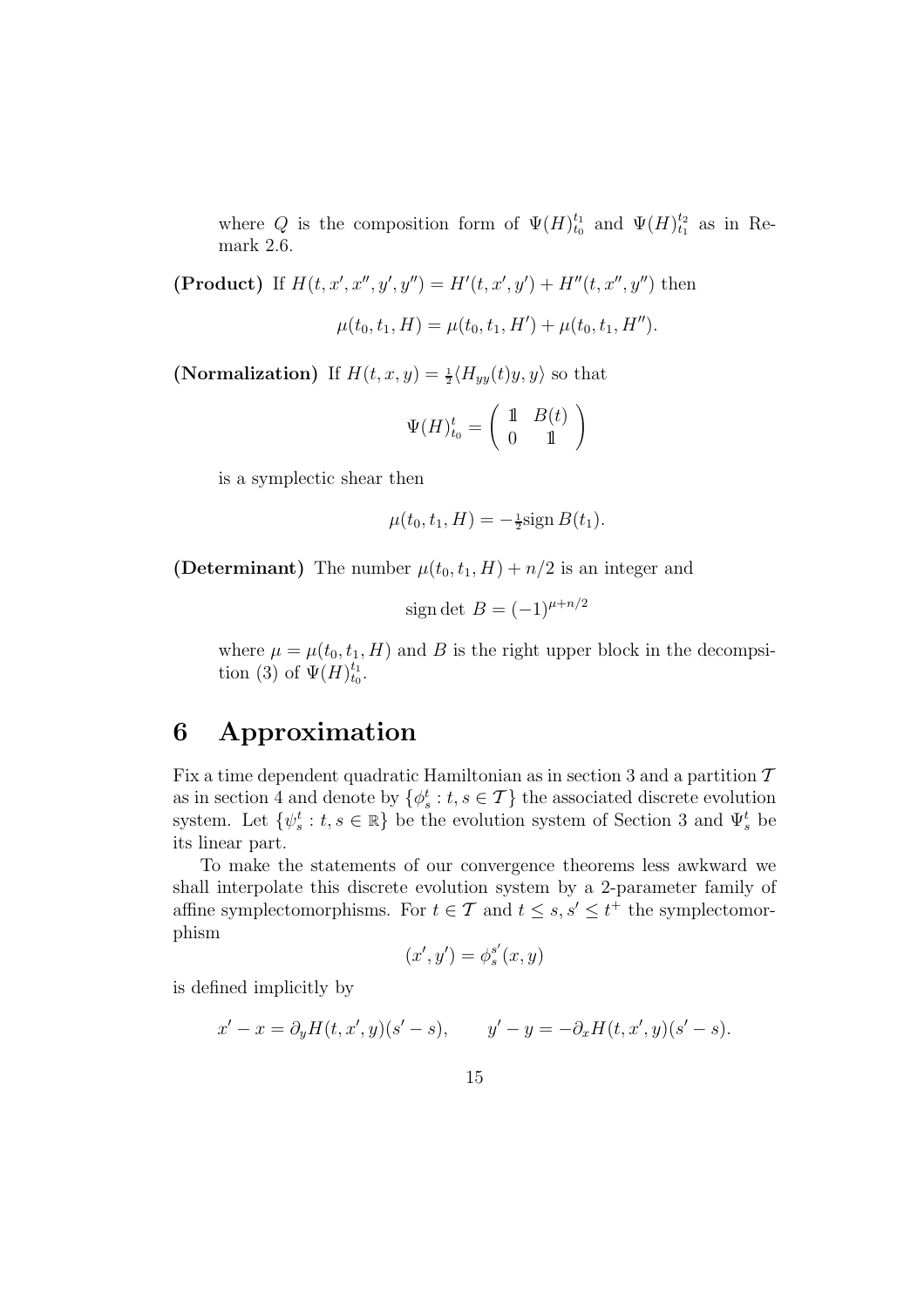For  $t_0 \leq s \leq t_0^+$  and  $t_1 \leq t \leq t_1^+$  with  $t_j \in \mathcal{T}$  define

$$
\phi_s^t=\phi_{t_1}^t\circ\phi_{t_0}^{t_1}\circ\phi_s^{t_0}.
$$

(Because of the interpolation,  $\{\phi_s^t : t, s \in \mathbb{R}\}\$ is not an evolution system.) Denote by  $|T| = \sup_t |t^+ - t|$  the mesh of the partition.

Theorem 6.1 We have

$$
\psi_s^t = \lim_{|T| \to 0} \phi_s^t.
$$

The convergence is uniform in every compact domain  $t_0 \leq s, t \leq t_1$ .

**Proof:** By Proposition 4.1 we have

$$
x' = x + \partial_y H(t, x, y)(s' - s) + O((s' - s)^2),
$$
  
\n
$$
y' = y - \partial_x H(t, x, y)(s' - s) + O((s' - s)^2).
$$

for  $(x', y') = \phi_s^{s'}$  $s'(x, y)$  with  $t \leq s, s' \leq t$  $^+$ .  $\Box$ 

**Corollary 6.2** Suppose  $\psi_{t_0}^{t_1}$  admits a generating function. Then the sym $plectomorphism \,\, \phi^{t_1}_{t_0} \,\,\, admits \,\, a \,\, generating \,\, function \,\, for \,\, |{\cal T}| \,\,\, sufficiently \,\, small$ and the limit of the discrete generating function determined by  $T$  and H

$$
\lim_{|T| \to 0} S^T = S
$$

is the continuous generating function determined by H.

**Theorem 6.3** Assume that  $\psi_{t_0}^{t_1}$  admits a generating function. Then for sufficiently small mesh the discrete second variation  $W_{t_0t_1}^{\mathcal{T}}$  is nonsingular and its signature is independent of the choice of the partition. This allows the definition

$$
\operatorname{sign} W_{t_0 t_1} = \lim_{|T| \to 0} \operatorname{sign} W_{t_0 t_1}^T.
$$

Theorem 6.3 is an immediate consequence of the following relation between the signature of the Hessian and the Maslov index.

**Theorem 6.4** If  $\psi_{t_0}^{t_1}$  admits a generating function then for sufficiently small mesh the signature of the discrete second variation from  $t_0$  to  $t_1$  is related to the Maslov index by

$$
\text{sign}\, W_{t_0t_1}^T = 2\mu(t_0, t_1, H).
$$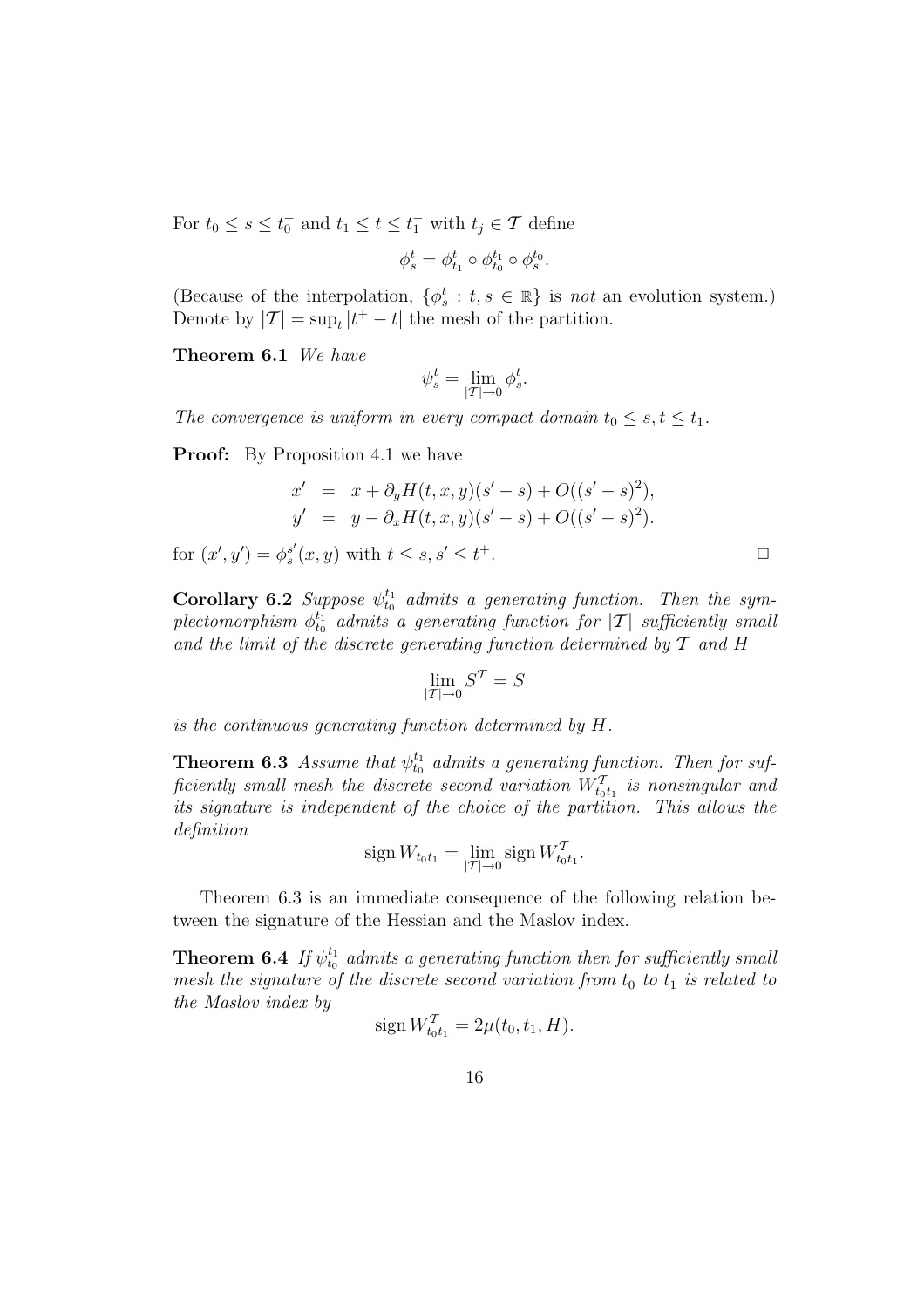**Proof:** We first prove Theorem 6.4 in the case of a symplectic shear

$$
H(t, x, y) = \frac{1}{2} \langle H_{yy}(t)y, y \rangle.
$$

Then the discrete time evolution system is linear and given by

$$
\phi_{t_0}^t = \left(\begin{array}{cc} \mathbbm{1} & B(t) \\ 0 & \mathbbm{1} \end{array}\right)
$$

where  $B(t)$  for  $t \in \mathcal{T} \cap [t_0, t_1]$  is defined inductively by

$$
B(t^+) = B(t) + H_{yy}(t)(t^+ - t), \qquad B(t_0) = 0, \qquad B^T = B(t_1).
$$

Moreover

$$
\langle W^{\mathcal{T}}\gamma,\gamma\rangle=2\sum_{t_0
$$

Introduce new variables  $u, v: \mathcal{T} \cap (t_0, t_1) \to \mathbb{R}^n$  and  $\eta_0 \in \mathbb{R}^n$  defined by

$$
u(t) = \xi(t) - \frac{1}{2}(B(t) - B^T)(\eta(t) + \eta(t^-)),
$$
  
\n
$$
v(t) = -\frac{\eta(t) - \eta(t^-)}{t - t^-},
$$
  
\n
$$
\eta_0 = \eta(t_0).
$$

for  $t_0 < t < t_1$ . Then the map  $\gamma \mapsto (u, v, \eta_0)$  is an isomorphism. The  $L^2$ -inner product of  $u$  and  $v$  is given by

$$
\langle u, v \rangle = \sum_{t_0 < t < t_1} \langle u(t), v(t) \rangle (t - t^{-})
$$
\n
$$
= \sum_{t_0 < t < t_1} \langle \xi(t), \eta(t^{-}) - \eta(t) \rangle
$$
\n
$$
+ \frac{1}{2} \sum_{t_0 < t < t_1} \langle (B(t) - B^{T})(\eta(t) + \eta(t^{-})), \eta(t) - \eta(t^{-}) \rangle
$$
\n
$$
= \sum_{t_0 \le t < t_1} \langle \xi(t), \eta(t^{-}) - \eta(t) \rangle
$$
\n
$$
+ \frac{1}{2} \sum_{t_0 < t < t_1} \langle (B(t) - B^{T})\eta(t)), \eta(t) \rangle
$$
\n
$$
- \frac{1}{2} \sum_{t_0 < t \le t_1} \langle (B(t) - B^{T})\eta(t^{-})), \eta(t^{-}) \rangle
$$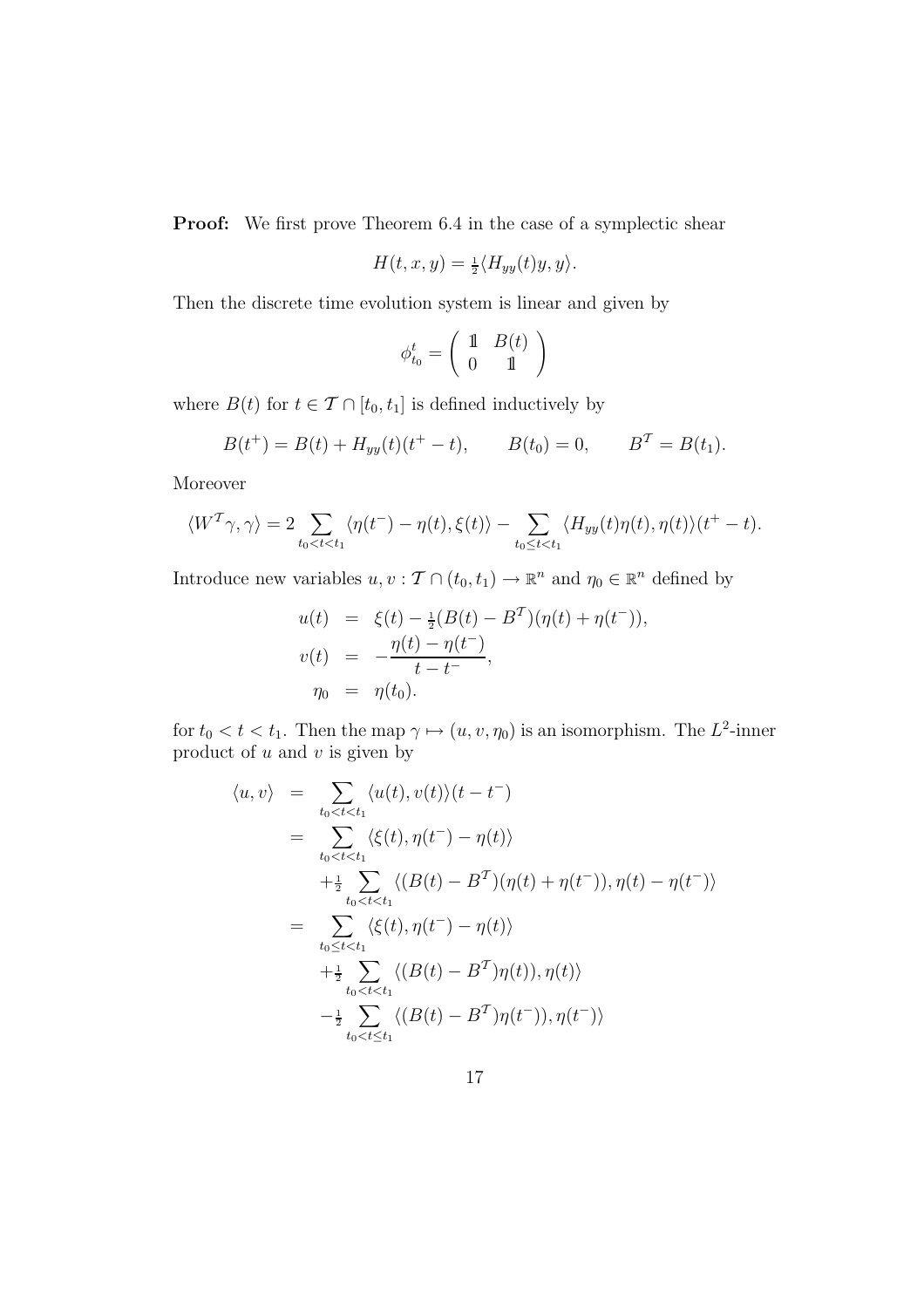$$
= \sum_{t_0 \leq t < t_1} \langle \xi(t), \eta(t^-) - \eta(t) \rangle
$$
\n
$$
+ \frac{1}{2} \sum_{t_0 \leq t < t_1} \langle (B(t) - B(t^+)) \eta(t), \eta(t) \rangle + \frac{1}{2} \langle B^T \eta_0, \eta_0 \rangle
$$
\n
$$
= \sum_{t_0 \leq t < t_1} \langle \xi(t), \eta(t^-) - \eta(t) \rangle
$$
\n
$$
- \frac{1}{2} \sum_{t_0 \leq t < t_1} \langle H_{yy}(t) \eta(t), \eta(t) \rangle (t^+ - t) + \frac{1}{2} \langle B^T \eta_0, \eta_0 \rangle
$$
\n
$$
= \frac{1}{2} \langle W^T \gamma, \gamma \rangle + \frac{1}{2} \langle B^T \eta_0, \eta_0 \rangle.
$$

Hence the second variation  $W<sup>T</sup>$  can be represented by the matrix

$$
W^T = \left( \begin{array}{ccc} -B^T & 0 & 0 \\ 0 & 0 & 1 \\ 0 & 1 & 0 \end{array} \right).
$$

By the normalization property of the Maslov index this shows that

$$
\operatorname{sign} W^T = -\operatorname{sign} B^T = 2\mu(t_0, t_1, H).
$$

in the case of a symplectic shear.

Now let H be any quadratic Hamiltonian with  $\Psi_{t_0}^{t_1} \in \mathrm{Sp}_0(2n)$ . Throughout the remainder of the proof we shall fix the interval  $[t_0, t_1]$  and denote the second variation  $W_H^T$ . Consider a new Hamiltonian  $H_0 = H \oplus H'$  where

$$
H'(x',y') = \frac{1}{2} \langle H'_{yy} y', y' \rangle
$$

on  $\mathbb{R}^{n'} \times \mathbb{R}^{n'}$  and  $H'_{yy}$  is a constant symmetric  $n' \times n'$  matrix of signature zero. (The number  $n'$  is necessarily even.) Then the induced symplectomorphism of H′ is a symplectic shear of Maslov index zero. By the first part of the proof the corresponding Hessian  $W_{H'}^T$  has signature zero:

$$
\operatorname{sign} W_{H'}^{\mathcal{T}} = 0
$$

(for every mesh). By the product property it suffices to prove the theorem for  $H_0$ . By the determinant and normalization properties of the Maslov index there exists, for  $n'$  sufficiently large, a symplectic shear  $H_1$  on  $\mathbb{R}^{2n+2n'}$ whose Maslov index agrees with that of  $H_0$ . By the homotopy property there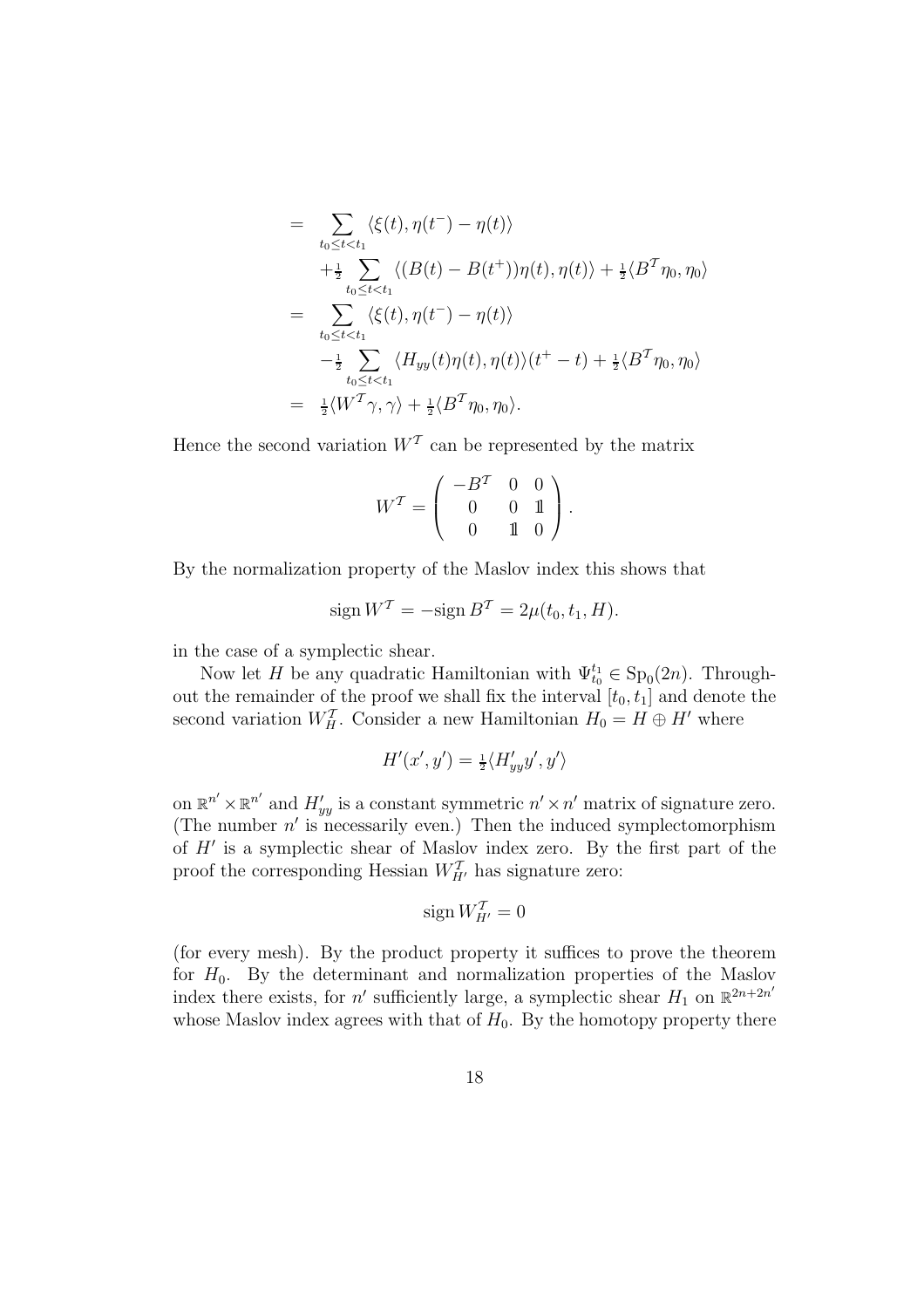exists a homotopy  $\{H_{\lambda}\}\$  from  $H_0$  to  $H_1$  such that the symplectomorphism generated by  $H_{\lambda}$  admits a generating function for every  $\lambda$ . Hence

sign 
$$
W_H^T
$$
 = sign  $W_{H_0}^T$   
\n= sign  $W_{H_1}^T$   
\n= 2μ(t<sub>0</sub>, t<sub>1</sub>, H<sub>1</sub>)  
\n= 2μ(t<sub>0</sub>, t<sub>1</sub>, H<sub>0</sub>)  
\n= 2μ(t<sub>0</sub>, t<sub>1</sub>, H<sub>0</sub>)

The last identity follows the product property, the last but one from the homotopy property, and the last but two is the theorem for symplectic shears.  $\Box$ 

Remark 6.5 A direct proof of Theorem 6.3 is slightly more difficult. It would proceed by showing that for sufficiently small mesh the signature of  $W<sup>T</sup>$  remains unchanged under the introduction of a new mesh point. This argument requires a uniform estimate on the inverse of  $W<sup>T</sup>$ .

**Theorem 6.6** If the mesh of  $\mathcal T$  is sufficiently small then the determinant of the second variation  $W<sup>T</sup>$  from  $t_0$  to  $t_1$  is given by

$$
\det(W^{\mathcal{T}}) = (-1)^{Nn+n} (t_0^+ - t_0)^n \det(B^{\mathcal{T}}) \prod_{\substack{t \in \mathcal{T} \\ t_0 \le t < t_1}} \frac{\det(\mathbb{1} - (t^+ - t)H_{xy}(t))}{(t^+ - t)^{2n}}
$$

where  $B<sup>T</sup>$  is the right upper block in the decomposition (3) of the affine symplectomorphism  $\psi(\mathcal{T}, H)_{t_0}^{t_1}$ , and  $N = \#\{t \in \mathcal{T} : t_0 \le t < t_1\}.$ 

Proof: The formula for the absolute value of the determinant follows from the proof of Theorem 8.5 below. By the determinant property from section 5

$$
sign \det(B^T) = (-1)^{\mu + n/2}
$$

Hence

sign det(
$$
W^T
$$
) =  $(-1)^{(\text{rank } W^T - \text{sign } W^T)/2}$   
\n=  $(-1)^{nN + n/2 - \mu}$   
\n=  $(-1)^{nN + n/2 - \mu}$   
\n=  $(-1)^{nN + n} \text{sign det}(B^T)$ .

| ___ |  |  |  |
|-----|--|--|--|
|     |  |  |  |
|     |  |  |  |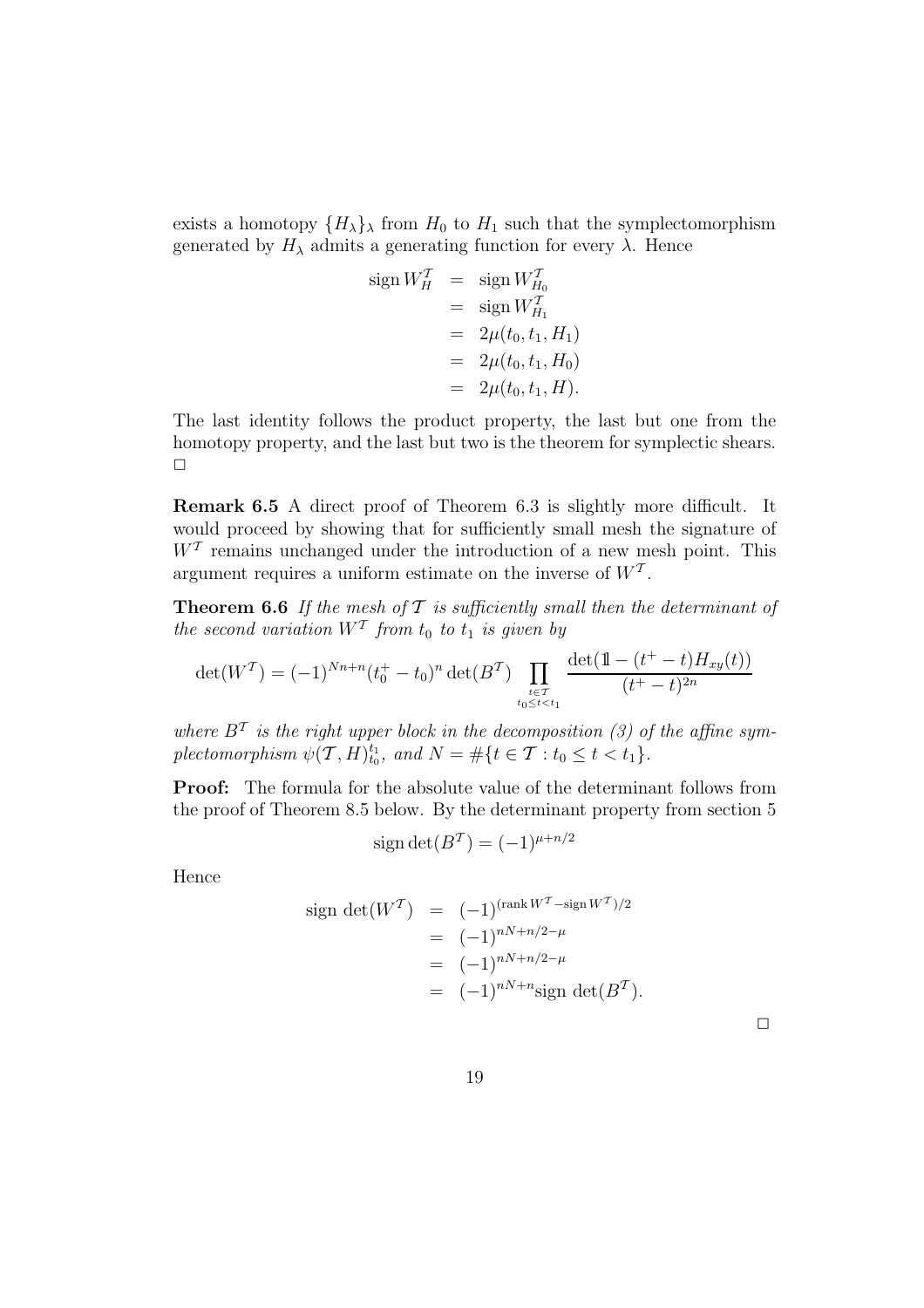#### 7 Two Lie Algebras

We summarize some material from [12]. Denote the space of all complex linear differential operators on  $\mathbb{R}^n$  with polynomial coefficients by  $\text{Op}^{\mathbb{C}}(n)$ . This space forms an associative algebra under composition of operators and hence a Lie algebra. It is convenient to define generators for this associative algebra by

$$
(P_j f)(x) = -i\hbar \partial_j f(x), \qquad (Q_j f)(x) = x_j f(x), \tag{20}
$$

for  $x = (x_1, x_2, \dots, x_n) \in \mathbb{R}^n$  and  $f \in C^{\infty}(\mathbb{R}^n)$ . Here  $\hbar$  is is a fixed positive number called **Planck's constant**. These operators satisfy the **Heisenberg** relations

$$
[P_j, P_k] = [Q_j, Q_k] = 0, \qquad [Q_j, P_k] = i\hbar \delta_{jk} 1 \tag{21}
$$

In multi-index notation a typical element  $A \in \mathrm{Op}^{\mathbb{C}}(n)$  has form

$$
A=\sum a_{\alpha,\beta}Q^{\alpha}P^{\beta}
$$

where the coefficients  $a_{\alpha,\beta}$  are complex numbers. This operator has a formal adjoint defined by

$$
A^* = \sum \bar{a}_{\alpha,\beta} P^{\beta} Q^{\alpha}.
$$

Denote the (formally) skew-adjoint operators by

$$
Op = Op(n) = \{ A \in Op^{C}(n) : A + A^{*} = 0 \}.
$$

Then  $Op^{\mathbb{C}}(n)$  is the complexification of  $Op(n)$ :

$$
Op^{c}(n) = Op(n) + iOp(n).
$$

Introduce a filtration of Op via

$$
\text{Op}_r = \bigoplus_{s \le r} \text{Op}^{(s)}, \qquad \text{Op}^{(s)} = \text{span}\{Q^{\alpha}P^{\beta} : |\alpha| + |\beta| = s\}.
$$

This gives

$$
[Op_r, Op_s] \subset Op_{r+s-2}.
$$

In particular,  $Op_1$  and  $Op_2$  are Lie algebras and  $Op_1$  acts on  $Op_2$  by derivations.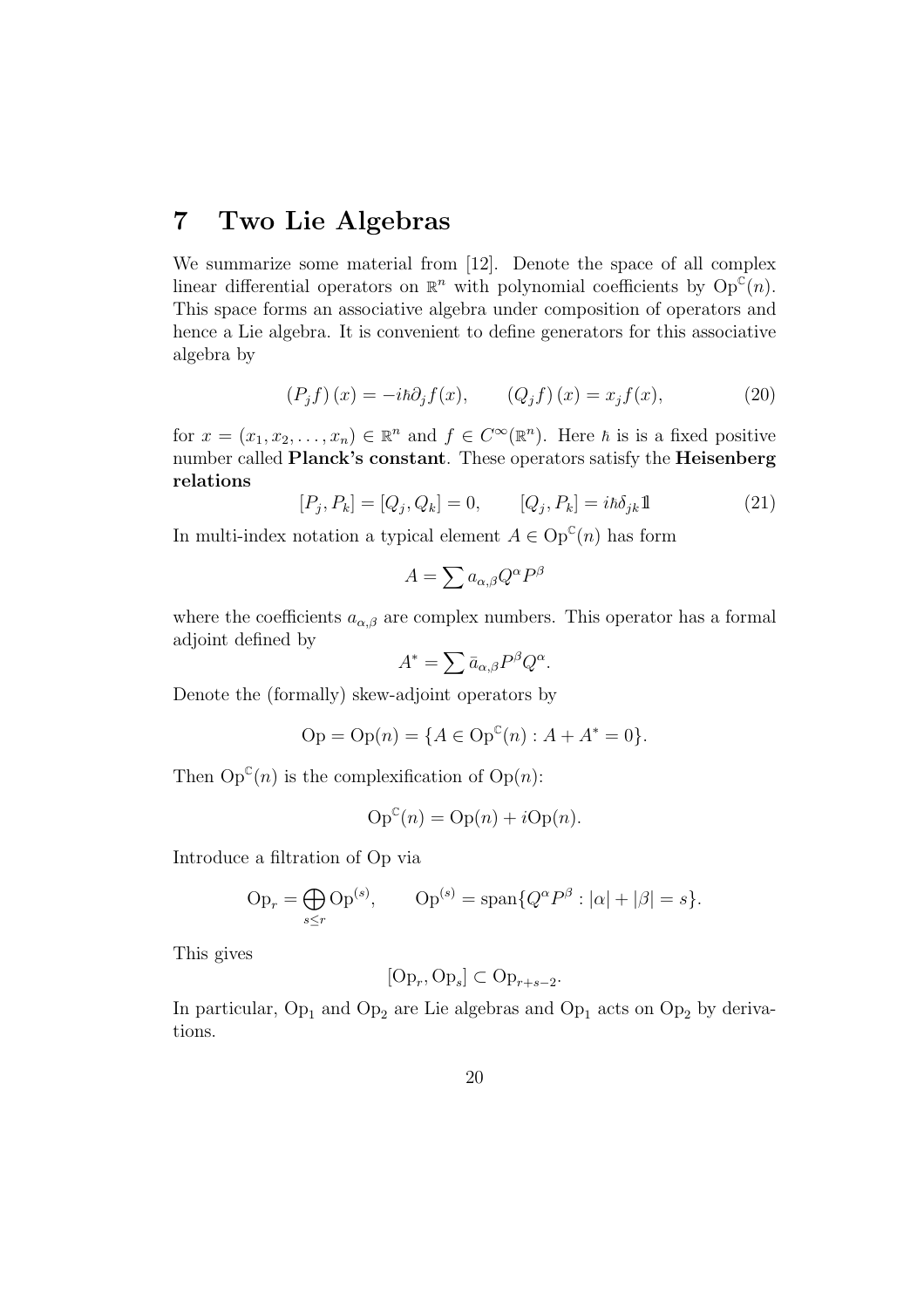The **polynomial Poisson algebra**  $\mathcal{F} = \mathcal{F}(2n)$  in 2n dimensions is the Lie algebra of all real valued polynomials  $f: \mathbb{C}^n = \mathbb{R}^{2n} \to \mathbb{R}$  with the bracket operation defined by

$$
\{f_1, f_2\} = \sum_{j=1}^n \left( \frac{\partial f_1}{\partial x_j} \frac{\partial f_2}{\partial y_j} - \frac{\partial f_1}{\partial y_j} \frac{\partial f_2}{\partial x_j} \right)
$$

where  $z_j = x_j + iy_j$ . This algebra is graded

$$
\mathcal{F} = \bigoplus_{r=1}^{\infty} \mathcal{F}^{(r)}
$$

and

$$
\{\mathcal{F}^{(r)}, \mathcal{F}^{(s)}\} \subset \mathcal{F}^{(r+s-2)}
$$

where  $\mathcal{F}^{(r)}$  denotes the subspace of homogeneous polynomials of degree r. Denote by

$$
\mathcal{F}_r = \bigoplus_{s \leq r} \mathcal{F}^{(s)}
$$

the corresponding filtration.The co-ordinate functions

$$
q_j(x, y) = x_j, \t p_j(x, y) = y_j,
$$
\t(22)

for  $j = 1, 2, ..., n$  form a vector space basis for  $\mathcal{F}^{(1)}$ . They satisfy the relations

$$
[p_j, p_k] = [q_j, q_k] = 0, \qquad [q_j, p_k] = \delta_{jk}
$$
 (23)

The monomials  $q^{\alpha}p^{\beta}$  with  $|\alpha| + |\beta| = r$  form a basis for  $\mathcal{F}^{(r)}$ .

**Theorem 7.1** There is an isomorphism  $\mathcal{F}_2 \to \text{Op}_2$ .

**Proof:** Equations (21) and (23) show that the linear map

$$
1\mapsto \frac{1}{i\hbar}\mathbb{1},\qquad p_j\mapsto \frac{1}{i\hbar}P_j,\qquad q_k\mapsto \frac{1}{i\hbar}Q_k,
$$

is an isomorphism  $\mathcal{F}_1 \to \text{Op}_1$ . It extends to to an isomorphism  $\mathcal{F}_2 \to \text{Op}_2$ via

$$
q_j q_k \mapsto \frac{1}{i\hbar} Q_j Q_k, \qquad p_j p_k \mapsto \frac{1}{i\hbar} P_j P_k, \qquad q_k p_j \mapsto \frac{1}{i\hbar} \left( Q_k P_j - \frac{i\hbar}{2} \delta_{jk} \mathbb{1} \right).
$$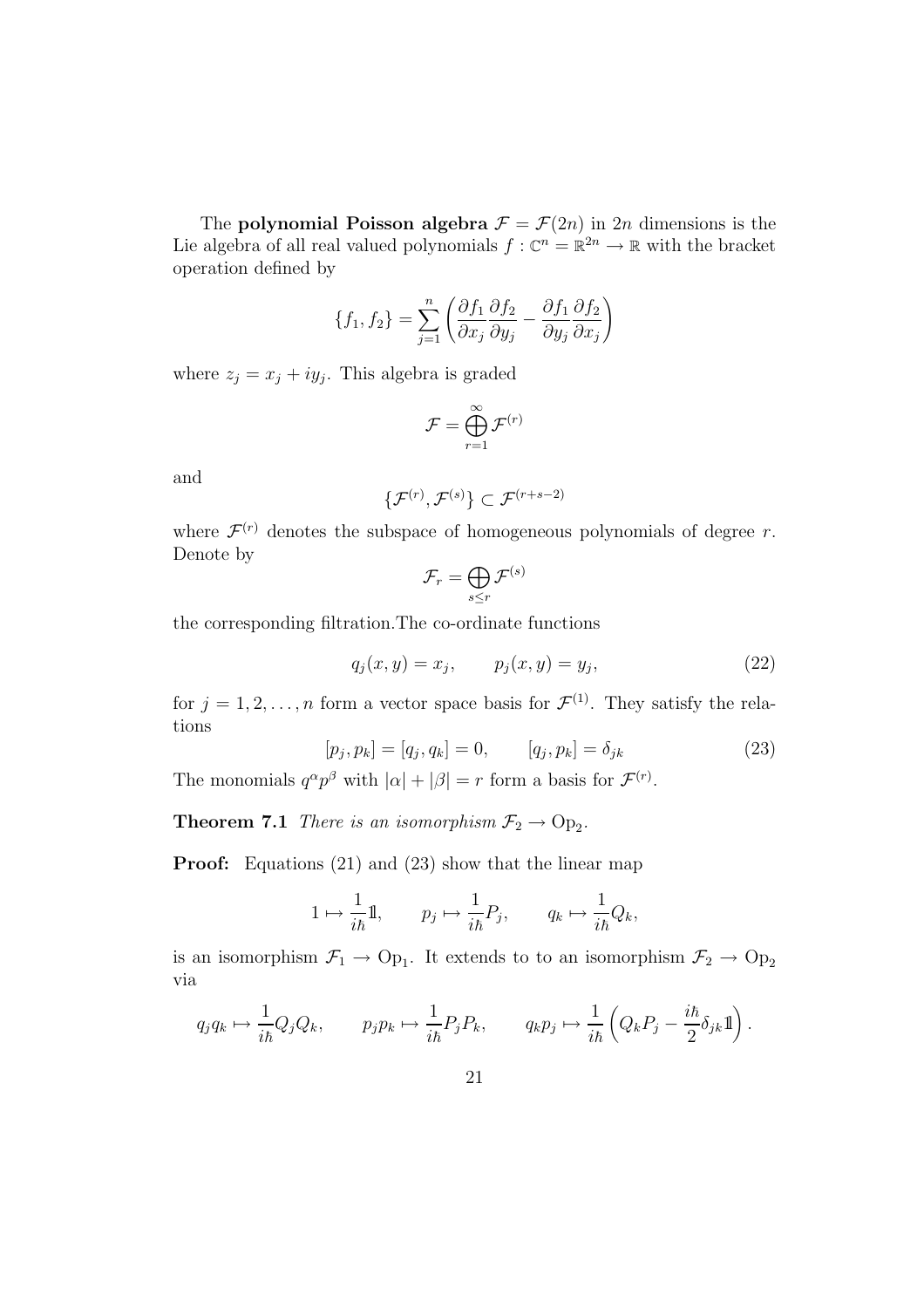The right hand side is achieved by replacing  $q_j$  and  $p_j$  with  $Q_j$  and  $P_j$ , taking the self-adjoint part, and dividing by  $i\hbar$ . The following multiplication table proves this for  $n = 1$ :

$$
{p^2, q} = -2p
$$
  
\n
$$
{q^2, p} = 2q
$$
  
\n
$$
{q^2, p} = p
$$
  
\n
$$
{q^2, p} = i\hbar Q
$$
  
\n
$$
{q^2, p} = i\hbar Q
$$
  
\n
$$
{q^2, q} = -q
$$
  
\n
$$
{q^2, q} = -4qp
$$
  
\n
$$
{p^2, q^2} = -4qp
$$
  
\n
$$
{p^2, q^2} = -4qp
$$
  
\n
$$
{p^2, q^2} = -2p^2
$$
  
\n
$$
{p^2, Q^2} = -4i\hbar QP
$$
  
\n
$$
{p^2, q} = -2\hbar^2
$$
  
\n
$$
{p^2, Q^2} = -4i\hbar QP
$$
  
\n
$$
{p^2, q} = -2i\hbar P^2
$$
  
\n
$$
{q^2, qp} = 2q^2
$$
  
\n
$$
{Q^2, QP} = 2i\hbar Q^2
$$

 $\Box$ 

Remark 7.2 This isomorphism does not extend to a Lie algebra homomorphism  $\mathcal{F} \rightarrow$  Op. See [12].

#### 8 Feynman path integrals

In this section the triple

$$
\mathcal{S}(\mathbb{R}^n) \subset L^2(\mathbb{R}^n) \subset \mathcal{S}'(\mathbb{R}^n)
$$

made from the Schwartz space  $\mathcal{S}(\mathbb{R}^n)$ , the Hilbert space  $L^2(\mathbb{R}^n)$ , and the space  $\mathcal{S}'(\mathbb{R}^n)$  of tempered distributions plays the role of a kind of Gelfand triple. By a unitary Schwartz automorphism we mean a unitary automorphism of  $L^2(\mathbb{R}^n)$  which restricts to a toplinear automorphism of  $\mathcal{S}(\mathbb{R}^n)$ and hence extends uniquely to a toplinear automorphism of  $\mathcal{S}'(\mathbb{R}^n)$ . Some unitary Schwartz automorphisms are the Fourier transform

$$
\mathcal{F}(f)(y) = (2\pi\hbar)^{-n/2} \int e^{-i\langle y,x\rangle/\hbar} f(x) dx,
$$

the inverse Fourier transform

$$
\bar{\mathcal{F}}(g)(x') = (2\pi\hbar)^{-n/2} \int e^{i\langle y, x'\rangle/\hbar} g(y) \, dy,
$$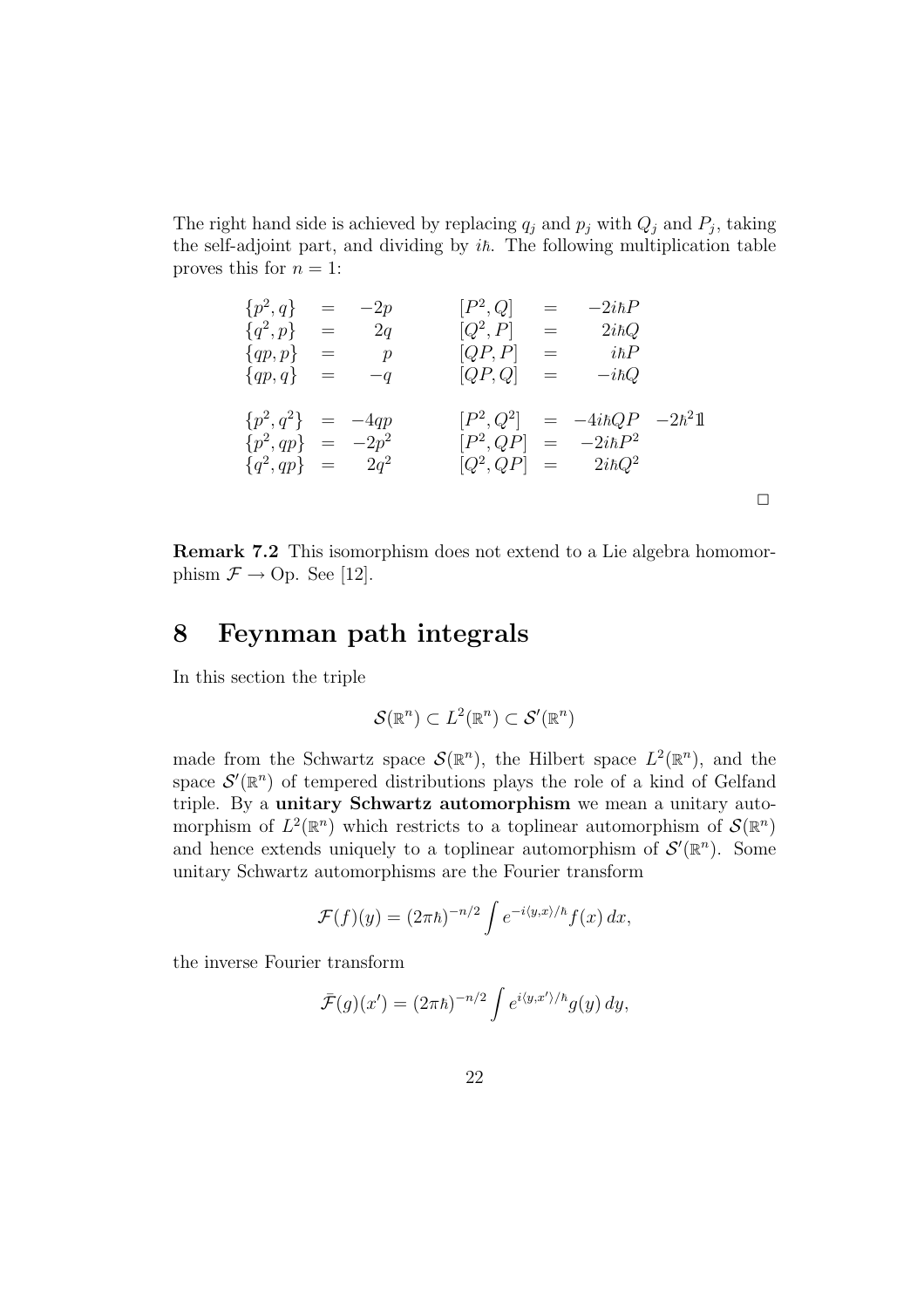the multiplication operator

$$
\mathcal{M}(N)g(y) = e^{-iN(y)/\hbar}g(y)
$$

where  $N : \mathbb{R}^n \to \mathbb{R}$  is a polynomial, the translation operator

$$
\mathcal{R}(y_0)g(y) = g(y + y_0)
$$

where  $y_0 \in \mathbb{R}^n$ , and the composition operator

$$
\mathcal{K}(B)g(x') = |\det B|^{1/2}g(Bx')
$$

where  $B \in GL(n, \mathbb{R})$ .

A time independent quadratic Hamiltonian of the form (9) determines a linear map  $\mathcal{T}(H) : L^2(\mathbb{R}^n) \to L^2(\mathbb{R}^n)$  via

$$
\mathcal{T}(H)f(x') = (2\pi\hbar)^{-n} \det(\mathbb{1} - H_{yx})^{1/2} \int \int e^{i(\langle y, x' - x \rangle - H(x', y))/\hbar} f(x) dx dy
$$

for  $f \in \mathcal{S}(\mathbb{R}^n)$ . (It is required that  $H_{yx}$  be sufficiently small so that the determinant is non-zero.)

**Proposition 8.1** The operator  $\mathcal{T}(H)$  is a unitary Schwartz automorphism.

Proof: It factors as

$$
\mathcal{T}(H) = \mathcal{M}(L) \circ \mathcal{K}(B) \circ \bar{\mathcal{F}} \circ \mathcal{M}(N) \circ \mathcal{F}.
$$

where  $L(x) = H_0 + \langle H_x, x \rangle + \frac{1}{2} \langle H_{xx}x, x \rangle$ ,  $B = 1 - H_{yx}$ , and  $N(y) = \langle H_y, y \rangle +$  $\frac{1}{2}\langle H_{yy}y, y\rangle$ . Each factor is a unitary Schwartz automorphism.

Let  $H(t, x, y) = H_t(x, y)$  be a smooth time dependent quadratic Hamiltonian, T be a partition of the interval  $[t_0, t_1]$ , and  $\mathcal{P}(\mathcal{T})$  be the finite dimensional space of paths as in section 4. For  $t, t_0 \in \mathcal{T}$  define the **Feynman product**  $\mathcal{U}^T(t, t_0, H)$  inductively by

$$
\mathcal{U}^{\mathcal{T}}(t^+, t_0, H) = \mathcal{T}((t^+ - t)H_t) \circ \mathcal{U}^{\mathcal{T}}(t, t_0, H),
$$
  

$$
\mathcal{U}^{\mathcal{T}}(t_0, t_0, H) = \mathbb{1}.
$$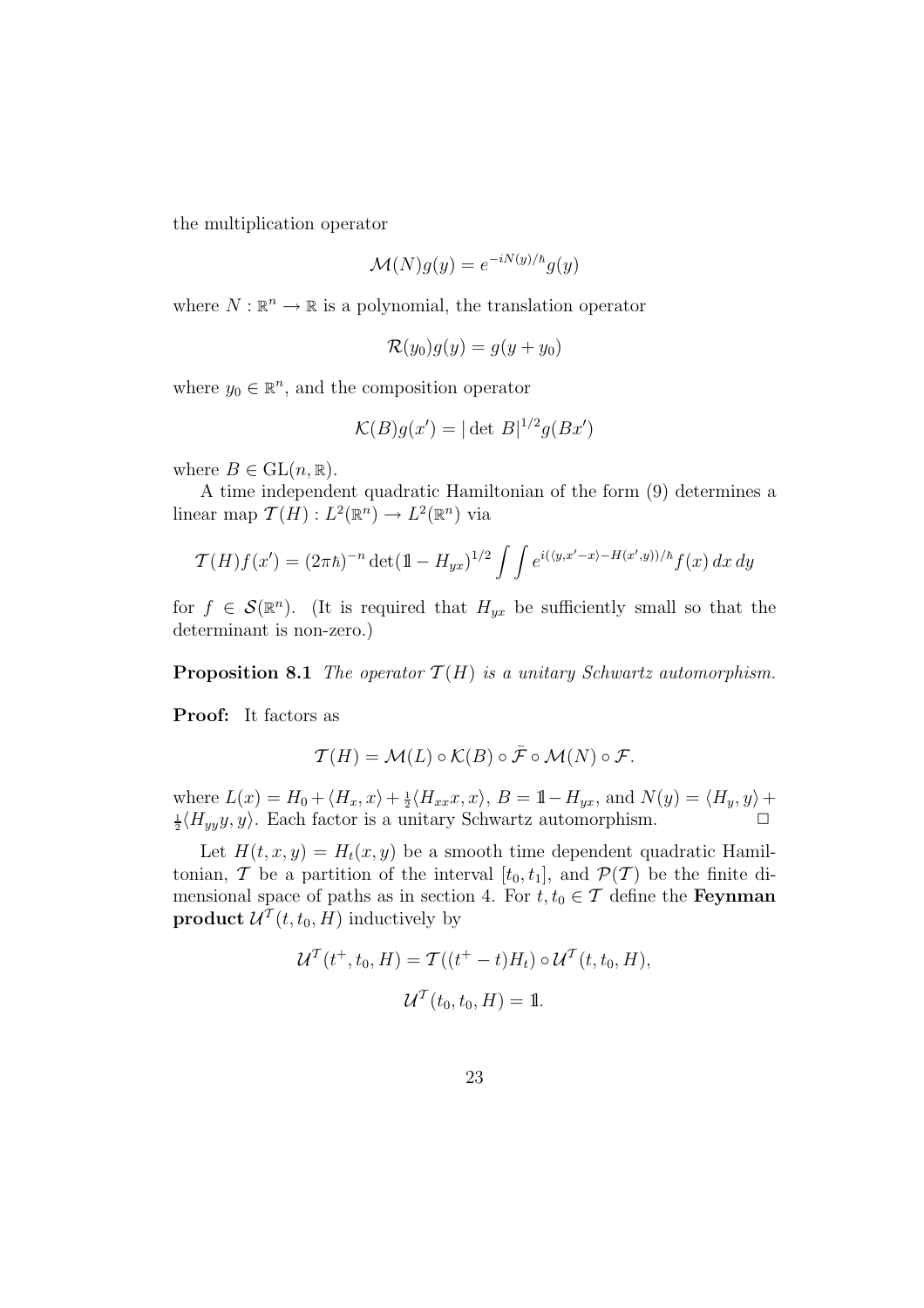This has the appearance of an integral over paths:

$$
\mathcal{U}^{T}(t_{1}, t_{0}, H)f(x) = \int_{\substack{c \in \mathcal{P}^{T} \\ x(t_{1}) = x}} e^{i I^{T}(c)/\hbar} f(x(t_{0})) \mathcal{D} c \qquad (24)
$$

where

$$
\mathcal{D} c = \prod_{t_0 \le t < t_1} (2\pi\hbar)^{-n} \det(\mathbb{1} - (t^+ - t)H_{yx}(t))^{1/2} dx(t) dy(t).
$$

The order of integration is the time order, i.e. first  $dx(t_0)$ , then  $dy(t_0)$ , then  $dx(t_0^+)$  etc. The notation  $\mathcal{D} c$  hides the normalization which makes the Feynman product a unitary operator. The integral does not converge absolutely as an integral in all its variables. Interchanging the order of integration requires justification.

Theorem 8.2 The limit

$$
\mathcal{U}(t_1, t_0, H) = \lim_{|T| \to 0} \mathcal{U}^T(t_1, t_0, H)
$$

exists in the strong operator topology. It is a unitary Schwartz automorphism. Here  $|T| = \max_i (s_i - s_{i-1})$  is the mesh of the partition and the partitions partition the interval  $[t_0, t_1]$ .

Corollary 8.3  $\mathcal{U}(t_2, t_1, H) \circ \mathcal{U}(t_1, t_0, H) = \mathcal{U}(t_2, t_0, H)$ .

**Theorem 8.4** The operators  $\mathcal{U}(t, t_0, H)$  are the evolution operators of the time dependent partial differential equation

$$
i\hbar \frac{\partial \phi}{\partial t} = H_t(Q, P)\phi
$$

where  $Q_i$  and  $P_j$  denote the self-adjoint operators of equation (20) and  $(i\hbar)^{-1}H_t(Q, P) \in \text{Op}_2$  is the image of  $H_t \in \mathcal{F}_2$  under the Lie algebra homomrphism of Theorem 7.1.

We now give an explicit formula for the operator  $\mathcal{U}(t, t_0, H)$ . Let  $\psi$  denote the evolution system determined by  $H$  as in equation (11).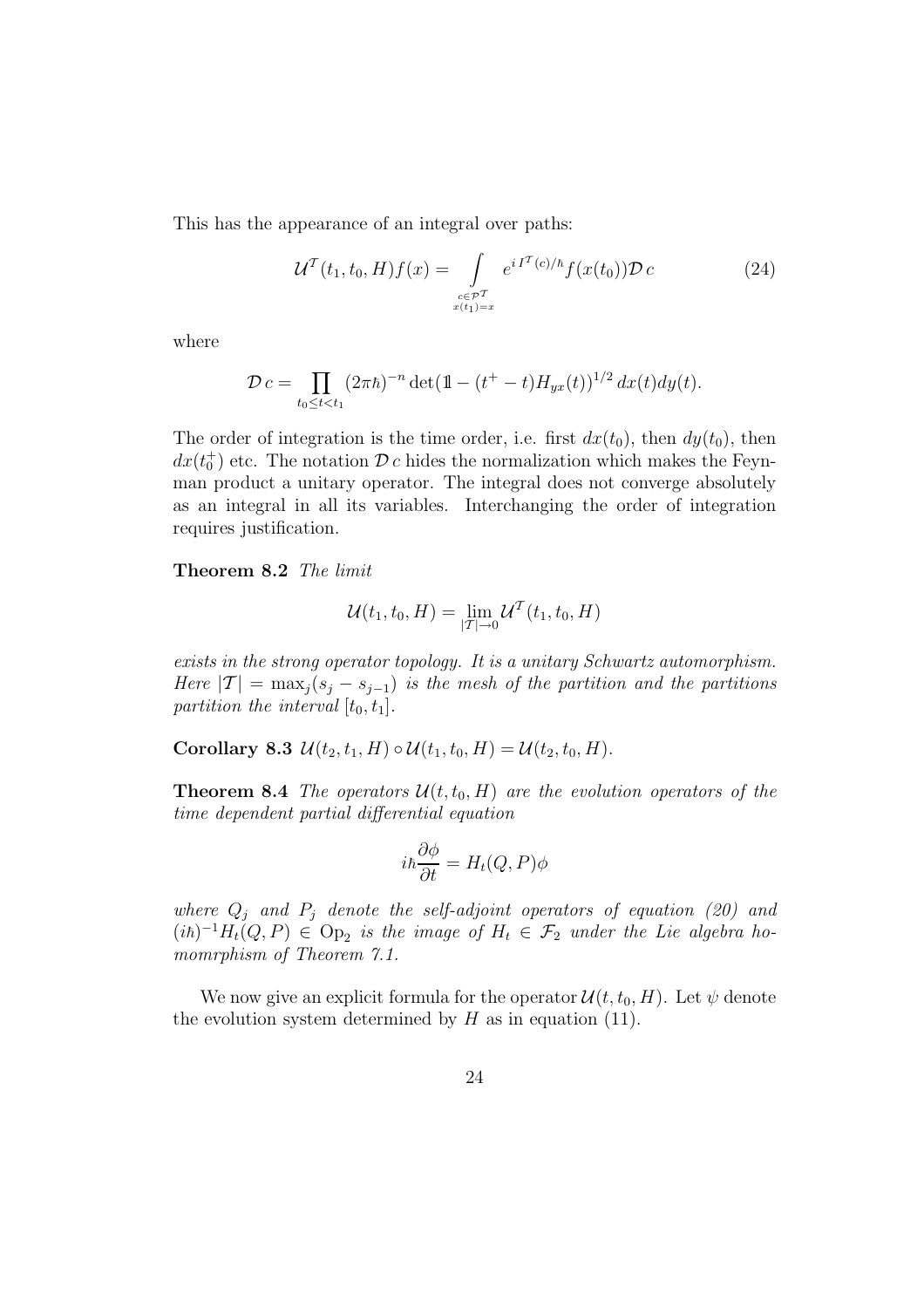**Theorem 8.5** If  $\psi_{t_0}^{t_1}$  admits a generating function then  $\mathcal{U}(t_1, t_0, H)$  is given by

$$
\mathcal{U}(t_1, t_0, H) f(x) = \frac{e^{i\pi\mu(t_0, t_1, H)/2}}{(2\pi\hbar)^{n/2} |\det B|^{1/2}} \int_{\mathbb{R}^n} e^{i S(x, x_0)/\hbar} f(x_0) dx_0.
$$

where  $S(x, x_0)$  is the generating function from  $t_0$  to  $t_1$  as in Remark 3.3,  $\mu = \mu(t_0, t_1, H)$  is the Maslov index as in section 5, and  $B = B(t_1, t_0)$  is the right upper block in the block decomposition (3) of  $\Psi_{t_0}^{t_1}$ .

The previous theorem shows that the unitary operator  $\mathcal{U}(t_1, t_0, H)$  depends, up to multiplication by a complex number of modulus 1, only on the symplectomorphism  $\psi_{t_0}^{t_1}$  generated by the quadratic Hamiltonian H but not on H itself. If H is chosen with constant term  $c = 0$  then  $\mathcal{U}(t_1, t_0, H)$  is determined by  $\psi_{t_0}^{t_1}$  up to a sign. The sign is determined by the Maslov index.

Proof of Theorem 8.2 and Theorem 8.5: By equations (24) and (19)

$$
\mathcal{U}^{\mathcal{T}}(t_1, t_0, H) f(x) = \int_{\mathcal{W}^{\mathcal{T}}(t_0, t_1)} \int_{\mathbb{R}^n} e^{i S^{\mathcal{T}}(x, x_0)/\hbar} f(x_0) dx_0 e^{i \langle W^{\mathcal{T}} \gamma, \gamma \rangle / 2\hbar} \mathcal{D} \gamma
$$

where

$$
\mathcal{D}_{\gamma} = (t_0^+ - t_0)^{n/2} \prod_{t_0 \le t < t_1} (2\pi \hbar (t^+ - t))^{-n} \det(\mathbb{1} - (t^+ - t)H_{yx}(t))^{1/2} d\gamma,
$$

and

$$
d\gamma = (t_0^+ - t_0)^{n/2} d\eta(t_0) \prod_{t_0 < t < t_1} (t^+ - t)^n d\xi(t) d\eta(t).
$$

Recall that  $W^{\mathcal{T}}(t_0, t_1)$  is a finite dimensional Hilbert space and  $d\gamma$  is the Euclidean volume form. The Gaussian integral is

$$
\int_{\mathcal{W}^{\mathcal{T}}(t_0,t_1)} e^{i \langle W^{\mathcal{T}} \gamma,\gamma \rangle/2\hbar} d\gamma = \frac{(2\pi \hbar)^{nN-n/2}}{|\det W^{\mathcal{T}}|^{1/2}} e^{i \pi \operatorname{sign} W^{\mathcal{T}}/4}
$$

where

$$
N = N(t_0, t_1) = \#\{t \in \mathcal{T} : t_0 \le t < t_1\}.
$$

By Theorem 6.4

$$
\int_{\mathcal{W}^{\mathcal{T}}(t_0,t_1)} e^{i\langle W^{\mathcal{T}}\gamma,\gamma\rangle/2\hbar} \mathcal{D}\gamma = \lambda \frac{(2\pi\hbar)^{-n/2}}{|\det B^{\mathcal{T}}|^{1/2}} e^{i\pi\mu(t_1,t_0,H)/2}.
$$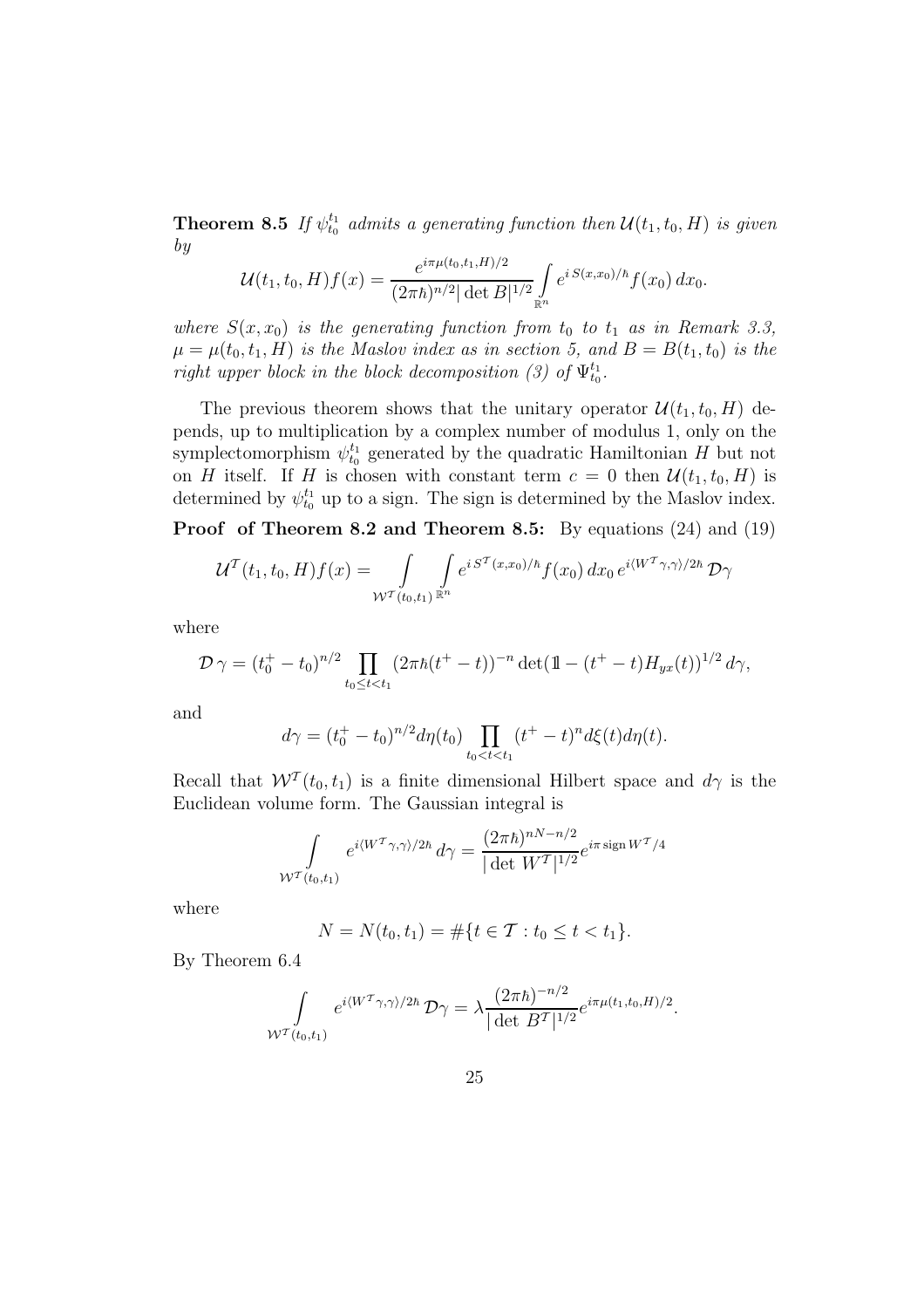where

$$
\lambda = \frac{|\det B^T|^{1/2}}{|\det W^T|^{1/2}} (t_0^+ - t_0)^{n/2} \prod_{t_0 \le t < t_1} (t^+ - t)^{-n} \det(\mathbb{1} - (t^+ - t) H_{xy}(t))^{1/2}
$$

Hence

$$
\mathcal{U}^{\mathcal{T}}(t_1, t_0, H) f(x) = \lambda \frac{(2\pi\hbar)^{-n/2}}{|\det B^{\mathcal{T}}|^{1/2}} e^{i\pi\mu(t, t_0, H)/2} \int_{\mathbb{R}^n} e^{i S^{\mathcal{T}}(x, x_0)/\hbar} f(x_0) dx_0.
$$

Since  $\mathcal{U}^{\mathcal{T}}(t_1,t_0,H)$  is a unitary operator it follows that  $\lambda=1$ . Now let the mesh go to zero and use Theorem 6.1 and Proposition 4.3.  $\Box$ 

Proof of 8.3: This is immediate from Theorem 8.2. We give another proof using Theorem 8.5. Fix  $t_0 < t_1 < t_2$ . For  $j, k = 0, 1, 2$  abbreviate

$$
\psi_{kj} = \psi_{t_j}^{t_k}, \qquad \Psi_{kj} = \Psi_{t_j}^{t_k}, \qquad \mu_{kj} = \mu(t_k, t_j, H)
$$

and write  $\Psi_{kj}$  in block matrix notation

$$
\Psi_{kj} = \left( \begin{array}{cc} A_{kj} & B_{kj} \\ C_{kj} & D_{kj} \end{array} \right).
$$

Assume  $\Psi_{kj} \in Sp_0(2n)$  and denote by  $S_{kj}$  the generating function of  $\psi_{kj}$ given by the action functional. Define

$$
K(x_2, x_0) = \int_{\mathbb{R}^n} e^{iS_{21}(x_2, x_1)/\hbar + iS_{10}(x_1, x_0)/\hbar} dx_1.
$$

By equation (8) and Remark 3.3

$$
S_{21}(x_2, x_1) + S_{10}(x_1, x_0) = S_{20}(x_2, x_0) + \frac{1}{2} \langle Qv, v \rangle
$$

where  $v = x_1 + \ell(x_0, x_2)$ . The Gaussian integral is given by

$$
\int_{\mathbb{R}^n} e^{i \langle v, Qv \rangle / 2\hbar} dv = (2\pi \hbar)^{n/2} |\det(Q)|^{-1/2} e^{i \pi \operatorname{sign} Q/4}.
$$

Combining these gives another formula for  $K(x_2, x_0)$ :

$$
K(x_2, x_0) = (2\pi\hbar)^{n/2} |\det Q|^{-1/2} e^{i\pi \sin Q/4 + iS_{20}(x_2, x_0)/\hbar}.
$$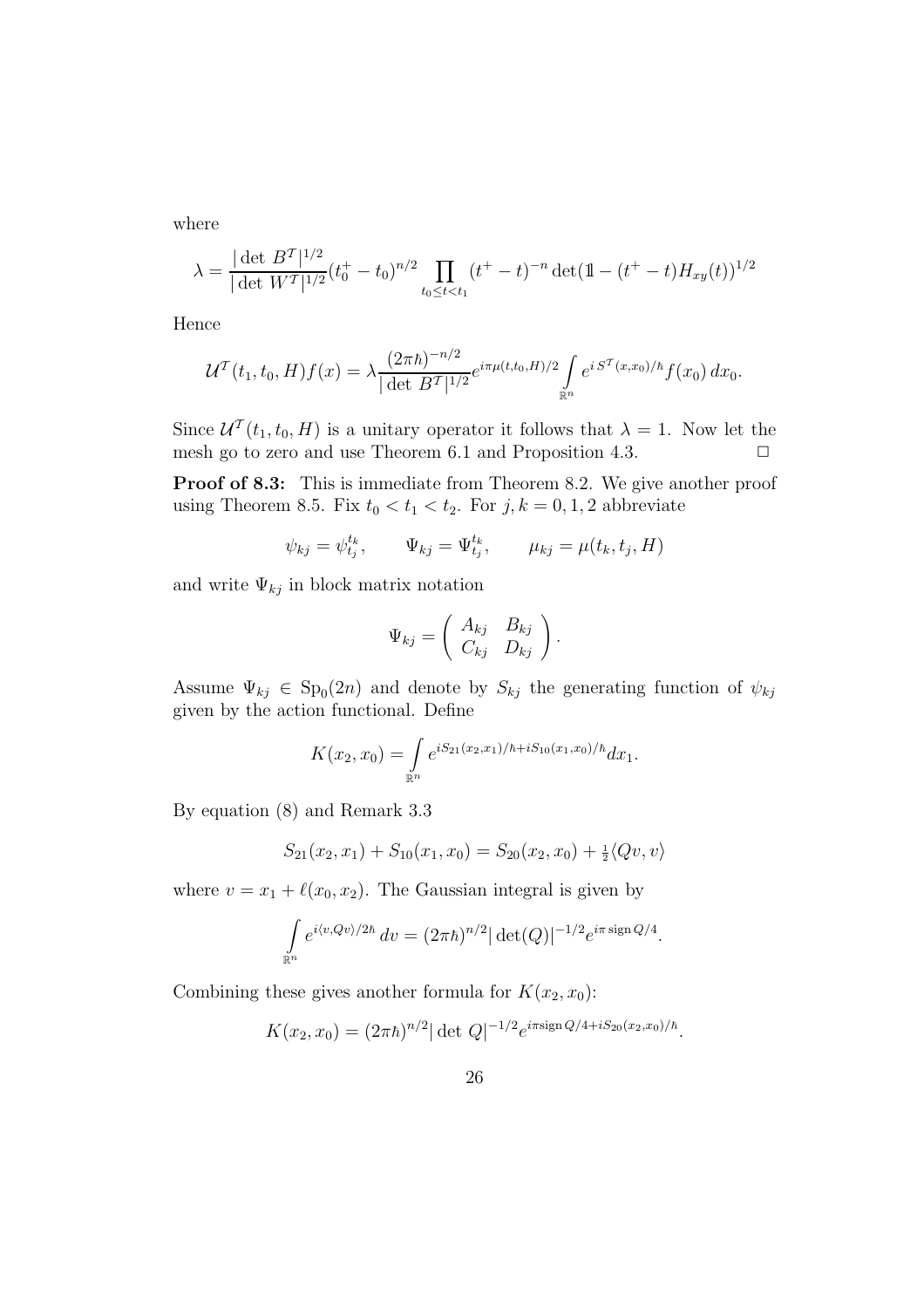By the composition property of the Maslov index

$$
\mu_{21} + \mu_{10} = \mu_{20} - \frac{1}{2}\text{sign}\,Q
$$

Moreover,  $Q = B_{21}^{-1} B_{20} B_{10}^{-1}$  and hence

$$
|\det Q| \cdot |\det B_{21} B_{10}| = |\det B_{20}|.
$$

Using these last three identities and the formula of Theorem 8.5 gives

$$
\mathcal{U}(t_2, t_1) \circ \mathcal{U}(t_1, t_0) f(x_2)
$$
  
=  $e^{i\pi(\mu_{21} + \mu_{10})/2} (2\pi\hbar)^{-n} |\det B_{21} B_{10}|^{-1/2} \int_{\mathbb{R}^n} K(x_2, x_0) f(x_0) dx_0$   
=  $e^{i\pi(\mu_{20})/2} (2\pi\hbar)^{-n/2} |\det B_{20}|^{-1/2} \int_{\mathbb{R}^n} e^{iS_{20}(x_2, x_0)/\hbar} f(x_0) dx_0$   
=  $\mathcal{U}(t_2, t_0) f(x_2)$ 

as required.  $\Box$ 

**Proof of Theorem 8.4:** Assume that  $\psi_{t_0}^t$  admits a generating function and let  $S(t, x, x_0)$  be given by the action. Let  $B(t)$  denote the right upper block in the block decomposition of  $\Psi_{t_0}^t = d\psi_{t_0}^t$  and abbreviate  $\lambda =$  $e^{i\pi\mu(t,t_0,H)/2} (2\pi\hbar)^{-n/2}$ . Then

$$
u(t,x) = \mathcal{U}(t,t_0,H)f(x) = \lambda |\det B(t)|^{-1/2} \int_{\mathbb{R}^n} e^{iS(t,x,x_0)/\hbar} f(x_0) dx_0.
$$

Differentiating with respect to  $x$  gives

$$
P_j u = \lambda |\det B|^{-1/2} \int_{\mathbb{R}^n} \frac{\partial S}{\partial x_j} e^{iS/\hbar} f
$$

and

$$
P_j P_k u = -i\hbar \frac{\partial^2 S}{\partial x_j \partial x_k} u + \lambda |\det B|^{-1/2} \int_{\mathbb{R}^n} \frac{\partial S}{\partial x_j} \frac{\partial S}{\partial x_k} e^{iS/\hbar} f
$$

Hence the right hand side of the equation is

$$
H(t, Q, P)u = -i\hbar \frac{1}{2} \text{tr} \left( H_{yx} + H_{yy} D B^{-1} \right) u
$$
  
+  $\lambda |\det B|^{-1/2} \int_{\mathbb{R}^n} H(t, x, \partial_x S) e^{iS/\hbar} f.$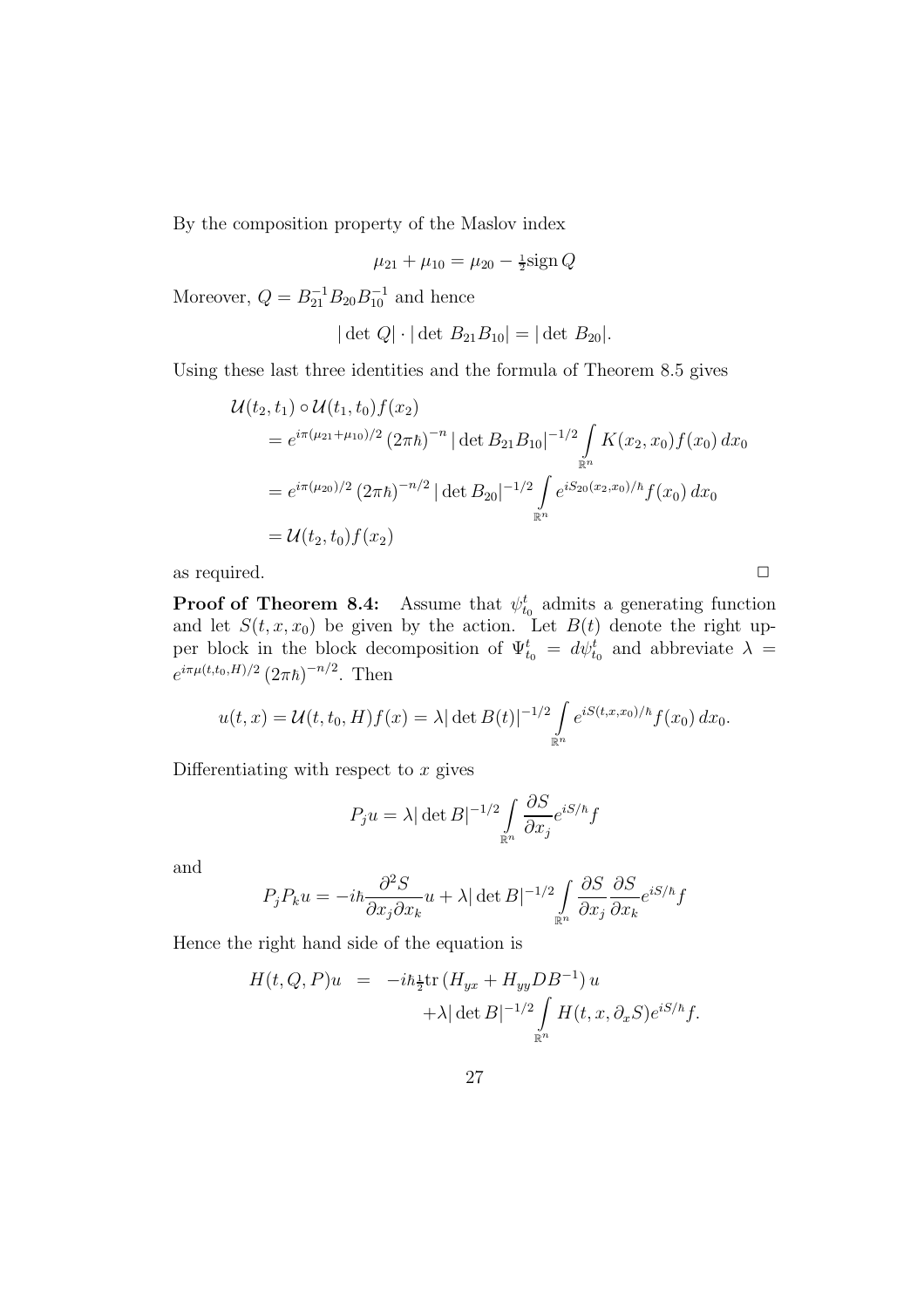Here we have used the identity  $\partial^2 S/\partial x^2 = DB^{-1}$  where  $D = D(t)$  is the lower right block in the block decomposition (3) of  $\Psi_{t_0}^t$ . Now

$$
\frac{d}{dt} |\det B|^{-1/2} = -\frac{1}{2} \text{tr} (\dot{B} B^{-1}) |\det B|^{-1/2}
$$
  
=  $-\frac{1}{2} \text{tr} (H_{yx} + H_{yy} DB^{-1}) |\det B|^{-1/2}$ 

and hence

$$
i\hbar\frac{\partial u}{\partial t} = -i\hbar \tfrac{1}{2}\text{tr}\left(H_{yx} + H_{yy}DB^{-1}\right)u - \lambda |\det B|^{-1/2} \int\limits_{\mathbb{R}^n} \frac{\partial S}{\partial t} e^{iS/\hbar} f.
$$

Since S satisfies the Hamilton-Jacobi equation  $\partial_t S + H(t, x, \partial_x S) = 0$  this proves the statement whenever  $\psi_{t_0}^t$  admits a generating function. The general case follows since both sides of the equation depend continuously on  $H$ .

Here is an alternative proof. Since  $\mathcal{U}(t, t_0)$  is a strongly continuous evolution operator it suffices to prove

$$
\left. \frac{d}{dt} \right|_{t=t_0} \mathcal{U}(t, t_0) f = \frac{1}{i\hbar} H_{t_0}(Q, P) f
$$

for  $f \in \mathcal{S}(\mathbb{R}^n)$ . Since

$$
\mathcal{U}(t_0 + \tau, t_0)f - \mathcal{T}(H_{t_0}\tau)f = O(\tau^2)
$$

it suffices to prove

$$
\lim_{\tau \to 0} \frac{\mathcal{T}(H\tau)f - f}{\tau} = \frac{1}{i\hbar}H(Q, P)f\tag{25}
$$

for  $f \in \mathcal{S}(\mathbb{R}^n)$  and any quadratic Hamiltonian H. The limit is in the  $L^2$ -norm.

First assume that  $H$  either depends only on  $x$  or only on  $y$  or consists only of a mixed term. If  $H = H(x)$  depends only on x then  $\mathcal{T}(H\tau) = \mathcal{M}(H\tau)$ and hence

$$
\lim_{\tau \to 0} \frac{\mathcal{T}(H\tau)f(x) - f(x)}{\tau} = \lim_{\tau \to 0} \frac{e^{-i\tau H(x)/\hbar} - 1}{\tau} f(x)
$$

$$
= \frac{1}{i\hbar} H(x)f(x).
$$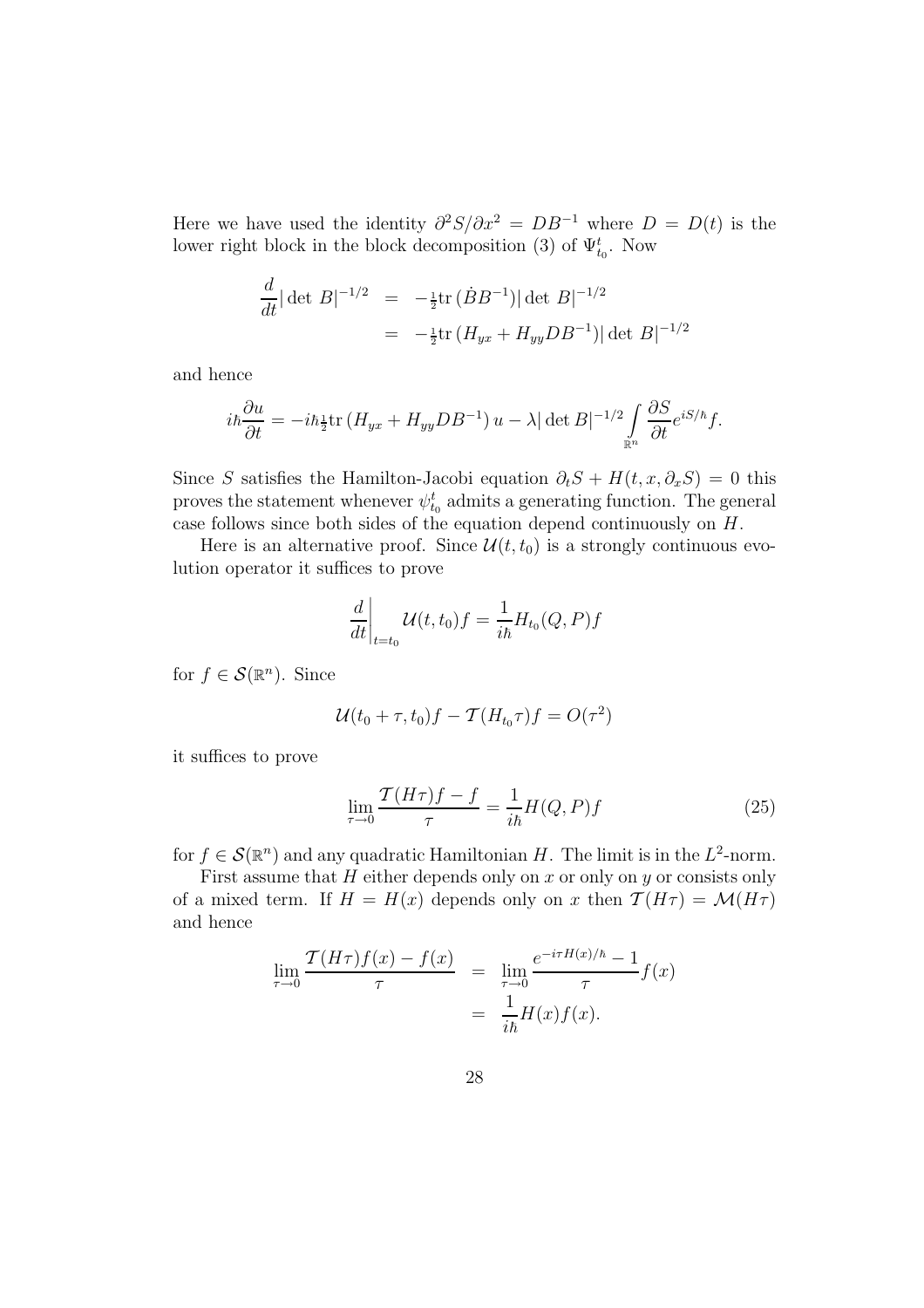If  $H = H(y)$  depends only on y then  $\mathcal{T}(H\tau) = \bar{\mathcal{F}} \circ \mathcal{M}(H\tau) \circ \mathcal{F}$ . Hence

$$
\lim_{\tau \to 0} \mathcal{F} \frac{\mathcal{T}(H\tau)f(y) - f(y)}{\tau} = \lim_{\tau \to 0} \frac{e^{-i\tau H(y)/\hbar} - 1}{\tau} \mathcal{F}f(y)
$$

$$
= \frac{1}{i\hbar}H(y)\mathcal{F}f(y).
$$

If  $H(x, y) = \langle H_{yx}x, y \rangle$  then  $\mathcal{T}(H\tau) = \mathcal{K}(1 - \tau H_{yx})$  and hence

$$
\lim_{\tau \to 0} \frac{\mathcal{T}(H\tau)f(x) - f(x)}{\tau} = \lim_{\tau \to 0} \frac{\det(\mathbb{1} - \tau H_{yx})^{1/2} f(x - \tau H_{yx}x) - f(x)}{\tau} \n= -\langle H_{yx}x, \nabla f(x) \rangle + \frac{1}{2} \operatorname{tr} H_{yx} \n= \frac{1}{i\hbar} H(Q, P) f(x).
$$

In either case equation (25) is satisfied.

The general case follows by decomposing the operator  $\mathcal{T}(H\tau)$  as in the proof of Proposition 8.1. More precisely, define for each  $k = 0, 1, \ldots$  the Hilbert space  $\mathcal{S}^k(\mathbb{R}^n)$  to be the completion of the Schwartz space  $\mathcal{S}(\mathbb{R}^n)$  with respect to the norm

$$
||f||_k^2 = \sum_{\mu,\nu} ||Q^{\nu}P^{\mu}f||_{L^2}^2
$$

where the sum is over all pairs of multi-indices  $\mu$  and  $\nu$  with  $|\mu|+|\nu| \leq k$ . The  $S^0$ -norm is the  $L^2$ -norm. Fourier transform is a Hilbert space isomorphism of each  $\mathcal{S}^k$ . The operator  $\mathcal{T}(H)$  is also an isomorphism of  $\mathcal{S}^k$  and satisfies estimates

$$
\|\mathcal{T}(H\tau)f\|_{k} \leq c\,\|f\|_{k}
$$

and

$$
\|\mathcal{T}(H\tau)f - f\|_{k} \le \tau c \, \|f\|_{k-2}
$$

for  $0 < \tau \leq 1$  where the constant  $c = c(k, H) > 0$  is independent of f and  $\tau$  and depends continuously on the coefficients of H. This proves strong convergence in (25) for  $f \in \mathcal{S}^2(\mathbb{R}^n)$ ).  $\qquad \qquad \Box$ 

### 9 Geometric Quantization

A time dependent Hamiltonian H on  $\mathbb{R}^{2n}$  determines an evolution system

$$
(z_1, u_1) = g_{t_0}^{t_1}(z_0, u_0)
$$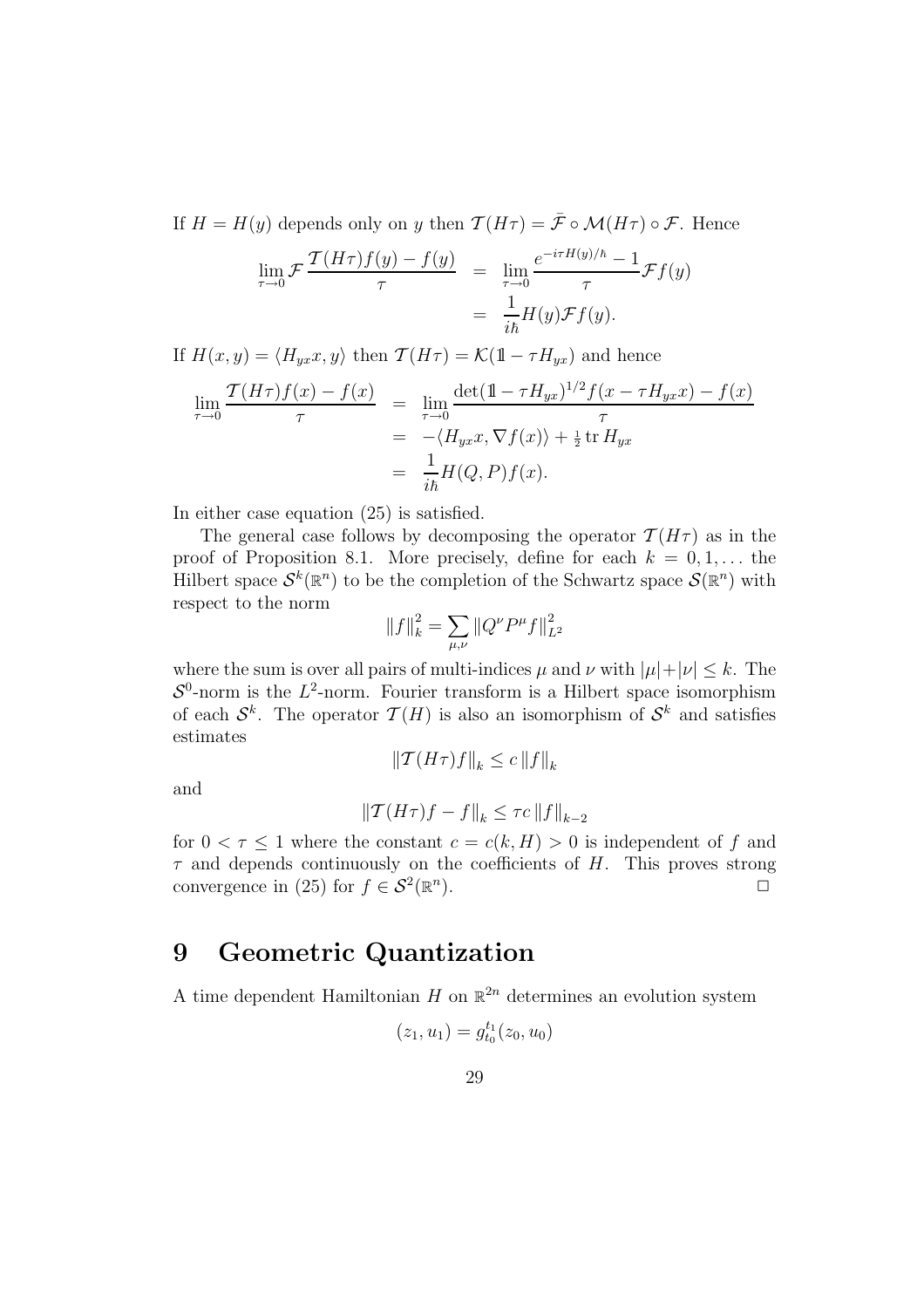on  $W = \mathbb{R}^{2n} \times U(1)$  via the formula

$$
z_1 = \psi_{t_0}^{t_1}(z_0), \qquad u_1 = u_0 e^{iI(c)/\hbar},
$$

for  $(z_0, u_0) \in W = \mathbb{R}^{2n} \times U(1)$  where

$$
I(c) = \int_{t_0}^{t_1} (\langle y, \dot{x} \rangle - H(t, x, y)) dt,
$$
  

$$
c(t) = (x, y) = \psi_{t_0}^t(x_0, y_0), \qquad c(t_0) = z_0, \quad c(t_1) = z_1,
$$

and  $\psi_{t_0}^{t_1}$  is the evolution system generated by H. If the generating function S of Proposition 3.2 is defined then

$$
g_{t_0}^{t_1}(z_0, u_0) = \left(\psi_{t_0}^{t_1}(z_0), u_0 e^{iS(x_0, x_1)/\hbar}\right) \tag{26}
$$

where  $z_j = (x_j, y_j)$ . The group  $\text{ESp}(W, \hbar)$  of all diffeomorphisms of W of form  $g_{t_0}^{t_1}$  where H runs over the time dependent (inhomogeneous) quadratic Hamiltonians  $\mathbb{R} \to \mathcal{F}_2$  is called the **extended symplectic group**.<sup>1</sup> The various groups  $\text{ESp}(W, \hbar)$  depend set-theoretically on  $\hbar$  but are isomorphic as abstract groups. There is a central extension

$$
1 \to U(1) \to \text{ESp}(W, \hbar) \to \text{ASp}(\mathbb{R}^{2n}) \to 1
$$

where  $\text{ASp}(\mathbb{R}^{2n})$  denotes the **affine symplectic group**; the projection is given by  $g_{t_0}^{t_1} \mapsto \psi_{t_0}^{t_1}$  and the U(1) subgroup consists of those  $g_{t_0}^{t_1}$  where H is constant.

If the Hamiltonian  $H$  is time independent then the corresponding evolution systems  $\psi_{t_0}^{t_1}$  and  $g_{t_0}^{t_1}$  are flows: denote by  $X_H$  and  $Y_H$  the vector fields generating these flows. Then  $X_H$  is the Hamiltonian vector field<sup>2</sup> of H, and  $Y_H$  is a lift of  $X_H$  to W. The Lie algebra to  $\text{ASp}(\mathbb{R}^{2n})$  is the image of  $\mathcal{F}_2$ under the representation  $H \mapsto X_H$  but this representation is not faithful as the constant Hamiltonians  $\mathcal{F}_0$  map to zero. However the representation  $H \mapsto Y_H$  is faithful. Differentiating gives the following

**Proposition 9.1** The vector field  $Y_H$  on W is given by

$$
Y_H(z, u) = (X_H(z), u i s_H / \hbar), \qquad s_H = \langle y, \partial_y H \rangle - H.
$$

<sup>&</sup>lt;sup>1</sup>Souriau [27] would probably call it the *affine quantomorphism group*.

<sup>2</sup>That is, the vector field whose integral curves are the solutions of Hamilton's equations (10).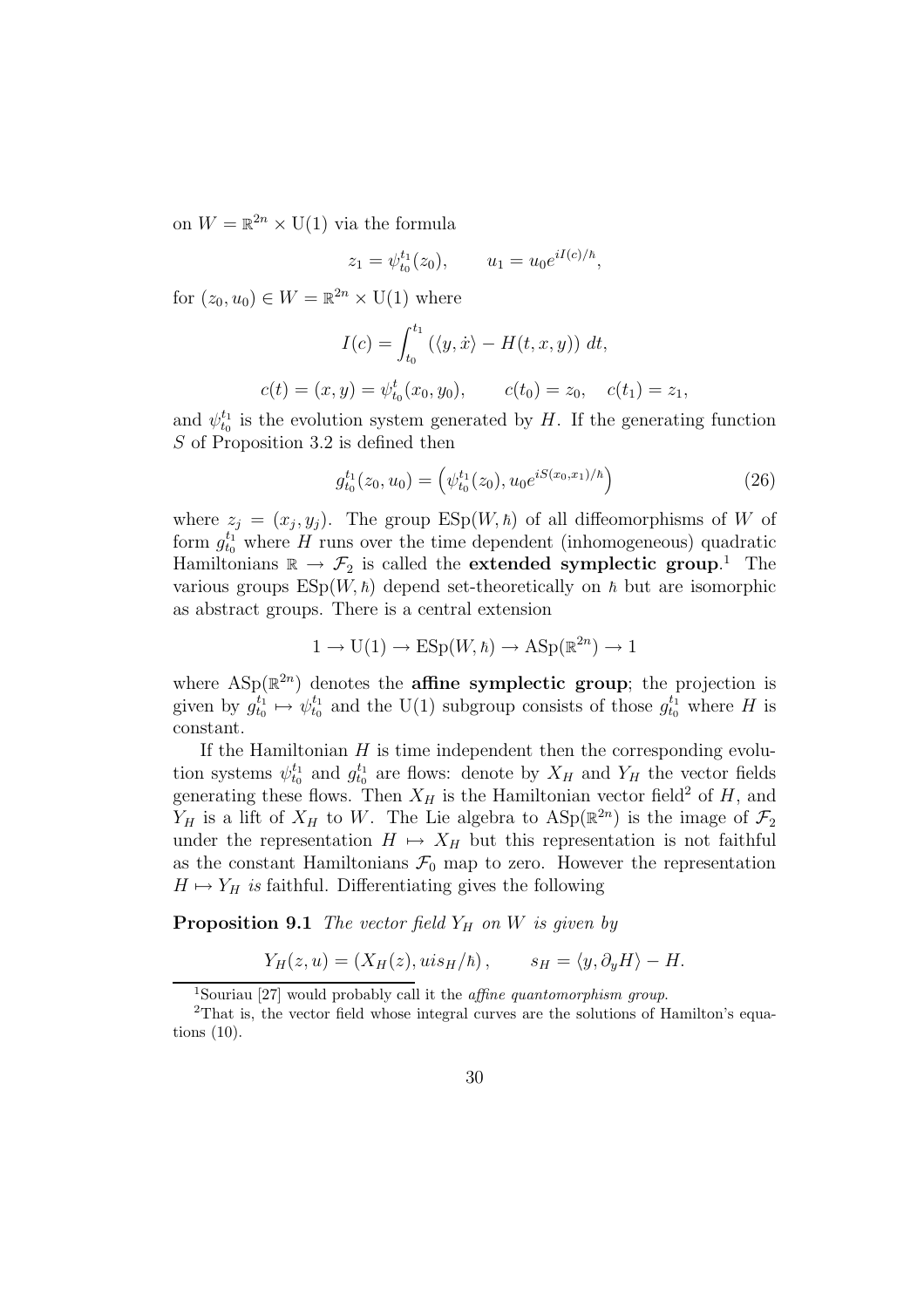Following Souriau [26] and Kostant [15] we describe the extended symplectic group as a group of bundle automorphisms. View  $W$  as (the total space of) a principal  $U(1)$  bundle over  $\mathbb{R}^{2n}$  and define a connection form on W by

$$
\alpha = -\frac{i}{\hbar} \langle y, dx \rangle + u^{-1} du.
$$

The curvature form is  $F = d\alpha = i\omega/\hbar$  a multiple of the standard symplectic form. Denote by  $\nu(z, u) = (0, u_i)$  the generator of the U(1) action and by  $X_H$  the horizontal lift of  $X_H$  defined by

$$
\widetilde{X}_H = (X_H, \dot{u}), \qquad \alpha(\widetilde{X}_H) = 0.
$$

In other words

$$
\dot{u} = u \frac{i}{\hbar} \langle y, \partial_y H \rangle.
$$

The following is routine.

**Lemma 9.2** 
$$
Y_H = \widetilde{X}_H - (H/\hbar)\nu
$$
.

**Corollary 9.3** The extended symplectic group  $ESp(W, \hbar)$  is the group of all automorphisms of the U(1) bundle W which preserve the connection  $\alpha$  and cover an affine symplectomorphism of  $\mathbb{R}^{2n}$ .

**Proof:** Let  $\iota(X)$  denote interior multiplication by a vectorfield X and  $\ell(X)$ denote Lie differentiation. Then  $\iota(\widetilde{X}_H)\alpha = 0$  and  $\iota(\widetilde{X}_H)d\alpha = idH/\hbar$  so  $\ell(\widetilde{X}_{H})\alpha = idH/\hbar$  by Cartan's formula. Since  $\iota(\nu)\alpha = i$  and  $\iota(\nu)d\alpha = 0$ Cartan's formula gives  $\ell((H/\hbar)\nu)\alpha = (dH/\hbar)i$ . Hence  $\ell(Y_H)\alpha = 0$ . This shows that the elements of the group  $ESp(W, \hbar)$  preserve  $\alpha$ . The definition shows that the elements  $g_{t_0}^{t_1}$  of  $\text{ESp}(W, \hbar)$  commute with the  $U(1)$  action and cover elements  $\psi_{t_0}^{t_1}$  of  $\text{ASp}(\mathbb{R}^{2n})$ . The bundle automorphisms which cover the identity of  $\mathbb{R}^{2n}$  are given by the  $U(1)$  action and are the elements of  $\text{ESp}(W, \hbar)$ corresponding to constant Hamiltonians.  $\Box$ 

#### 10 Representations

#### The Extended Metaplectic representation

The set of all unitary Schwartz automorphisms

$$
U = \mathcal{U}(t_1, t_0, H) \tag{27}
$$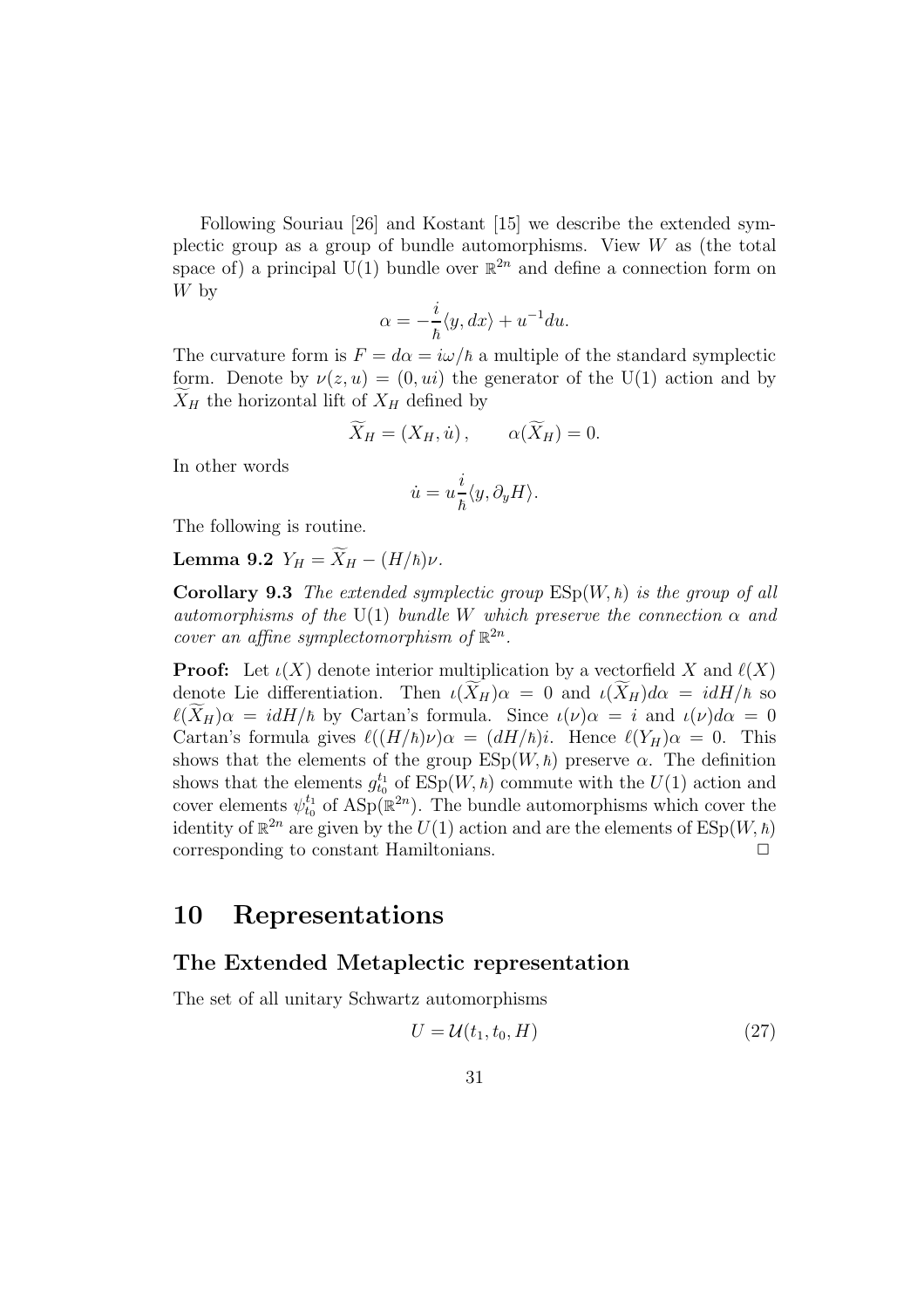where H runs over the time dependent quadratic Hamiltonians and  $t_1, t_0$ range over the real numbers forms a group  $EMp(2n)$  called the **extended metaplectic group.** The **metaplectic group**  $Mp(2n)$  is the subgroup of all elements of form  $(27)$  where H is a time dependent homogeneous quadratic Hamiltonian. Let  $g(H)_{t_0}^{t_1}$  denote the evolution system on W defined in section 9.

Proposition 10.1 The formula

$$
EMp(2n) \rightarrow ESp(W, \hbar) : \mathcal{U}(t_1, t_0, H) \mapsto g_{t_0}^{t_1}(H)
$$

gives a well-defined group homomorphism. It is a double cover.

Proof: By Theorem 8.5 and equation (26) the map is well-defined and twoto-one. It is a group homomorphism by Corollary 8.3.  $\Box$ 

**Remark 10.2** It follows that  $Mp(2n)$  is a nontrivial double cover of  $Sp(2n)$ . Since  $\pi_1(Sp(2n)) = \mathbb{Z}$  the double cover is unique up to isomorphism.

Decompose the Lie algebra  $Op<sub>1</sub>$  as

$$
\mathrm{Op}_1 = \mathcal{M} \oplus \mathrm{Op}_0
$$

where M is spanned by  $P_1, \ldots, P_n, Q_1, \ldots, Q_n$ . The linear version of the following theorem appears in [16].

Theorem 10.3 The extended metaplectic group is precisely the set of all unitary Schwartz automorphisms U such that

$$
U\mathrm{Op}_1U^{-1}=\mathrm{Op}_1.
$$

The subgroup of all U such that

$$
U\mathcal{M}U^{-1}=\mathcal{M}
$$

is isomorphic to  $U(1) \times \text{Mp}(2n)$ .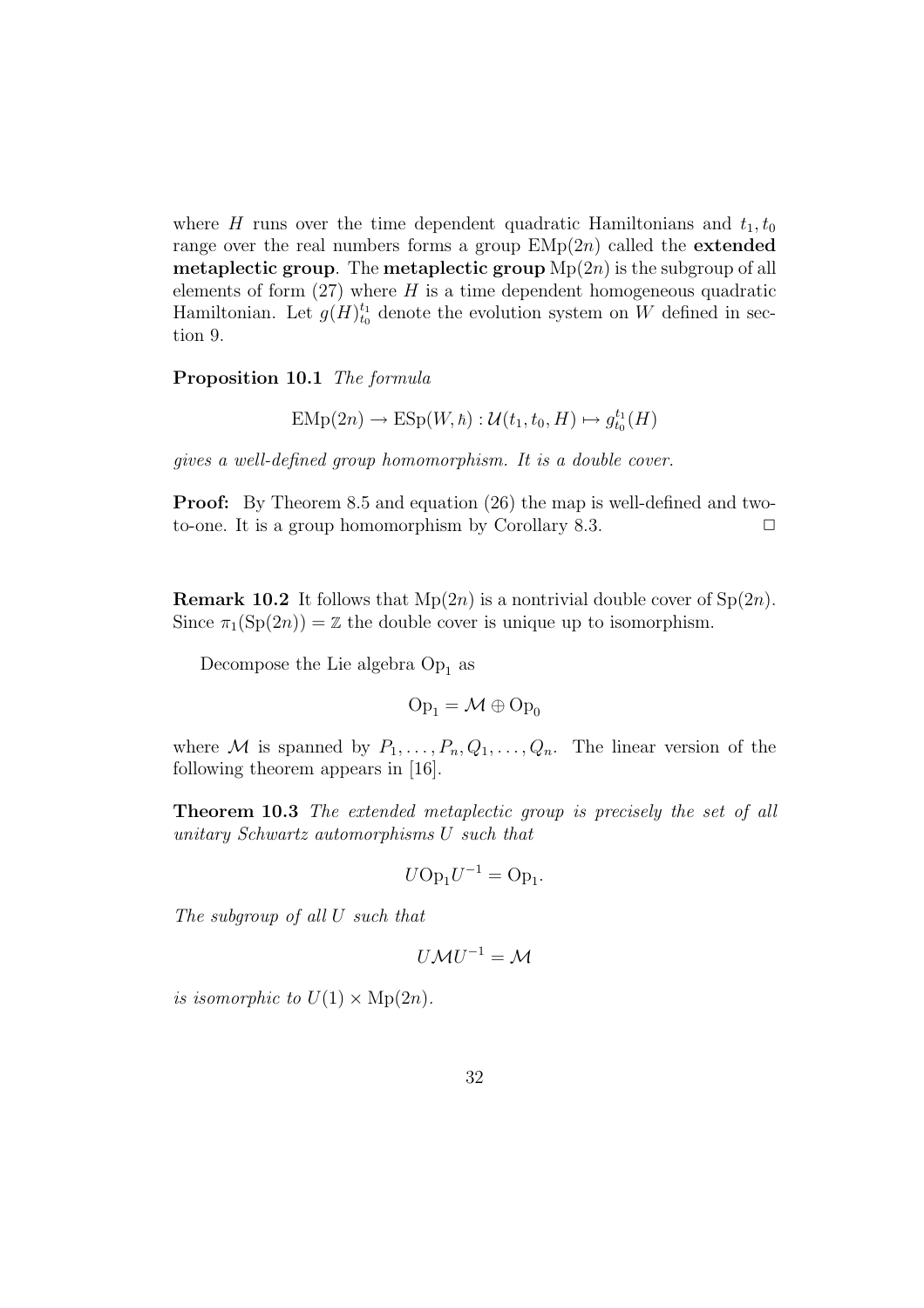#### The Heisenberg representation

The subgroup  $HG(W, \hbar)$  of the extended symplectic group  $ESp(W, \hbar)$  consisting of those elements which cover translations is called the **Heisenberg group**. Its Lie algebra is the image of  $\mathcal{F}_1$  in the representation by vector fields of Proposition 9.1. The restriction of the isomorphism  $\mathcal{F}_2 \rightarrow \text{Op}_2$  of Theorem 7.1 gives an isomorphism  $\mathcal{F}_1 \to \text{Op}_1$  called the **Heisenberg rep**resentation. A typical element  $H \in \mathcal{F}_1$  is a Hamiltonian of degree one

$$
H(x, y) = \langle H_x, x \rangle + \langle H_y, y \rangle + H_0.
$$

Such a Hamiltonian never admits a generating function. Hence Theorem 8.5 cannot be used to give a formula for the limit  $\mathcal{U}(t, t_0, H)$ .

Theorem 10.4 For a time independent affine Hamiltonian H we have

$$
\mathcal{U}(t,t_0,H)=\mathcal{U}((t-t_0)H)
$$

where

$$
\mathcal{U}(H)f(x) = e^{-iw(H,x)/\hbar} f(x - H_y),
$$
  

$$
w(H, x) = H_0 + \langle H_x, x \rangle - \langle H_x, H_y \rangle / 2.
$$

**Proof:** By direct computation

$$
\mathcal{T}(H)f(x) = e^{-iu(H,x)/\hbar}f(x - H_y), \qquad u(H,x) = H_0 + \langle H_x, x \rangle.
$$

Choose a partition  $t_0 < t_1 < \cdots < t_N = t$  and define  $\tau_j = t_j - t_{j-1}$ . By induction on N

$$
\mathcal{U}^{T}(t,t_{0},H) = \mathcal{T}(\tau_{N}H) \circ \cdots \circ \mathcal{T}(\tau_{1}H)f(x)
$$
  
= 
$$
e^{-iw^{T}(t_{0},t,H,x)/\hbar}f(x-(t-t_{0})H_{y})
$$

where

$$
w^{\mathcal{T}}(t_0, t, H, x) = w((t - t_0)H, x) + \frac{1}{2} \langle H_x, H_y \rangle \sum_{j=0}^{N} \tau_j^2.
$$

Now let the mesh  $|\mathcal{T}| = \max |\tau_j|$  go to zero. Alternatively the statement follows from Theorem 8.4  $\Box$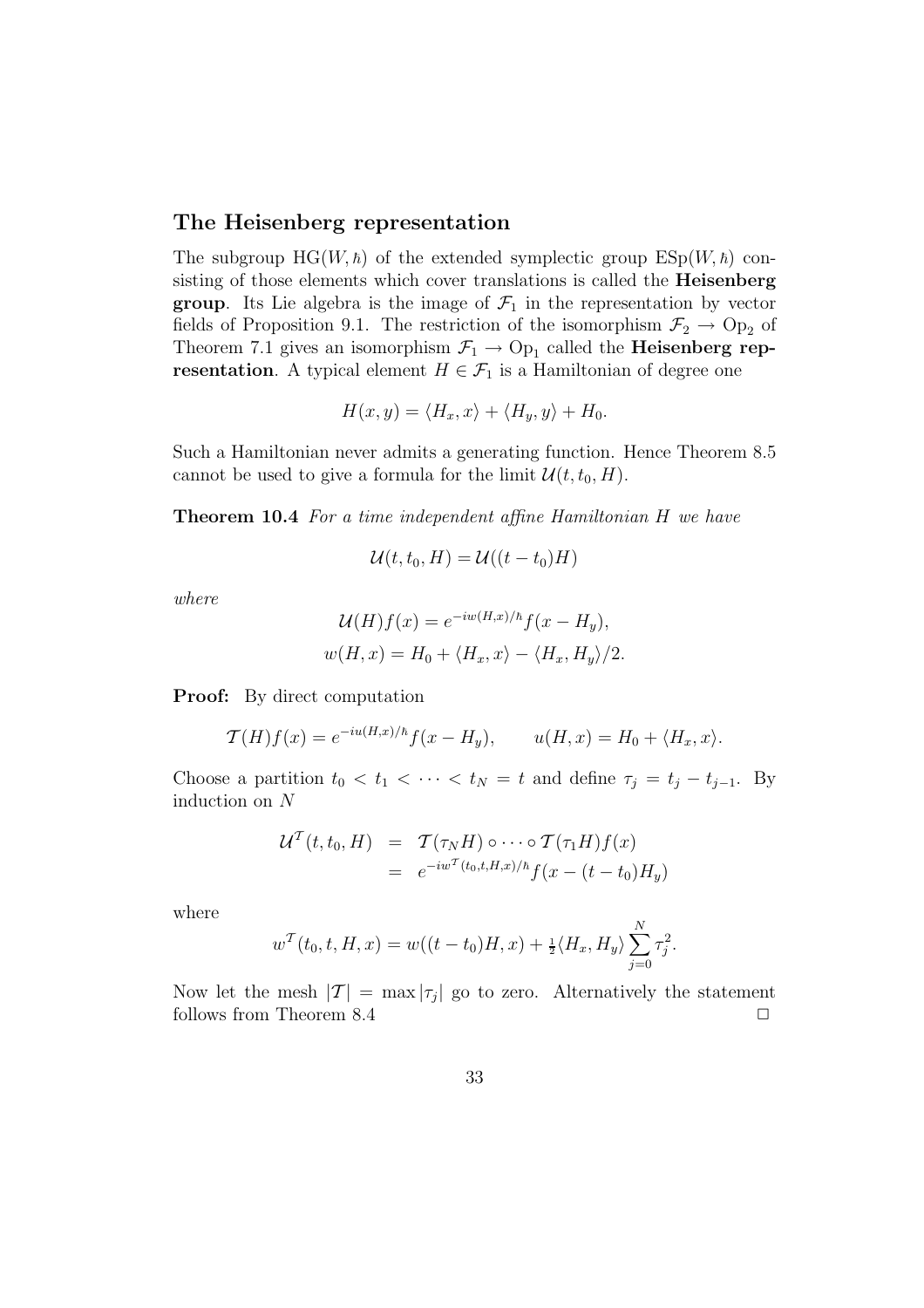The Lie algebra of the Heisenberg group is the space  $\mathcal{F}_1$ . It is isomorphic to the vector space

$$
\mathfrak{hg}(2n) = \mathbb{R}^{2n} \times \mathbb{R}
$$

with bracket operation

$$
[(v_1, c_1), (v_2, c_2)] = (0, \omega(v_1, v_2)).
$$

for  $(v_j, c_j) \in \mathfrak{hg}(2n)$ . This space is called the **Heisenberg algebra**. An explicit isomorphism  $\mathfrak{h}(\mathfrak{g}(2n) \to \mathcal{F}_1 : (v, c) \mapsto H$  is given by

$$
H_0 = c, \qquad (H_x, H_y) = v \tag{28}
$$

with  $H$  defined as above. The universal cover of the Heisenberg group  $HG(2n)$  is the central extension

$$
\widetilde{\text{HG}}(2n) = \mathbb{R}^{2n} \times \mathbb{R}
$$

of  $\mathbb{R}^{2n}$  with group operation

$$
(v_1, c_1) \cdot (v_2, c_2) = (v_1 + v_2, c_1 + c_2 + \frac{1}{2}\omega(v_1, v_2)).
$$

An explicit covering map  $HG(2n) \rightarrow HG(2n)$  is given by

$$
\widetilde{\text{HG}}(2n) \to \text{HG}(2n) : (v, c) \mapsto \mathcal{U}(H)
$$

where  $H$  is given by  $(28)$ . We may think of this covering map as an irreducible unitary representation of  $HG(2n)$ . If  $\Psi$  is a symplectic matrix then the map

$$
\text{HG}(2n) \to \text{HG}(2n) : (v, c) \mapsto \mathcal{U}(H \circ \Psi)
$$

is another such representation corresponding to the same value of Planck's constant  $\hbar$ . By the Stone-von Neumann theorem both representations are unitarily isomorphic. In other words there exists a unitary operator  $U$ :  $L^2(\mathbb{R}^n) \to L^2(\mathbb{R}^n)$ , unique up to multiplication by a complex number of modulus 1, such that

$$
\mathcal{U}(H \circ \Psi) = U^{-1} \circ \mathcal{U}(H) \circ U.
$$

These operators  $U$  are the elements of the metaplectic group. This is apparently how the metaplectic representation was discovered (see [24]). The elements of the metaplectic representation are thus viewed as intertwining operators of various incarnations of the Heisenberg representation. See [20] for an exposition in terms of co-adjoint orbits and polarizations.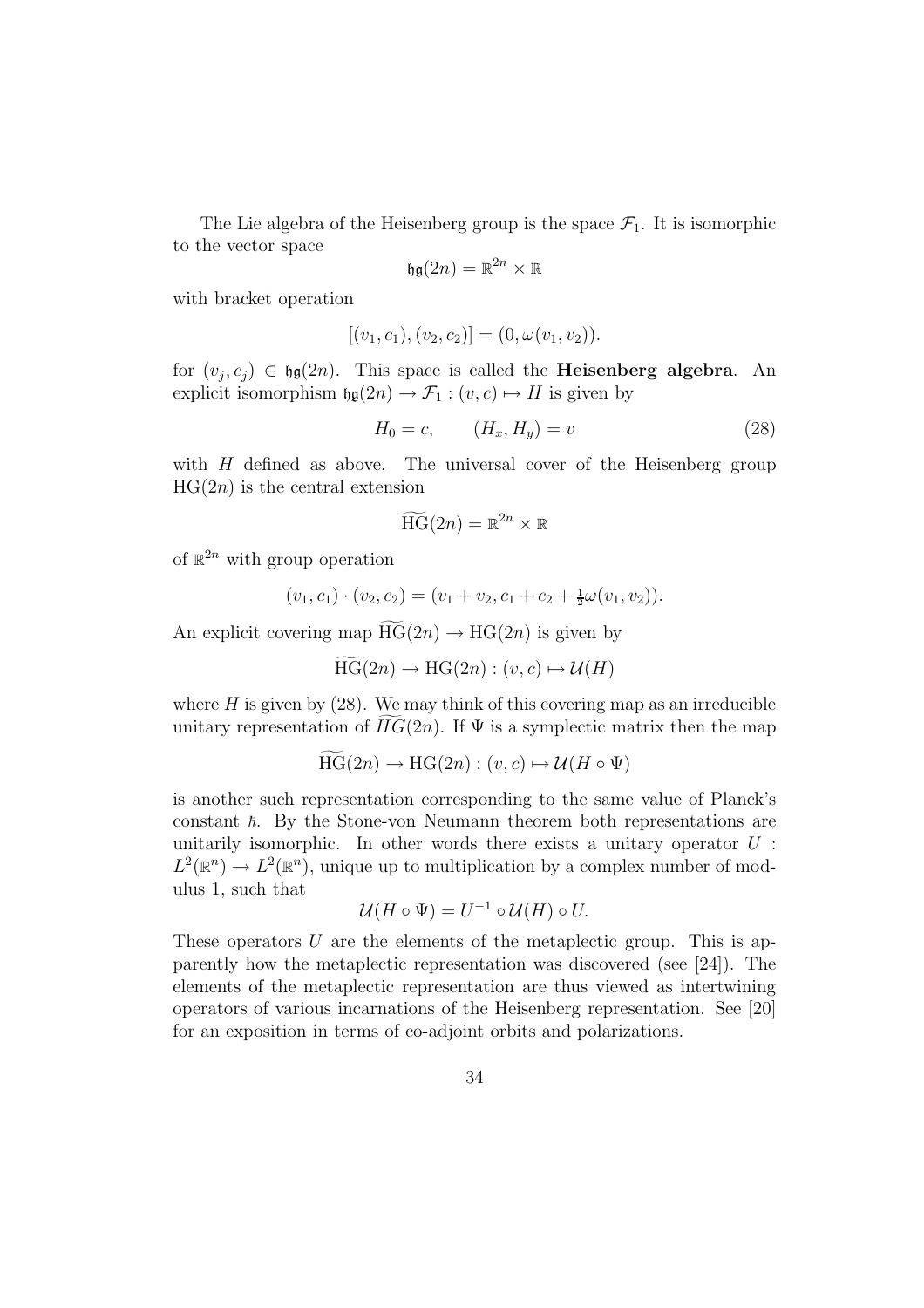#### References

- [1] S. Albevario and R. Hoegh-Krohn, Feynman path integrals and the corresponding method of stationary phase, in Feynman Path Integrals, ed. S. Albevario et al, Springer Lecture Notes in Physics 106 (1978) 3-57.
- [2] M.F. Atiyah, The Geometry and Physics of Knots, Cambridge University Press, 1990.
- [3] C. Conley and E. Zehnder, The Birkhoff-Lewis fixed point theorem and a conjecture of V.I. Arnold, Invent. Math. 73 (1983), 33–49.
- [4] C.C. Conley and E. Zehnder, Morse-type index theory for flows and periodic solutions of Hamiltonian equations, Commun. Pure Appl. Math. 37 (1984), 207–253.
- [5] P.A.M. Dirac, The Lagrangian in quantum mechanics, Phys. Zeitschr. d. Sovyetunion 3 (1933) 64-72. (Reprinted in [22].)
- [6] I. Daubechies and J.R. Klauder, Quantum mechanical path integrals with Wiener measure for all polynomial Hamiltonians, *Phys. Rev Letters* 52 (1984) 1161; J. Math. Physics 26 (1985) 2239-2256.
- [7] I. Daubechies, J.R. Klauder, and T. Paul, Wiener measures for path integrals with affine kinematic variables, J. Math. Physics 28 (1987) 85-102.
- [8] J.J. Duistermaat, On the Morse index in variational calculus, Advances in Mathematics 21 (1976), 173–195.
- [9] R.P. Feynman, Space-time approach to non-relativistic quantum mechanics, Rev. Mod. Phisics 20 (1948), 367–387. (Reprinted in [22].)
- [10] R.P. Feynman and A.R. Hibbs, Quantum Mechanics and Path Integrals, MacGraw-Hill, 1965.
- [11] V. Guillemin and S. Sternberg, Geometric Asymptotics, AMS Math Surveys 14, 1977.
- [12] V. Guillemin and S. Sternberg, Symplectic Techniques in Physics, Cambridge University Press, 1984.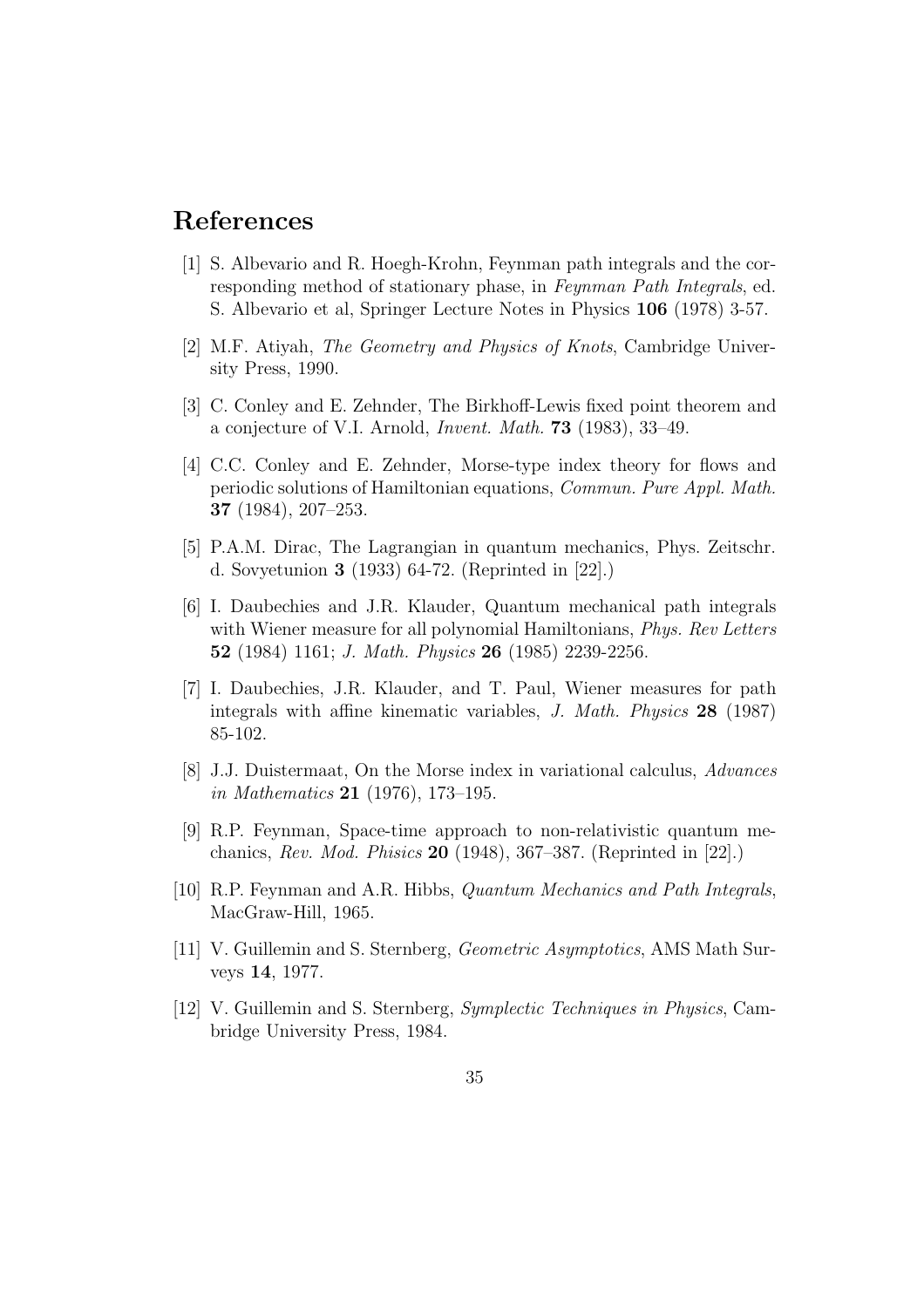- [13] L. Hörmander, Fourier integral operators I, Acta Math.  $127$  (1971), 79– 183.
- [14] J.B. Keller, Corrected Bohr-Sommerfeld quantum conditions for nonseparable systems, Annals of Physics 4 (1958), 180–188.
- [15] B. Kostant, Quantization and unitary representations, in Modern Analysis and its Applications Springer Lecture Notes in Math 170 (1970) 87-207.
- [16] J. Leray, Lagrangian Analysis and Quantum Mechanics, MIT press, 1981.
- [17] J.W. Robbin, and D.A. Salamon, A Maslov index for paths, Preprint 1992.
- [18] J.W. Robbin, and D.A. Salamon, Phase functions and path integrals, Proceedings of a conference on Symplectic Geometry, edited by D. Salamon, to appear.
- [19] J.W. Robbin, and D.A. Salamon, The spectral flow and the Maslov index, Preprint 1992.
- [20] P.L. Robinson and J.H. Rawnsley, *The metaplectic representation*,  $Mp^C$ structures and geometric quantization , Memoirs of the American Mathematical Society 81, 1989.
- [21] D. Salamon and E. Zehnder, Morse theory for periodic solutions of Hamiltonian systems and the Maslov index, to appear in Comm. Pure Appl. Math.
- [22] J. Schwinger (Ed.), Selected papers in Quantum Electrodynamics, Dover Publications, 1958.
- [23] I.E. Segal, Foundations of the theory of dynamical systems of infinitely many degrees of freedom (I), Mat. Fys. Medd. Danske Vid. Selsk. 31 (1959) 1-39.
- [24] I.E. Segal, Transforms for operators and symplectic automorphisms over a locally compact abelian group, Math. Scand. 13 (1963) 31-43.